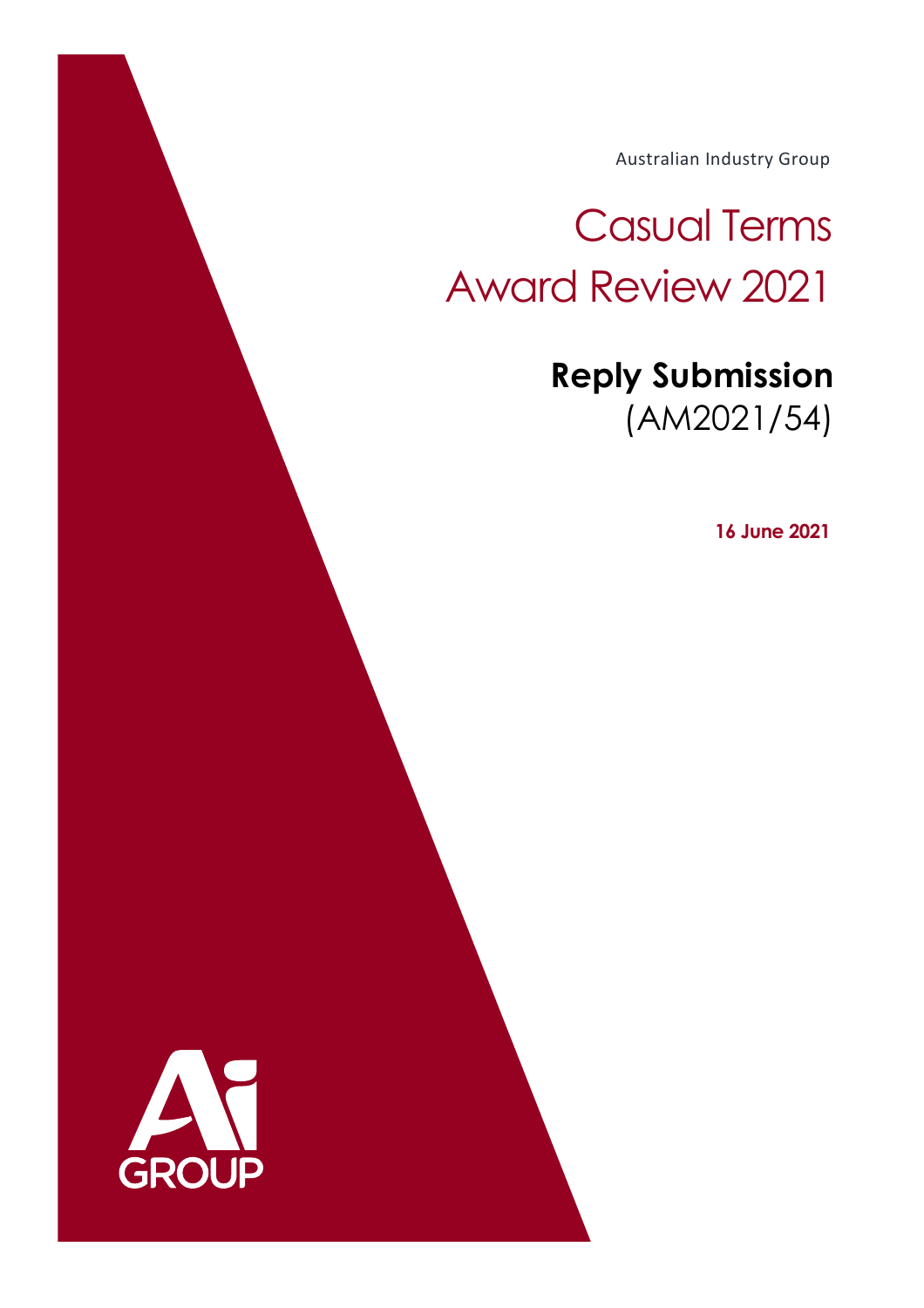# **AM2021/54 CASUAL TERMS AWARD REVIEW 2021**

# **REPLY SUBMISSION**

|                         | <b>Section</b>                                                                                             | Page |
|-------------------------|------------------------------------------------------------------------------------------------------------|------|
| 1                       | Introduction                                                                                               | 3    |
| $\overline{2}$          | What is a 'Relevant Term'?                                                                                 | 4    |
| $\overline{\mathbf{3}}$ | What is Meant by 'Consistent', 'Uncertainty or Difficulty' and 'Operate<br>Effectively"?                   | 5    |
| $\overline{\mathbf{4}}$ | The Fire Fighting Award                                                                                    | 12   |
| $5\phantom{.0}$         | Relevant Terms in the Other 5 Awards                                                                       | 13   |
| 5.1                     | Definitions of Casual Employee / Casual Employment                                                         | 13   |
| 5.2                     | Permitted Types of Employment, Residual Types of Employment and<br><b>Requirements to Inform Employees</b> | 23   |
| 5.3                     | Related Definitions and References to the NES                                                              | 25   |
| 5.4                     | Casual Minimum Payment or Engagement, Maximum Engagement<br>and Payment Periods                            | 27   |
| 5.5                     | Casual Loadings and Leave Entitlements                                                                     | 28   |
| 5.6                     | Other Casual Terms and Conditions of Employment                                                            | 29   |
| 6                       | <b>Casual Conversion Provisions</b>                                                                        | 31   |
| 6.1                     | Retail and Pastoral Award (Model Casual Conversion Clause)                                                 | 31   |
| 6.2                     | Manufacturing Award Casual Conversion Clause                                                               | 41   |
| 6.3                     | <b>Hospitality Award Casual Conversion Clause</b>                                                          | 52   |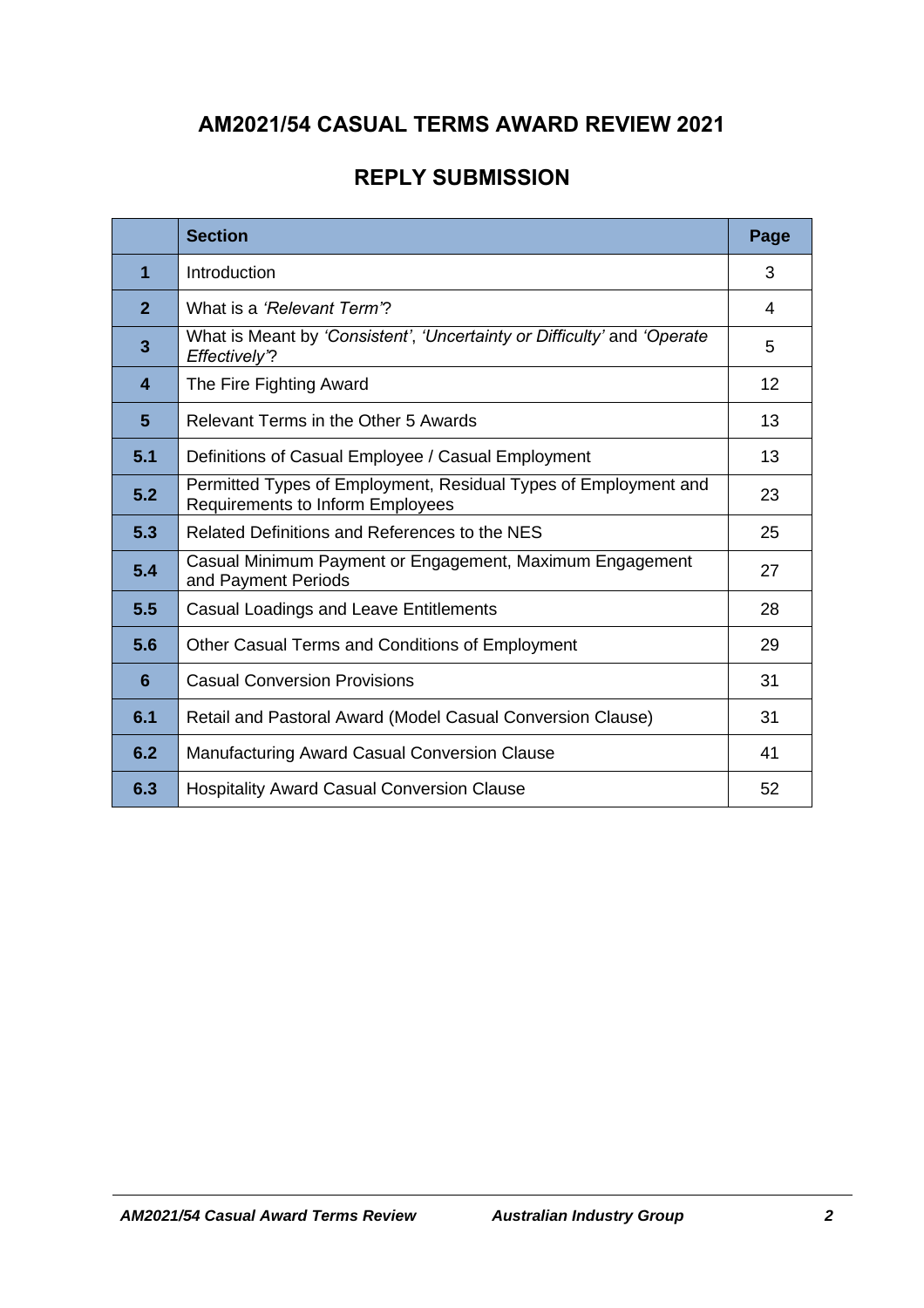# **1. INTRODUCTION**

- 1. Ai Group files this reply submission in relation to the Review, in accordance with the directions issued by the Commission on 23 April 2021 $^{\rm 1}.$
- 2. This reply submission responds to the submissions filed by other interested parties and the observations made by the Commission in its statement<sup>2</sup> published on 9 June 2021 (**Statement**).
- 3. Throughout this submission, we have used the same abbreviations as those used in our submissions of 24 May 2021 (**May Submission**).

<sup>1</sup> *Casual terms award review 2021* [2021] FWCFB 2222 at [5].

<sup>2</sup> *Casual terms award review 2021* [2021] FWCFB 3313.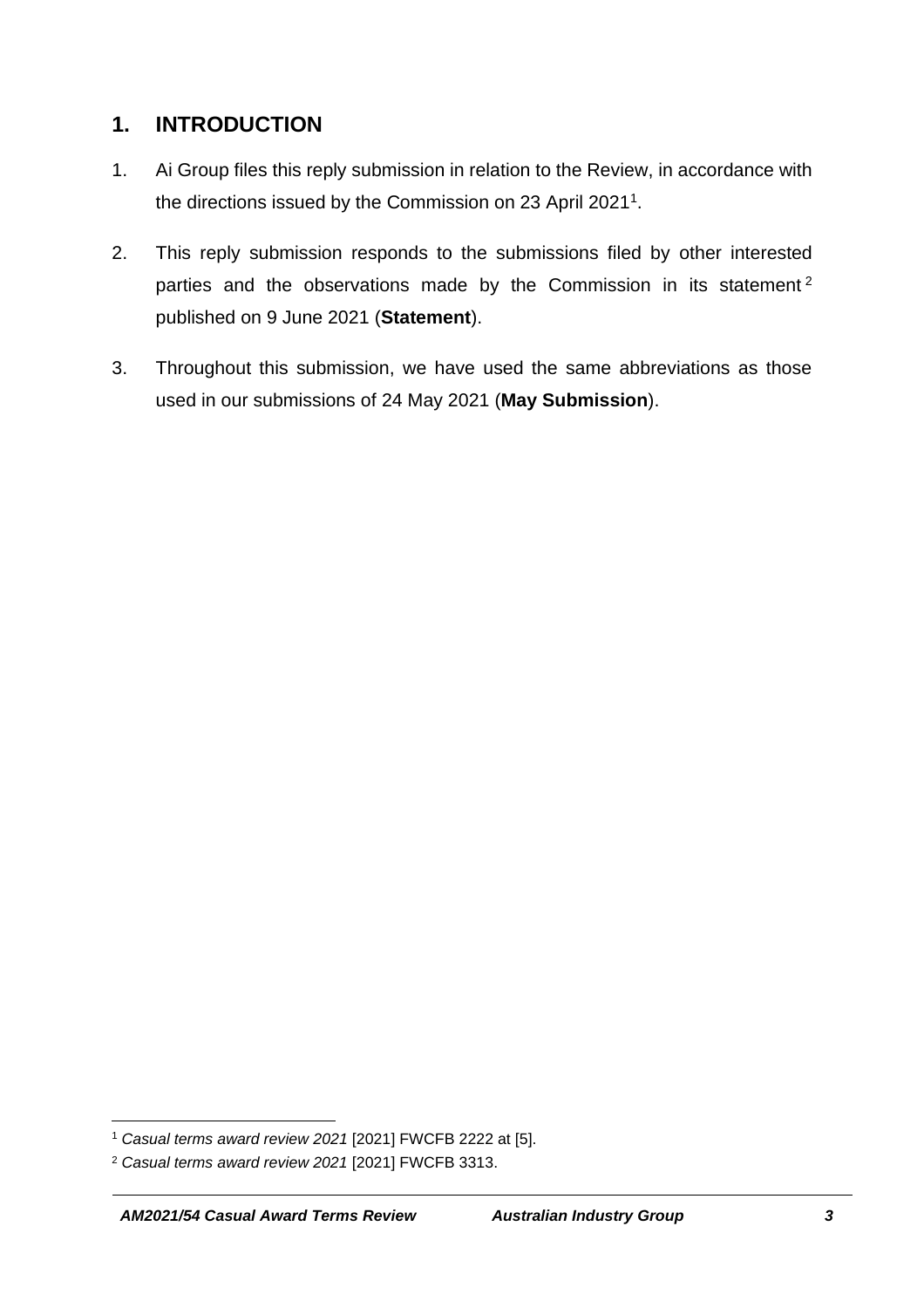# **2. WHAT IS A 'RELEVANT TERM'?**

- 4. The Discussion Paper did not pose specific questions concerning the ambit of clause 48(1)(c) of Schedule 1 to the Act; however numerous parties have dealt with the matter in the course of their submissions about other relevant issues.
- 5. We note that various parties<sup>3</sup>, including the  $ACTU<sup>4</sup>$ , have made submissions about the scope of clause  $48(1)(c)(iii)$ , which are broadly consistent with the submissions made by Ai Group in this regard<sup>5</sup>.

<sup>&</sup>lt;sup>3</sup> See for example ACCI submission dated 24 May 2021 at [99(b)] and [105(b)] and ABI submission dated 24 May 2021 at page 9.

<sup>4</sup> ACTU submission dated 24 May 2021 at [72].

 $5$  May Submission at  $[31] - [43]$ .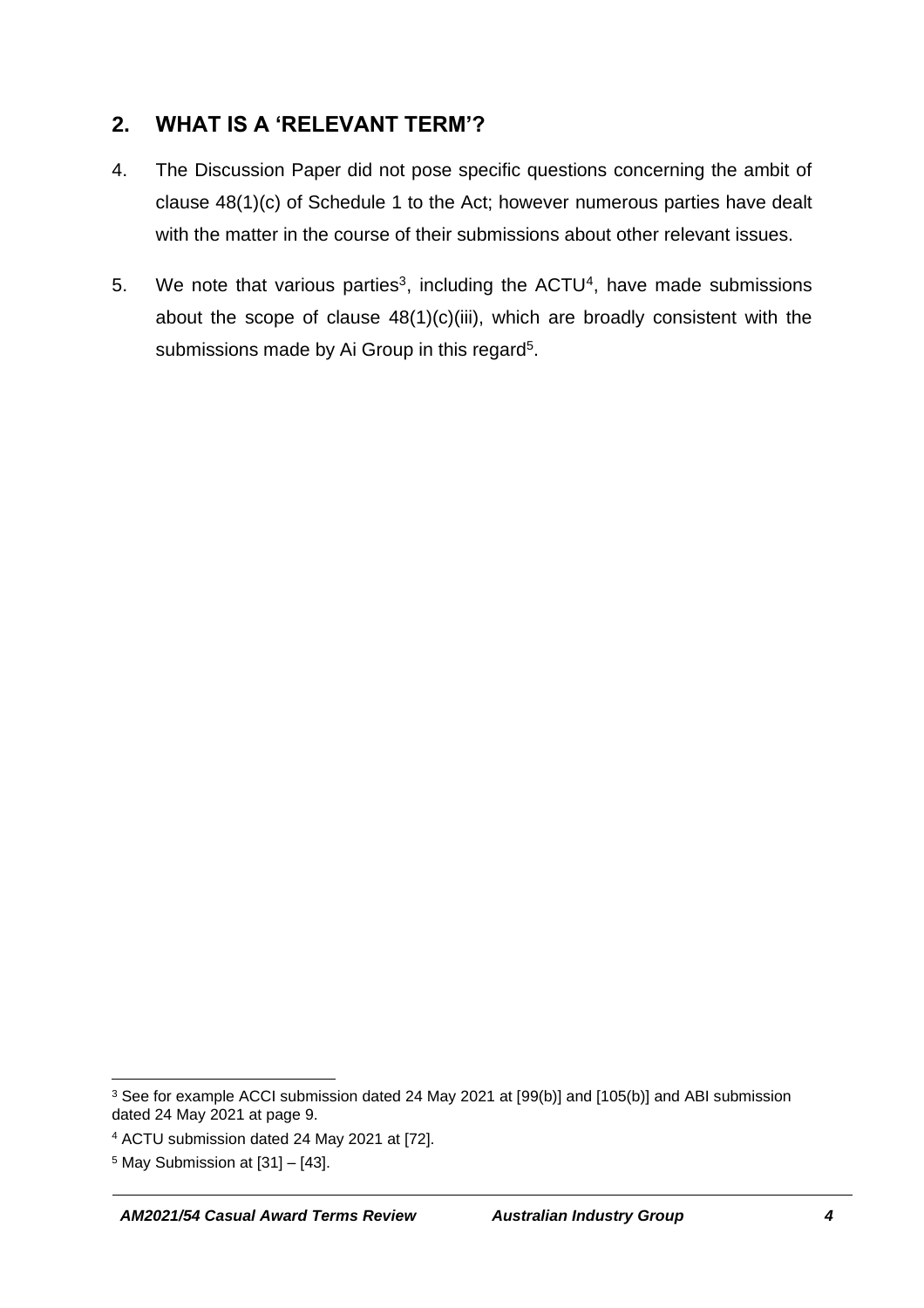# **3. WHAT IS MEANT BY** *'CONSISTENT'***,** *'UNCERTAINTY OR DIFFICULTY'* **AND** *'OPERATE EFFECTIVELY'***?**

#### **The Proper Interpretation of** *'Consistent'* **in the Context of Clause 48**

- 6. There is a divergence in the parties' proposed approaches to the proper interpretation of the term *'consistent'* within the meaning of clause 48. This is an important threshold issue as is has consequential implications for the positions adopted by the parties in response to various questions.
- 7. Ai Group has dealt with this issue in detail at paragraphs [47] to [59] of our May Submissions. We continue to rely on those submissions.
- 8. In short, we seek to urge an interpretation of clause 48(2)(a) that emphasises a need to consider whether there is substantive alignment between the approach to matters dealt with in the Amending Act and the awards. Notably, this would include the new definition of *'casual employee'* and the new NES provisions relating to casual conversion. We contend that such an approach is supported by an ordinary reading of the relevant words of the statute, having regard to their context and legislative purpose.
- 9. Without repeating the detail of our reasoning, we note that we submitted as follows at paragraph [49] of the May Submission:

… an ordinary reading of clause 48(2)(a) of Schedule 1 to the Act suggests that it requires a consideration of whether the 'relevant term' 'accords' and 'is compatible with' the Act. Crucially, we contend that it also requires a consideration of whether the relevant terms are 'constantly adhering to the same principle or course' as adopted in the Act. By extension, clause 48(3)(a) is satisfied if the 'relevant term' does not accord with or is not compatible with the Act, or if it in some way departs from the principles or course adopted in the Act in relation to the same subject matter.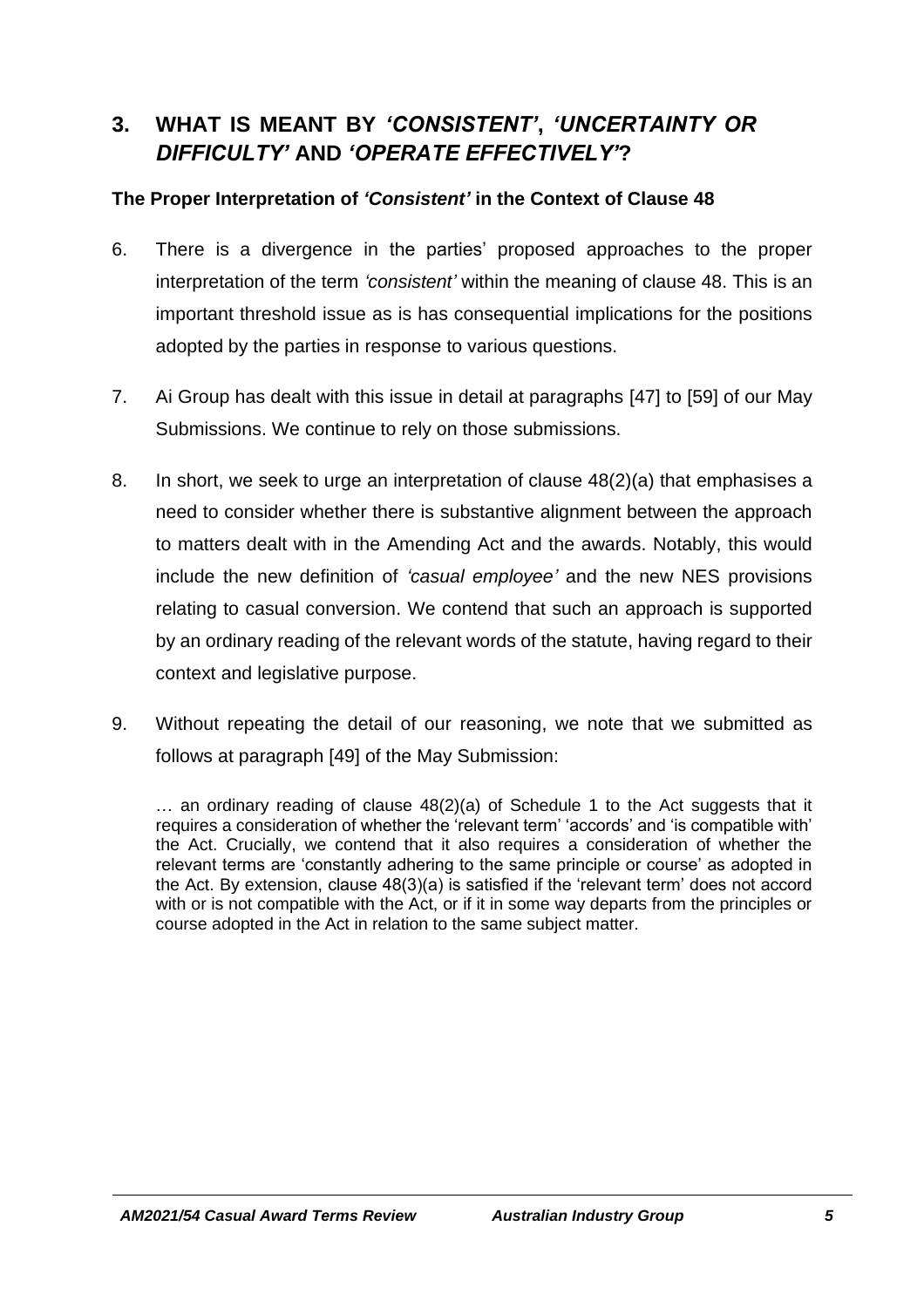10. ACCI appears to adopt a broadly similar approach. Relevantly, their submissions on this point culminate in the following contention:

… for a provision of an award to be 'consistent' with the Act as so amended, the Commission must consider not only whether it can function in accordance with the Act, but whether it is aligned with the principles or course of the new provisions in the Amending Act, so as to ensure that the minimum safety net in awards does not contain any contradictions or fundamental differences leading to uncertainty or difficulty in their interaction with the Act.<sup>6</sup>

- 11. In contrast, the ACTU and various unions appear to argue, in effect, for an approach that assumes that provisions in an award and the Act are *'consistent'* in relevant sense if the award terms are capable of being included in the Act, even if they reflect a different approach to the matters dealt with in the Amending Act.
- 12. Relevantly, the ACTU, supported by various unions, submits as follows:
	- 27. The objects of the FW Act envision a role for both the NES and modern awards in establishing a guaranteed safety net. Accordingly, the ACTU submits that a purposive approach to constructing the term "inconsistent" warrants a construction which would allow for modern awards to contain terms that are not identical to the NES. This contention is further reinforced by the FW Act s 55, which allows for the inclusion in modern awards of terms which are ancillary, incidental or supplementary to the NES.
	- 28. In this light, the ACTU submits that modern award terms should not be considered to be "inconsistent" merely because they differ from the newly enacted provisions of the FW Act, but rather where there is a fundamental tension or incompatibility between their operation and the operation of the NES.<sup>7</sup>
- 13. There is no cause for reading down the meaning of *'consistent'* in clause 48 to essentially require nothing more than an assessment of whether there is an incompatibility in the operation of the respective provisions.
- 14. We further contend that neither the contemplation in the objects of the Act of a safety net comprised of both awards and the NES or the existence of s.55 justifies ACTU's proposed approach to interpreting what is meant by *'consistent'* in clause 48. The mere fact that it *may* be possible to craft award terms that supplement the NES does not mean that the legislature intended or even

<sup>6</sup> ACCI submission dated 24 May 2021 at [14].

 $7$  ACTU submission dated 24 May 2021 at  $[27] - [28]$ .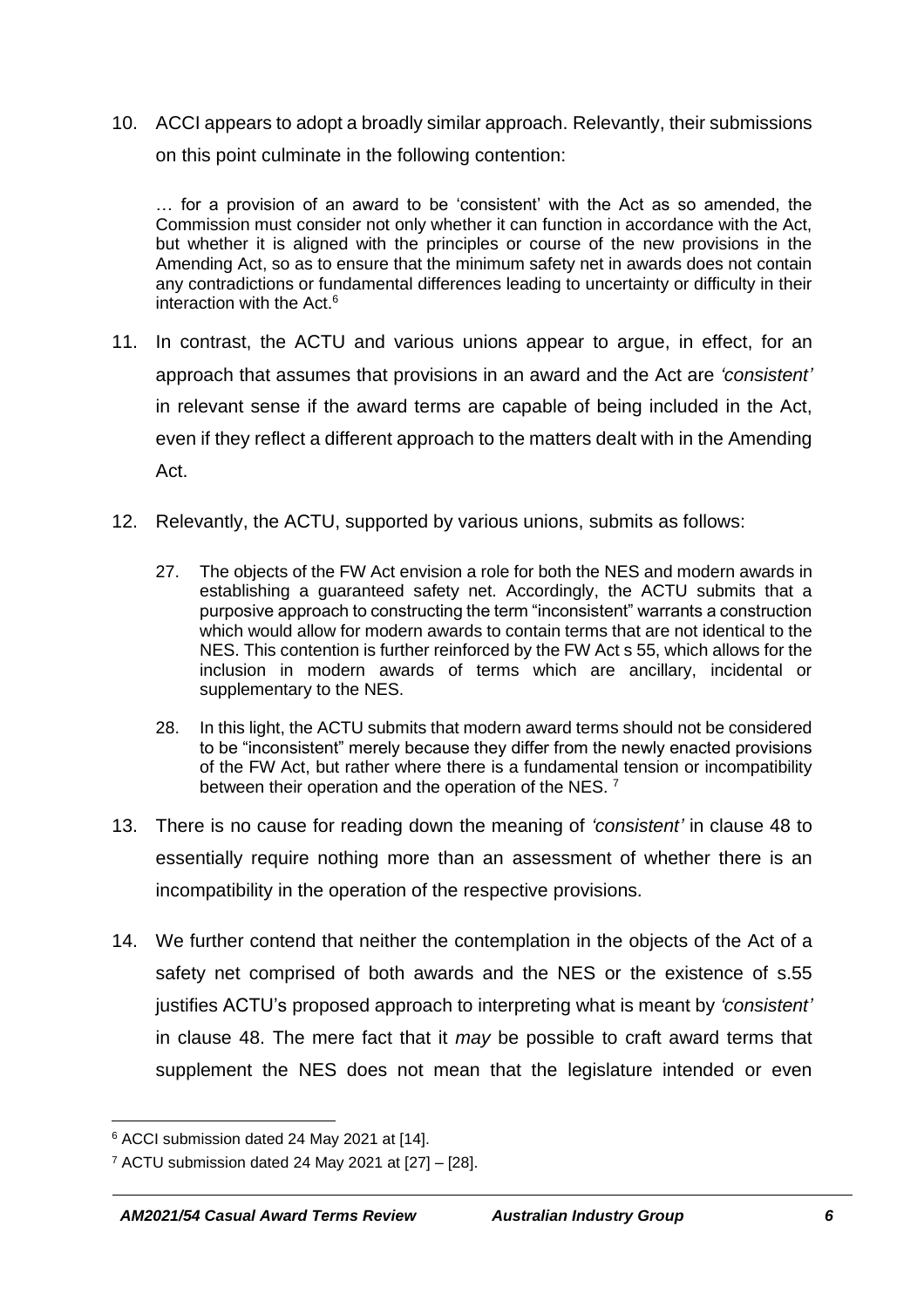contemplated that the Commission might adopt such an approach in the course of the Review.

15. In paragraph 9 of their submissions, the SDA contend in relation to the operation of clause 48(3) that:

… it is an inference properly to be drawn from the language of clause 48 of the Amending Act that a relevant term does not need to be identical to relevant provisions of the Act as amended in order to be retained. A relevant term may in fact confer or provide for different (but not inconsistent) or better rights or entitlements other than those for which the Act provides without necessarily triggering any obligation on the part of the FWC to determine to vary the award.<sup>8</sup>

16. In response, Ai Group submits that the assessment of whether terms are *'consistent'* with the Act, as amended, should not turn on whether the award deliver '*better'* rights or entitlements. It should instead be approached in the manner proposed in our previous submissions.

#### **Question 1:** *'Is it the case that:*

- *the Commission does not have to address the considerations in s.134(1) of the Act in varying an award under Act Schedule 1 cl. 48(1), but*
- *an award as varied under cl. 48(3) must satisfy s.138 of the Act?'*
- 17. We concur with the Full Bench's observation that there is general consensus amongst interested parties that:
	- (a) On a strict reading, s.134 of the Act does not apply to the Review, as the Commission is not exercising its modern award powers in Part 2-3 of the Act, but
	- (b) Any award as varied under clause 48(3) must satisfy s.138 of the Act.

<sup>8</sup> SDA submission dated 24 May 2021 at [9].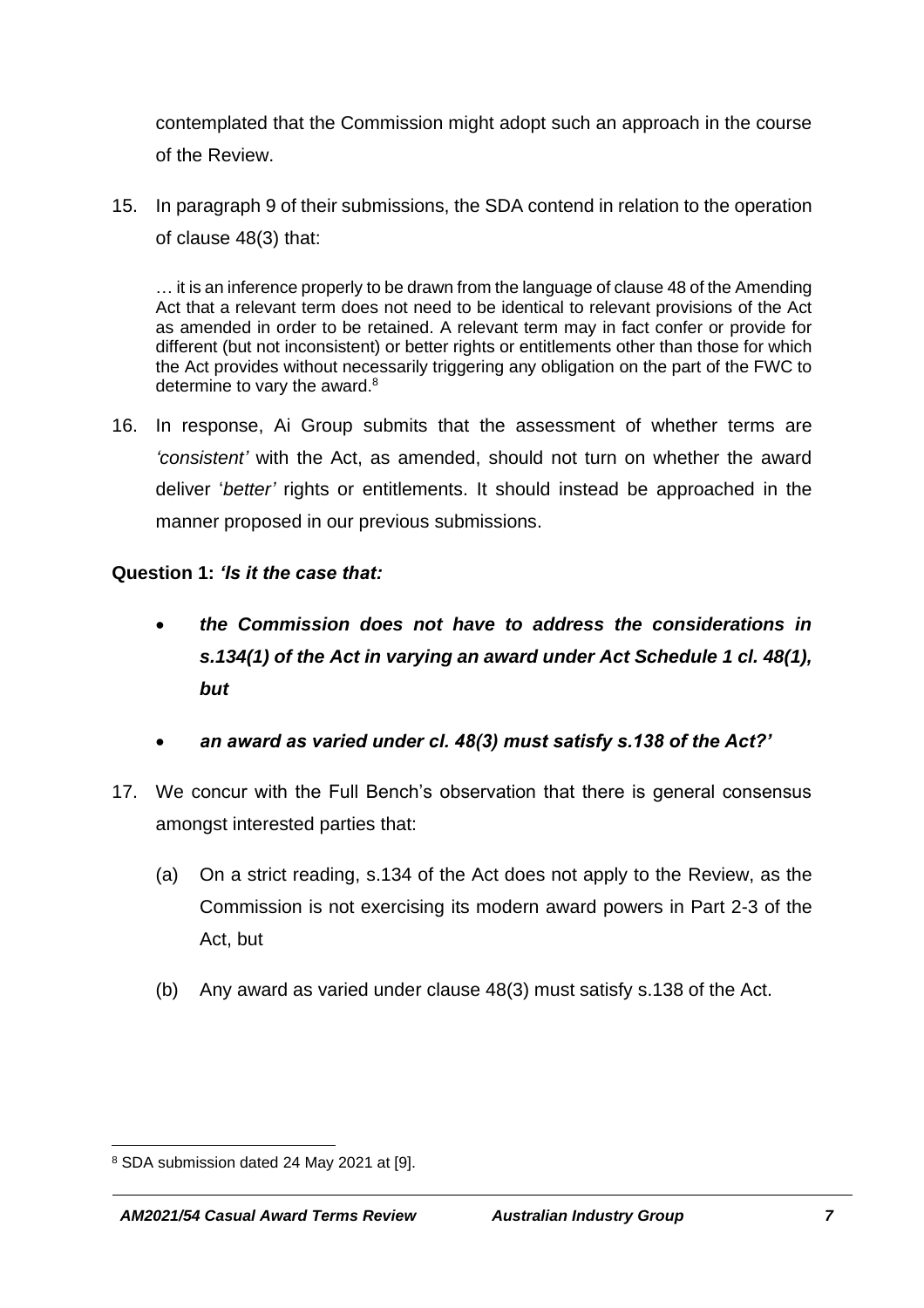- 18. We similarly broadly concur with the accuracy of the two propositions, but suggest that the relevance of s.134 to the conduct of the Review is somewhat more nuanced.
- 19. The Statement goes on to provide that there is less unanimity as to whether the Commission must address the considerations in s.134(1) of the Act in varying an award under clause 48(3) and to identify that:

… For example, ACCI says that the Commission does not have to address the 'modern award objectives' in varying awards under Schedule 1; whereas Ai Group submits that the Commission does have to address the considerations in s.134(1) of the Act. The ACTU says that for practical if not prescriptive reasons, consideration of the modern awards objective should underlie the Casual terms review.<sup>9</sup>

- 20. We dealt with this issue directly at paragraphs [68] [73] of the May Submission, and, more broadly, identified the imperative to ensure that the awards as varied comply with s.138 as a relevant matter underpinning various answers that we provides to questions posed by the Commission in the Discussion Paper, in our May Submission.
- 21. We acknowledge that in the Statement, the Full Bench has of course only provided a summary of the positions that we and others have advanced in our submissions. Nonetheless, we seek to clarify that it is our view that clause 48 does not expressly require the Commission to 'address' the considerations flowing from s.134(1) of the Act in varying an award pursuant to clause 48. However, we similarly say that they are far from irrelevant considerations in the conduct of the Review, for the reasons that follow.
- 22. The power to make a determination to vary an award in the manner contemplated by clause 48 flows from clause 48 itself. Consequently, the Commission is not exercising a modern award power as contemplated by s.134(2) when it varies an award and the Commission is therefore not compelled to apply the modern awards objective pursuant to s.134(2).

<sup>9</sup> *Casual terms award review 2021* [2021] FWCFB 3313 at [14].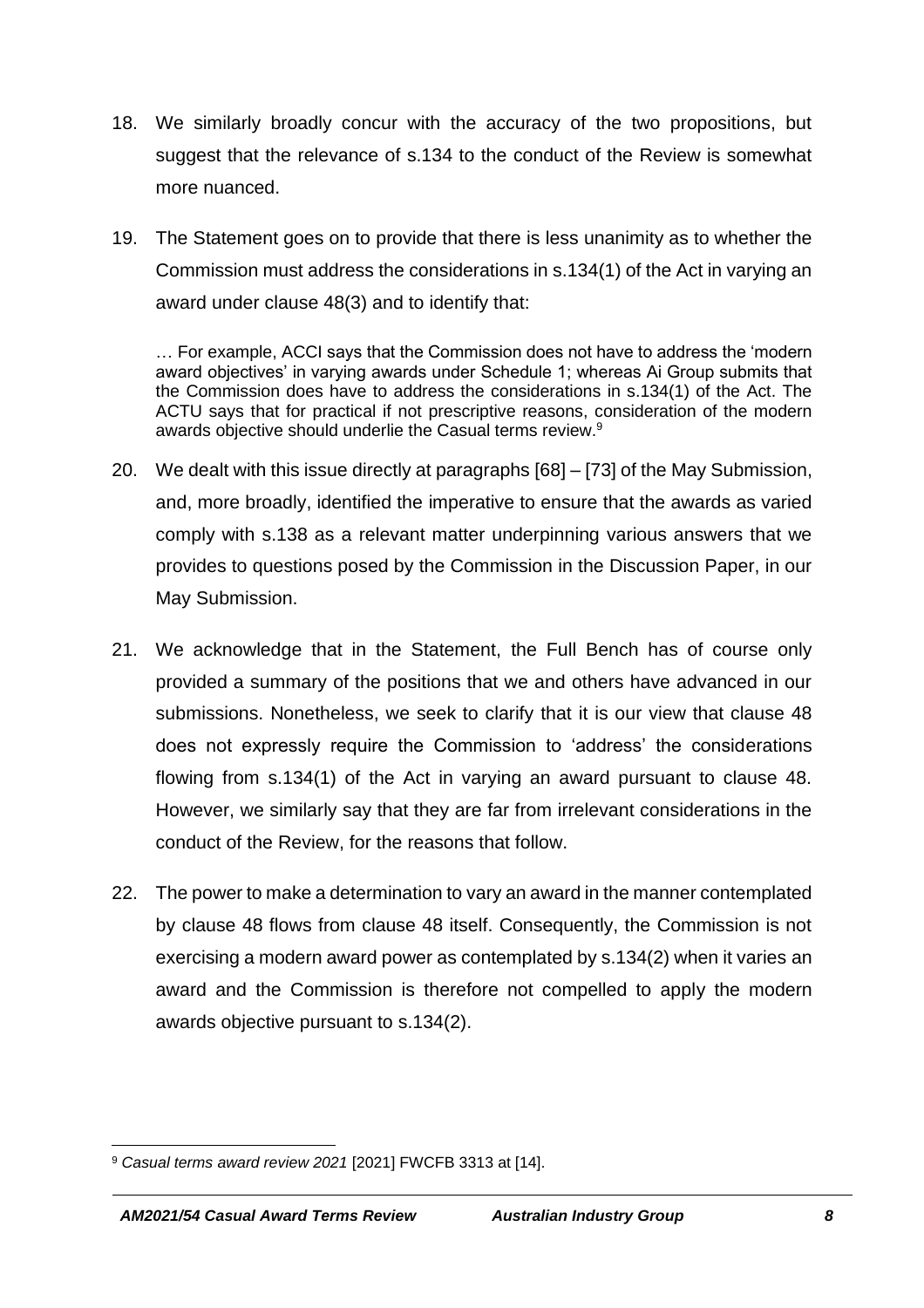- 23. However, depending upon the nature of the variation contemplated, a consideration of the matters identified at s.134(1) may be necessitated in the Commission's deliberations. Relevantly, the requirement flowing from clause 48(3) that the Commission *'make a determination varying the modern award to make the award consistent or operate effectively with the Act as so amended'* will potentially require, at least in some instances, that the Commission ensure that any such variation not result in the inclusion or retention of awards terms that would be contrary to the operation of s.138. This would in turn require a consideration of the matters identified in s.134(1). A determination that would vary an award in a manner that would cause it to be inconsistent with s.138 would not meet the requirements of clause 48(3), as it would not result in the award being consistent or operating effectively with the Act, as amended.
- 24. It also appears to us that s.134(1) provides an ongoing obligation upon the Commission to ensure that modern awards, together with the NES, provide a fair and relevant minimum safety net of terms and conditions, taking into account the matters identified in that section. That is, we suggest that the provision potentially does more than merely define what constitutes the modern awards objective. If the provision operates in this manner, it creates an ongoing obligation to ensure that the content of awards align with the requirements of s.138. Viewed in this context, s.134(1) should guide the approach to be taken by the Commission in varying awards pursuant to clause 48, even though s.134(2) does not require that the modern awards objective applies to the exercise of a power under clause 48.
- 25. Further, the exercise of the Commission's discretion about the appropriate form that any determination issued under clause 48 should take, should be exercised taking into consideration the broader content and purpose of the legislative scheme, including in particular the modern awards objective and the object in s.3 of the Act to ensure a *'guaranteed safety net of fair, relevant and enforceable minimum terms and conditions through….modern awards…'* 10 .

<sup>10</sup> Section 3(b) of the Act.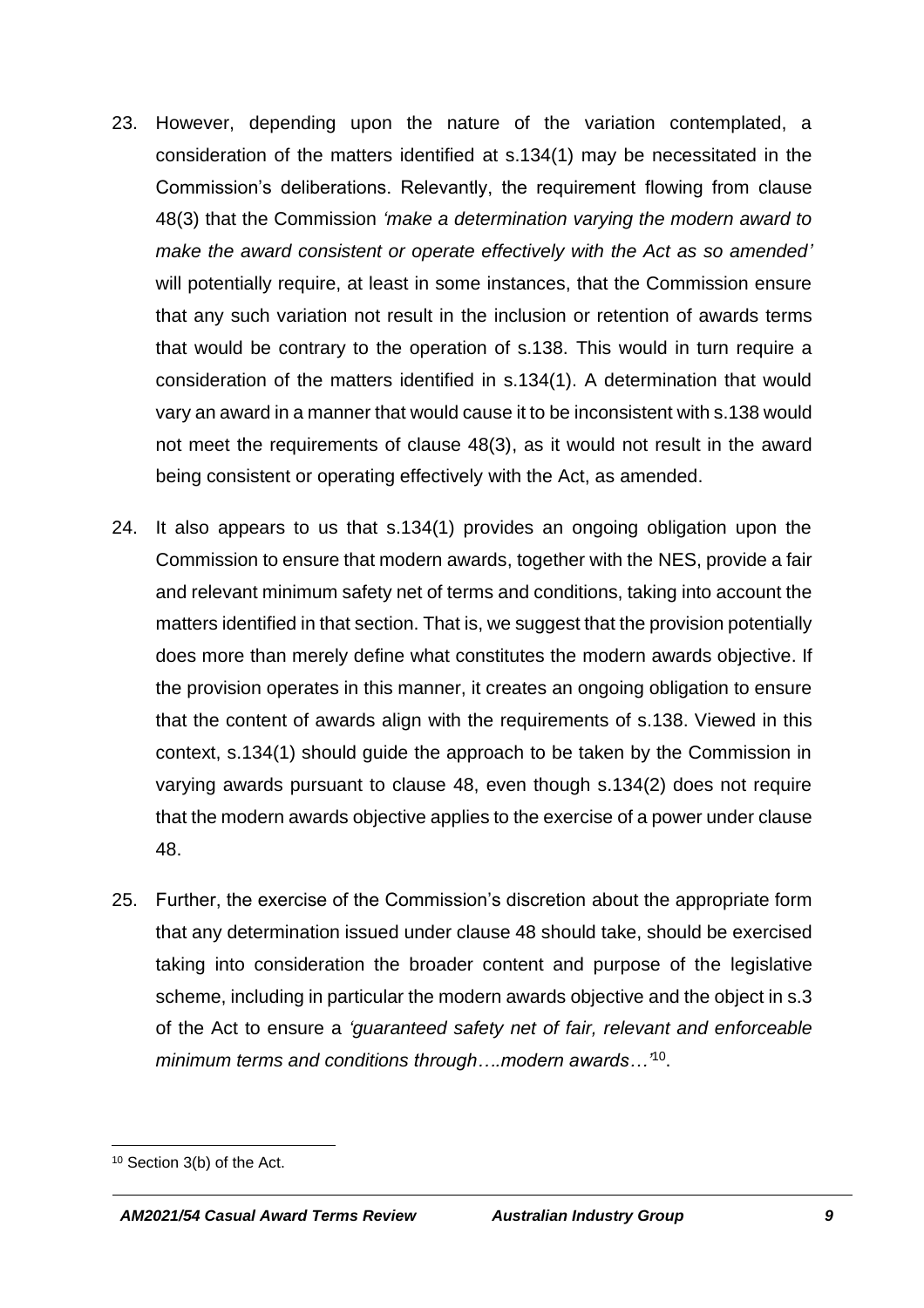- 26. In a similar vein, the ACTU contends that the modern awards objective is a relevant factor to be considered in the Review for reasons which include:
	- (a) That it was Parliament's intent, as evidenced by the Revised EM, that the modern awards objective would be an operative factor in the Review.
	- (b) That not taking an approach of considering the modern awards objective would leave open the possibility of the award not meeting the modern awards objective and accordingly opening the door to subsequent applications to vary the award. Such an outcome is said to be inefficient and inconsistent with that element of the modern awards objective that speaks to the need for a stable awards system.
- 27. We further observe that although ACCI contends that clause 48(3) *'is not a section for which the modern awards objective apply' <sup>11</sup>* and that therefore the Commission does not have to address the modern awards objective when varying an award pursuant to clause 48; they subsequently acknowledge the relevance of such considerations flowing from the operation of s.138. In this regard ACCI submits as follows:

.. the modern awards objectives should only be considered at the point of the Commission making a determination to vary a modern award under the Act Schedule 1 cl.48(3) and not at any earlier stage, as it is only the outcomes of this review which must be consistent with the modern awards objective.<sup>12</sup>

- 28. Ultimately, there is perhaps, in substance or at least in practical terms, little difference in the positions advanced by the aforementioned parties in relation to this question.
- 29. Regardless of any divergence of approach between the aforementioned peak councils as to the scope or operation of clause 48, we doubt that it would not be common ground that the Commission should seek to ensure that awards, as varied through the current process, comply with s.138. We certainly urge the adoption of this approach.

<sup>11</sup> ACCI submission dated 24 May 2021 at [24].

<sup>12</sup> ACCI submission dated 24 May 2021 at [22].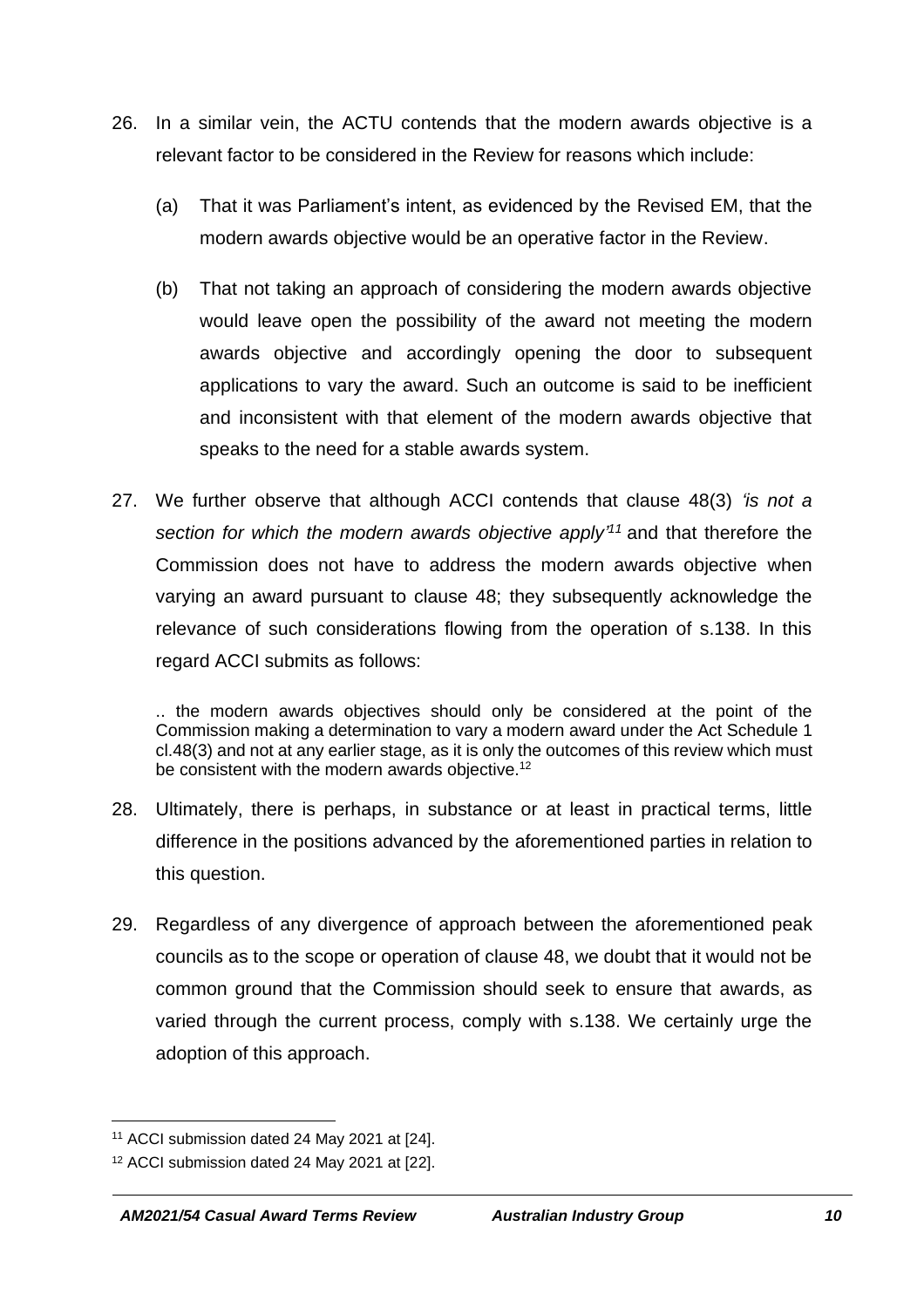- 30. More broadly, the Commission should seek to approach the Review in a manner that seeks to ensure that awards constitute a fair and relevant minimum safety net of terms and conditions as contemplated by s.134(1). In this respect, we submit that, contrary to the approach urged by the  $ACTU<sup>13</sup>$ , the Commission can and should draw on its powers under Part 2-3 of the Act to supplement the jurisdiction contemplated for the purposes of the Review.
- 31. To the extent that the Commission considers using its general modern award powers, it should of course do so in a way that is reflective of the material before it and the limited timeframes for the Review. Nonetheless, there should not be some presumed imperative to maintain the current content of modern awards (in substance if not form) regardless of the changed circumstances of the amendments to the Act. In this regard we respond to the ACTU's submissions regarding the history and context of current award terms and observe that blindly retaining current provisions on the assumption that they are a product of their *'unique industrial history'* or an *'outcome of industry specific submissions or decisions'* should not be seen as precluding a reconsideration of current terms of the safety net in light of the modified legislative framework.
- 32. The recent legislative reforms are a catalyst for the Commission to ensure that the awards complement and facilitate a greater level of clarity and consistency in relation to the regulation of casual employment introduced by the legislature. Whilst we do not seek to exclude the possibility that there are justifiable award specific reasons for adopting different approaches to matters such as the definition of *'casual employee'* or the approach to be taken in relation to casual conversion; such differences should not be retained for reasons of historical inertia absent some critical assessment of the necessity for their retention.

<sup>13</sup> ACCI submission dated 24 May 2021 at [18].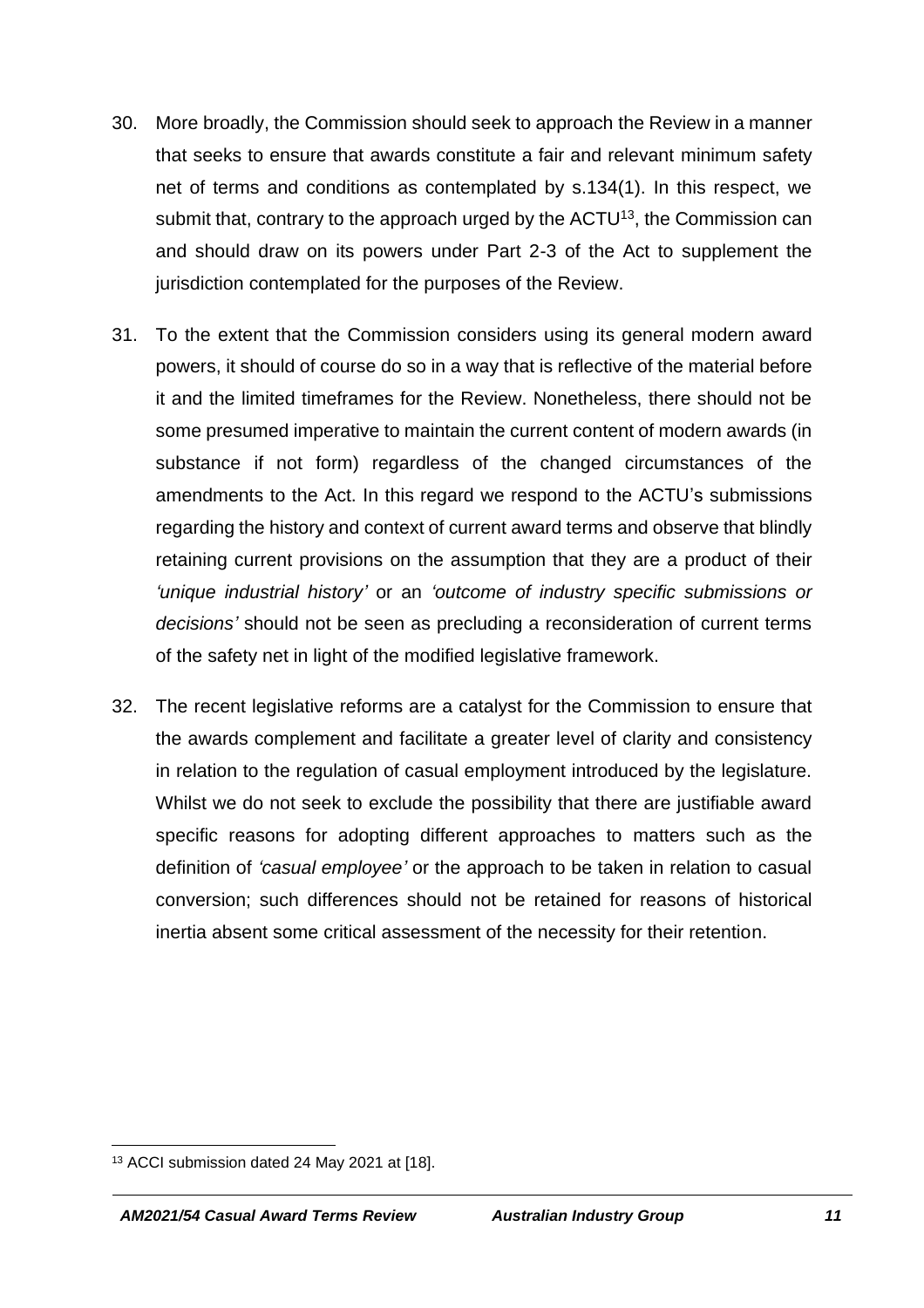# **4. THE FIRE FIGHTING AWARD**

**Question 2:** *'Is an award clause that excludes casual employment (as in the Fire Fighting Award) a 'relevant term' within the meaning of in [sic] Act Schedule 1 cl. 48(1)(c), so that the award must be reviewed in the Casual terms review?'* 

33. Ai Group agrees with the observation made by the Commission at paragraph [15] of the Statement.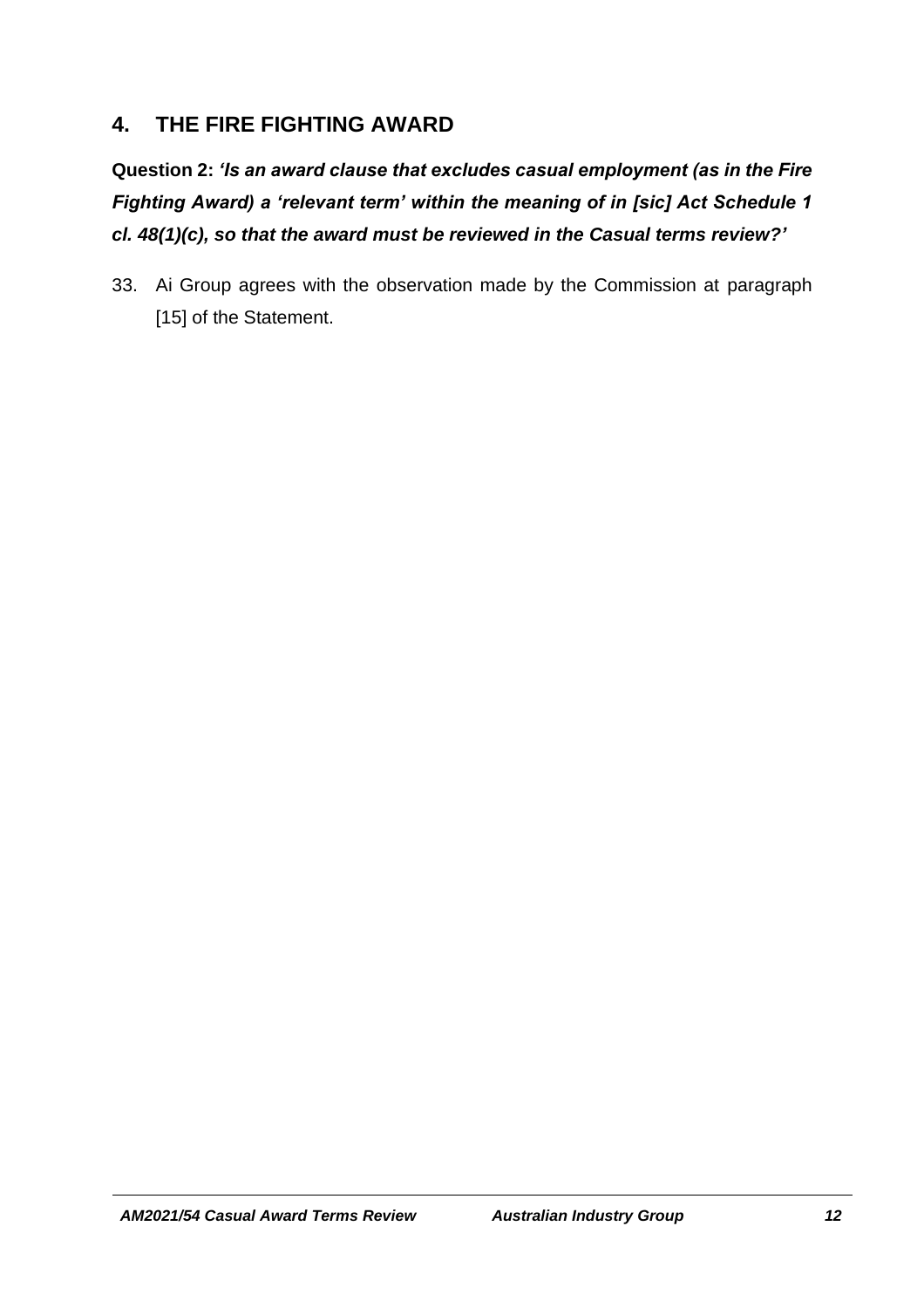# **5. RELEVANT TERMS IN THE OTHER 5 AWARDS**

## **5.1 DEFINITIONS OF CASUAL EMPLOYEE / CASUAL EMPLOYMENT**

# **Question 3:** *'Has Attachment 1 to this discussion paper wrongly categorised the casual definition in any award?'*

- 34. Ai Group has comprehensively addressed this question in the May Submission at paragraphs  $[75] - [80]$ .
- 35. Some parties have raised issues or concerns in relation to the categorisation of a range of awards listed at paragraph [18] of the Statement. The Full Bench has indicated that these matters will be considered when those awards are reviewed in Stage 2 of the Review and as such Ai Group does not seek to address those issues now.
- 36. The SDA has asserted that clause 11.2 of the Retail Award does not define casual employment and as such it is not a *'relevant term'*. For context, clauses 11.1 and 11.2 provide as follows:
	- **11.1** A casual employee is an employee engaged as such.
	- **11.2** An employee who is not covered by clause 9—Full-time employees or clause 10—Part-time employees must be engaged and paid as a casual employee.
- 37. We agree that clause 11.2 does not define or describe casual employment, as contemplated by clause  $48(1)(c)(i)$ . We nonetheless contend that it falls within the scope of clause  $48(1)(c)(ii)$  in that it deals with the circumstances in which casuals are to be employed; those circumstances being that the employee is not covered by clause 9 or clause 10 of the award. Clause 11.2 also arguably falls within the ambit of clause  $48(1)(c)(iii)$ , as we have previously submitted.
- 38. Regardless of these technicalities, clause 11.2 is obviously interconnected with clause 11.1. In reviewing clause 11.1, it is appropriate that the Commission also consider other provisions of the award that operate in conjunction with *'relevant terms'* and whether there is, as a consequence of the combined operation of these provisions, any difficulty or uncertainty relating to the interaction between the award and the Act, as amended. Further, the Commission is not limited to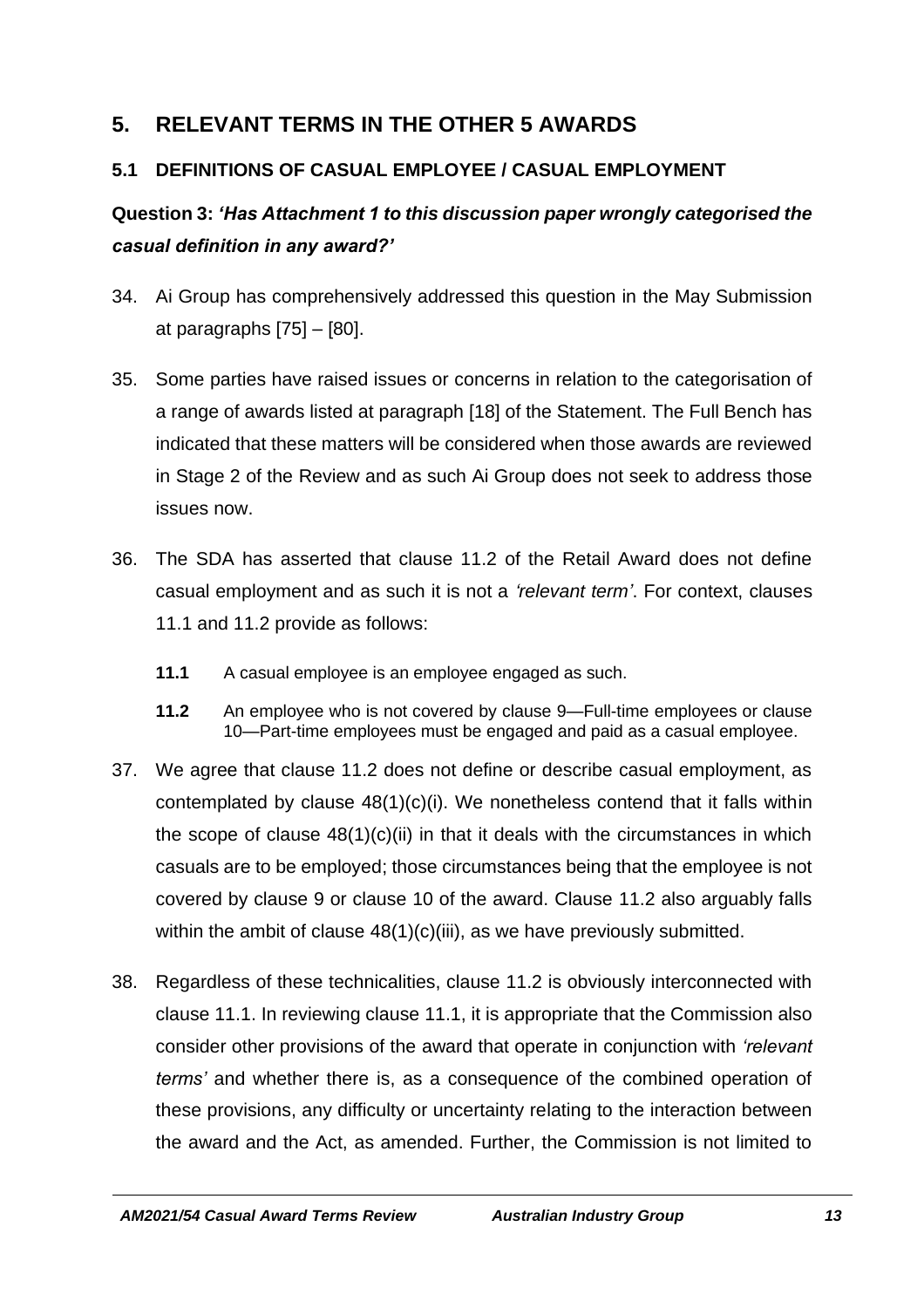making a determination varying only *'relevant terms'*. It may vary clause 11.2 in order to make the award consistent or operate effectively with the Act, if it makes the finding contemplated in clause 48(3)(a) or 48(3)(b).

- 39. We have previously submitted, in effect, that varying the definition of casual employment under the Retail Award to align with the new statutory definition would ameliorate problems associated with the continued operation of clause 11.2 in the changed statuary context. We remain of this view.
- 40. If the Commission does not align the definition of casual employee in the Retail Award with that in s.15A of the Act, clause 11.2 should be deleted.

## **Question 4:** *'For the purposes of Act Schedule 1 cl. 48(2):*

- *is the 'engaged as a casual' type casual definition (as in the Retail Award, Hospitality Award and Manufacturing Award') consistent with the Act as amended, and*
- *does this type of definition give rise to uncertainty or difficulty relating to the interaction between these awards and the Act as amended?'*
- 41. As identified in the Statement, there appears to be broad agreement that the type of definition described in question 4 is not consistent with the Act as amended and gives rise to uncertainty or difficulty as contemplated by clause 48.
- 42. The SDA express a somewhat contrary view. Although it asserts that the definition in the Retail Award does not in and of itself create a relevant inconsistency, difficulty or uncertainty, it ultimately contends that it is unclear whether the definition in the Retail Award is consistent with the Act. Its submission does not provide detailed or persuasive reasoning in support of its position.
- 43. The Commission should find that the *'engaged as a casual'* definition is not consistent with the Act as amended and gives rise to uncertainty or difficulty as contemplated by clause 48, for the reasons set out in our May Submission at paragraphs  $[81] - [85]$ .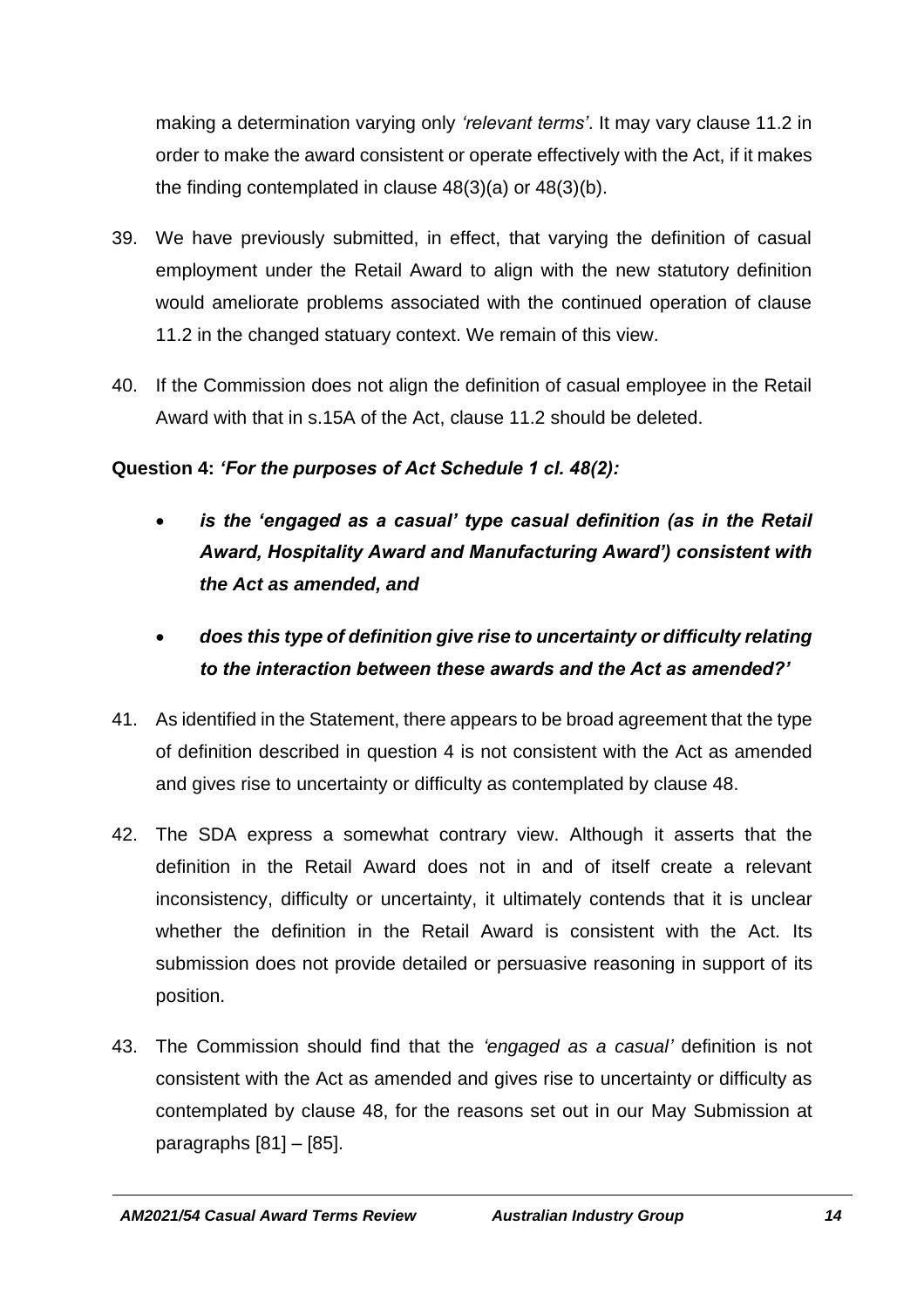**Question 5:** *'For the purposes of Act Schedule 1 cl. 48(2), are the employment arrangements described as 'casual' under Part 9 of the Pastoral Award consistent with the definition of 'casual employee' in s.15A of the Act?'*

44. Ai Group does not advance a submission in relation to this question.

**Question 6:** *'For the purposes of Act Schedule 1 cl. 48(2):*

- *are 'paid by the hour' and 'employment day-to-day' casual definitions (as in the Pastoral Award and Teachers Award) consistent with the Act as amended*
- *are 'residual category' type casual definitions (as in Retail Award and Pastoral Award) consistent with the Act as amended, and*
- *do such definitions give rise to uncertainty or difficulty relating to the interaction between these Awards and the Act as amended?'*
- **A. The** *'Paid by the Hour'* **Definitions**
- 45. Ai Group does not demur from our May Submission at paragraphs [87] [92] in relation to this issue.
- 46. We address the IEU's submissions regarding the Teachers Award below in relation to question 8 of the Discussion Paper. We here simply observe, in response to such submissions, that the operation of substantively different definitions for *'casual employee'* and *'casual employment'* within an award is obviously unduly complex and apt to confuse. Regardless of the technicalities raised by question 6, it is not an outcome that the Commission should permit to operate going forward; even if it requires the Commission to act of its own motion (and independently of any compulsion to act pursuant to clause 48) to vary the awards pursuant to ss.157 or 160.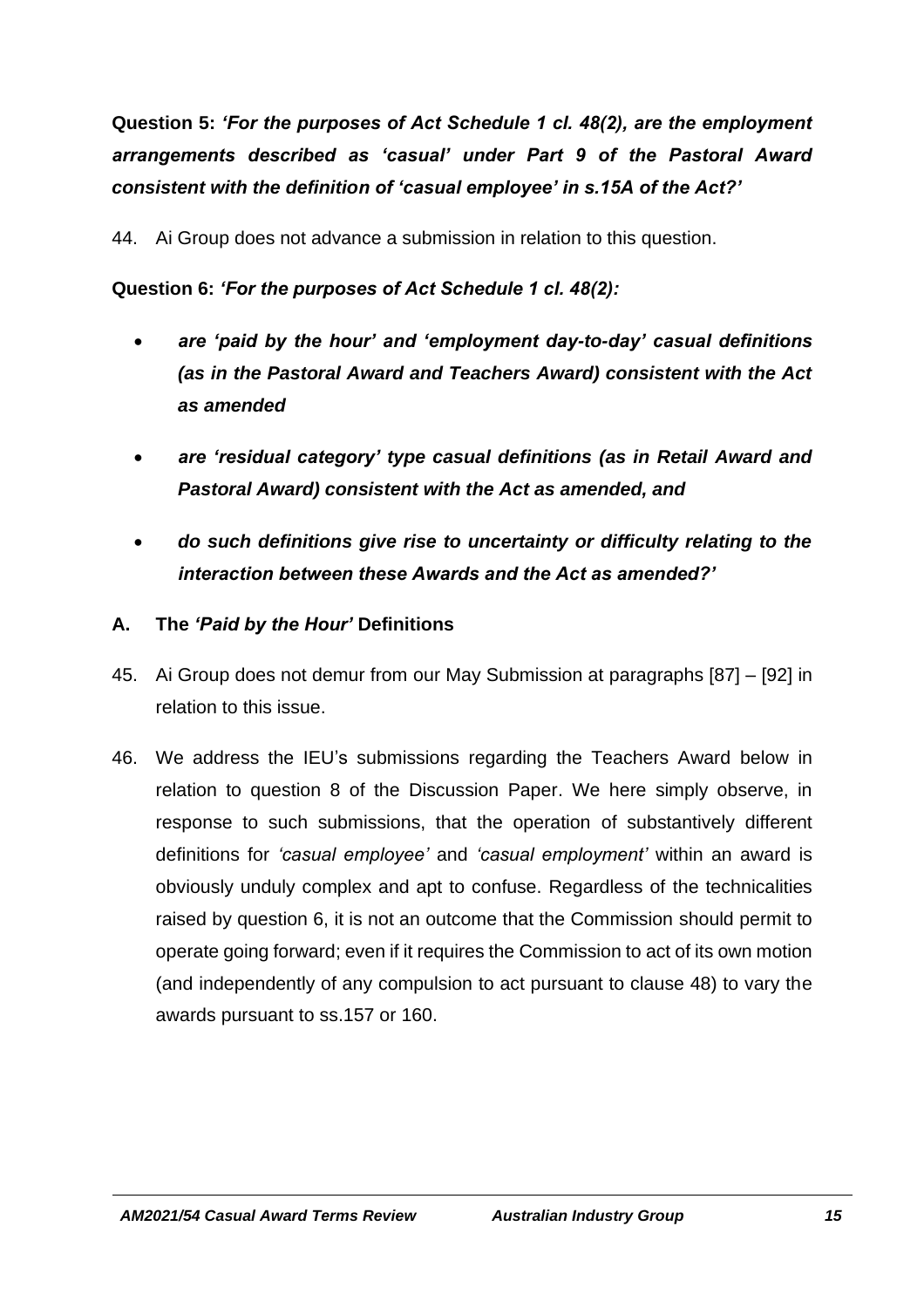#### **B. The** *'Residual Category'* **Definitions**

- 47. Ai Group continues to rely on the May Submission at paragraphs [93] [97].
- 48. At paragraph 48 of their submissions, the ACTU asserts that *'residual category'* type casual definitions represent the outcome of extensive consideration in relation to their respective industries and have previously been held to be necessary to meet the modern awards objective. They also contend that their *'substantive operation'* should be preserved to the extent possible.
- 49. The ACTU's submission is highly generalised. It does not provide any details of the purported *'extensive consideration'* previously given to such provisions, or of the extent to which there has been a serious or detailed assessment by the Commission of the merits of such provisions. Accordingly, the submissions should not be given any significant weight.
- 50. The SDA's response to this question is directed primarily at clause 11.2 of the Retail Award. We have already addressed such submissions in the context of our submissions about question 3.
- 51. Finally, the Commission should not adopt the subsequent suggestion from the ACTU that awards should include a procedural requirement to consider the nature of the work to be performed and whether it is better suited to permanent employment. This is not currently a feature of the Retail Award or indeed a requirement that is generally found in awards. This is a radical proposal that ought not be entertained. No persuasive case for it has been made out and there is no obviously justifiable basis for awards curtailing an employer's capacity to offer employment on either a casual or permanent basis in circumstances where employees have access to a legislative right to access a pathway from casual to permanent employment under the NES.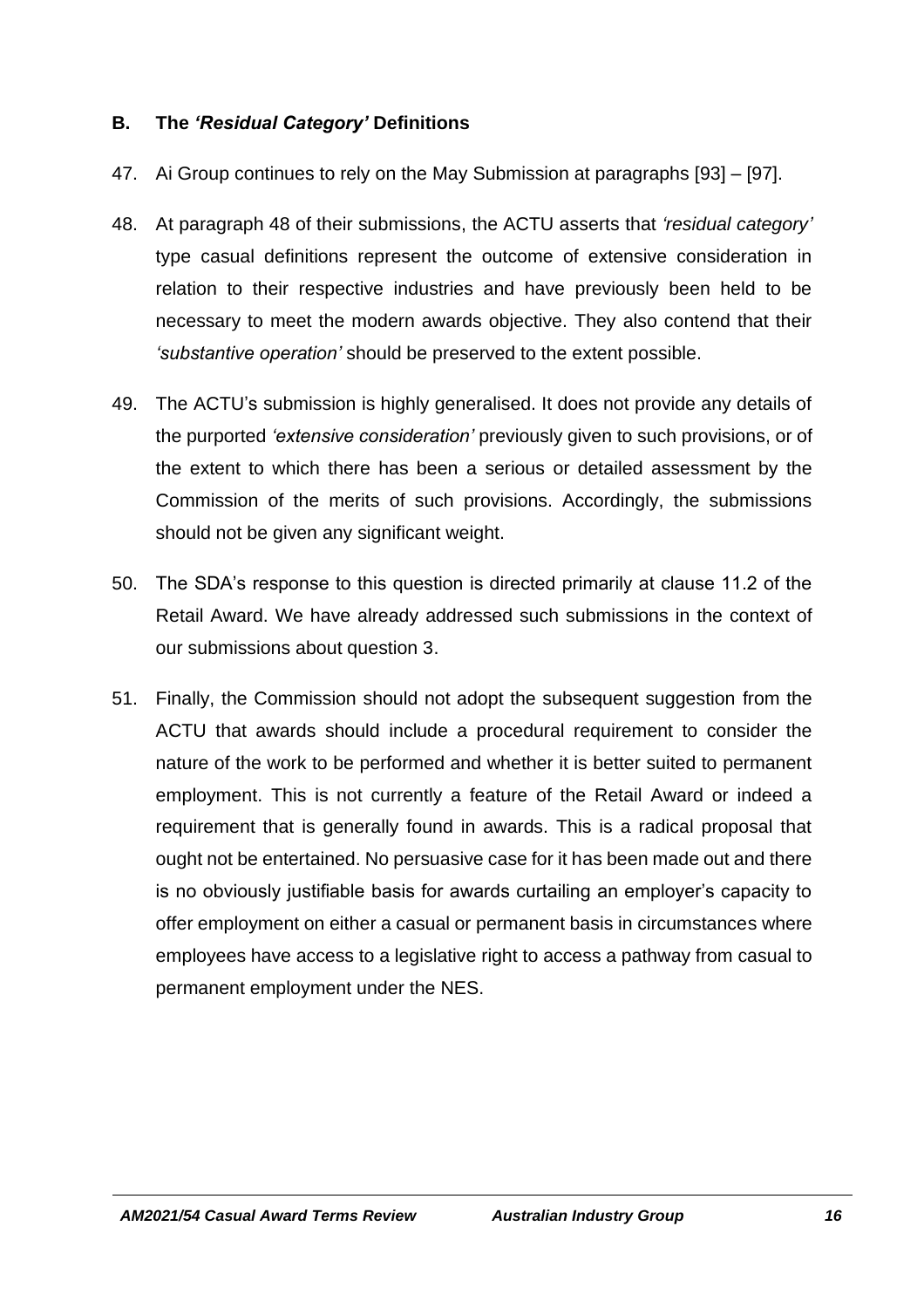**Question 7:** *'Where a casual definition includes a limit on the period of casual employment (as in the Teachers Award), if the definition is amended in the Casual terms review should that limit be recast as a separate restriction on the length of any casual engagement?'*

52. Ai Group continues to rely on the May Submission at paragraphs [98] – [106] in relation to this question. We emphasise in particular our contention that recasting the current definition of casual employment as a separate restriction would give rise to a contravention of s.55(1) of the Act.

**Question 8:** *'For the purposes of Act Schedule 1 cl. 48(3), would replacing the casual definitions in the Retail Award, Hospitality Award, Manufacturing Award, Teachers Award and Pastoral Award with the definition in s.15A of the Act or with a reference to that definition, make the awards consistent or operate effectively with the Act as amended?'*

- 53. Ai Group has proposed replacing the definition of *'casual employee'* in the Retail Award, Hospitality Award and Manufacturing Award with a reference to the definition in s.15A. We do not demur from such submissions or repeat them here. As indicated in the Statement, many submissions appear to support such an approach.
- 54. As is also identified in the Statement, the ACTU, supported by various unions, submits that supplanting existing definitions with a reference to the NES is not the only means by which the requirements of the Review can be fulfilled. They do not however advance any specific alternate approach, other than indicating that all non-definitional aspects of award clauses should be retained. They have not filed any draft determinations, as contemplated by the Commission's directions. Accordingly, such a vague and generalised submission should not in any way guide the Commission's approach to the Review.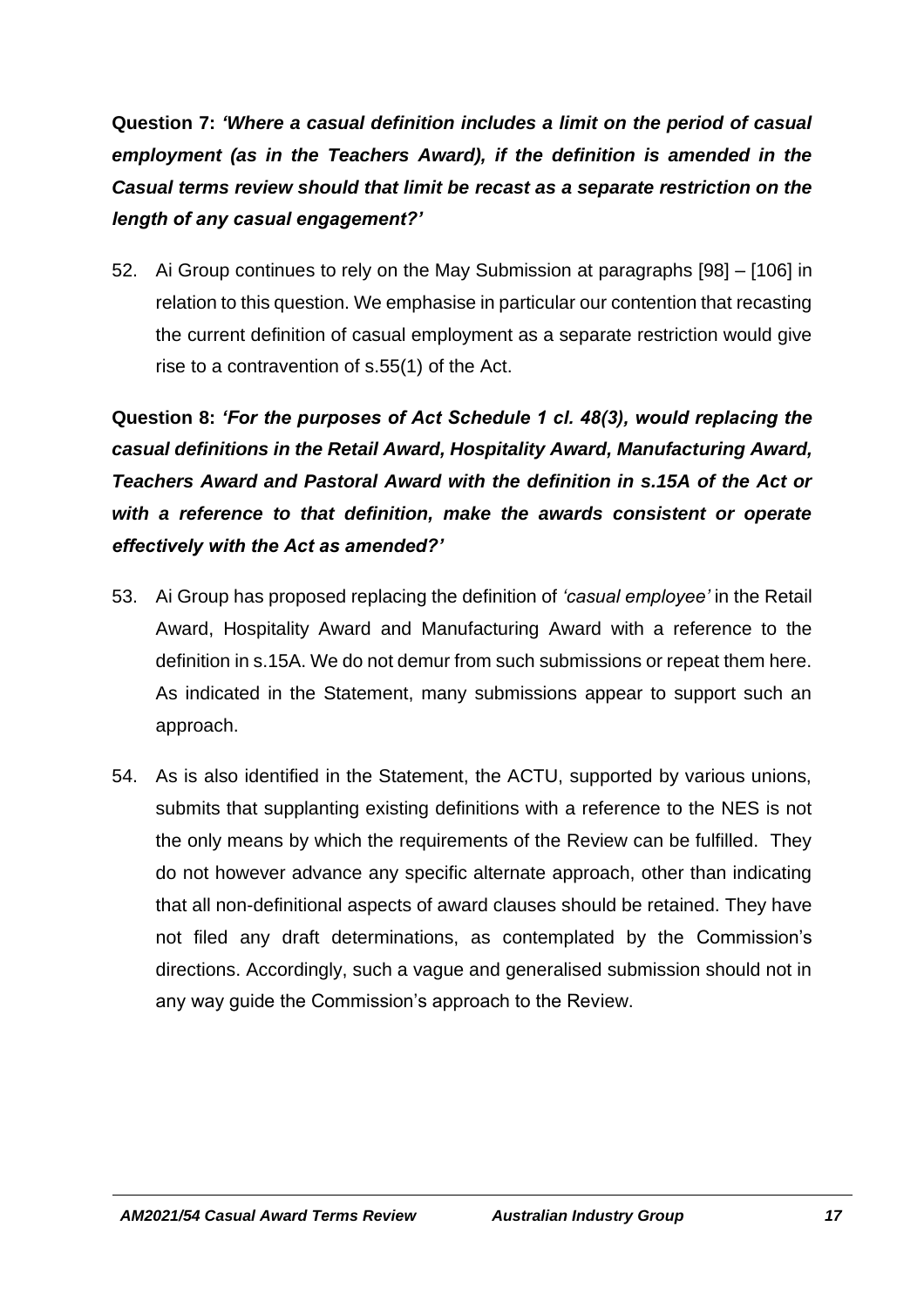- 55. The Commission should not adopt a blanket approach of simply recasting award terms that are currently definitional in nature to create new obligations upon employers or necessarily assuming that non-definitional terms relating to casual employment should be retained. An award should be varied in the manner required to make the award consistent or operate effectively with the Act and should only include terms that are necessary, as contemplated by s.138 of the Act. Further, a change in the definition of *'casual employee'* may result in some other provisions no longer being necessary. For example, the shift to the statutory definition in lieu of the *'engaged and paid as such'* model arguably removes the necessity for an award to require that an employer advise an employee that they are engaged as a casual employee – a point that we deal with in relation to question 10 of the Discussion Paper.
- 56. In conducting the Review, the Commission should not adopt an approach of simply seeking to retain current award-specific provisions relating to casual employment. It may be that there are industry specific considerations that justify a departure from a general approach of aligning casual definitions in awards with a reference to s.15A of the Act; but the mere fact that a current definition or associated provision has been in operation for a long time should not be viewed as a sufficient reason, in and of itself, for retaining it.
- 57. To the extent that it is relevant to an exercise of the Commission's discretion and in particular, a consideration of whether the awards should be amended to refer to s.15A of the Act; we observe that the consistent adoption of a definition of casual employment that squarely aligns with s.15A across the awards system will assist in making the system simpler and easier to understand, as contemplated under s.134(1) of the Act. The Commission should seek to adopt a uniform approach to amending casual definitions in awards, unless cogent reasons (beyond the preferences of particular employer or employee organisations) for doing otherwise in an individual award are established.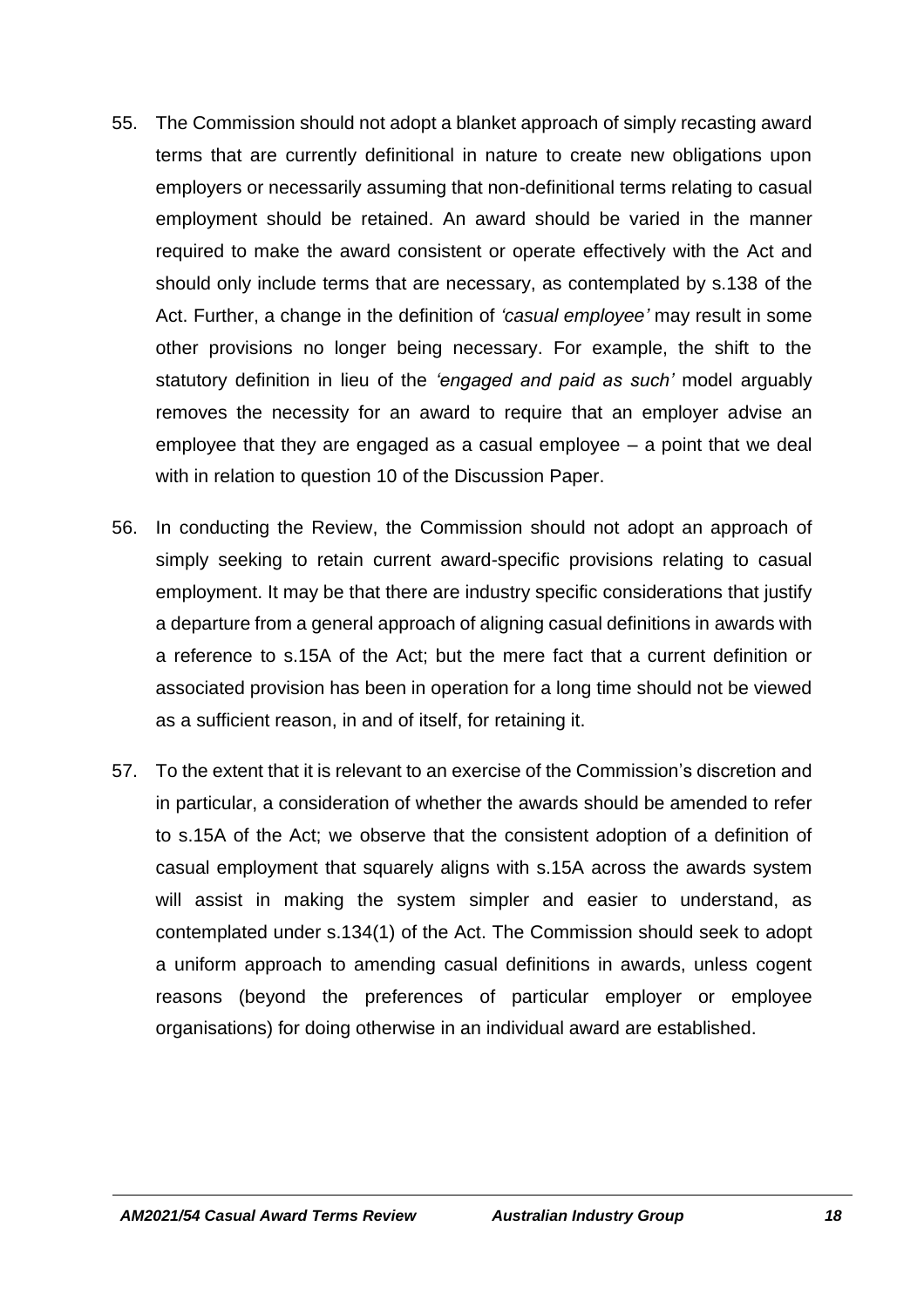## **A. The Manufacturing Award and the Hospitality Award**

58. No party appears to oppose replacing the casual employment definition in the Hospitality Award or Manufacturing Award with a reference to s.15A of the Act. Such a variation should be made.

### **B. The Retail Award**

- 59. The SDA supports alignment of the award and statutory definitions but not the 'referencing' approach proposed by Ai Group. They instead call for the inclusion of the any definition in the Retail Award so that the award will remain a comprehensive standalone document.
- 60. Whilst there is force to the proposition that an award should operate as a comprehensive standalone instrument; the benefits of such an approach must be weighed against the complexity that flows from including very lengthy and complex definitions in the body of an award. Further, the structure of the safety net already requires that parties have regard to both the terms of the Act and awards in order to ascertain the applicable minimum terms and conditions. Indeed, the general approach of the Commission has been to not replicate terms of the Act in awards. In addition, every casual employee must be given a copy of the Casual Employment Information Statement, which provides information about the statutory definition.
- 61. An appropriate balance between these considerations would be to include a hyperlink to s.15A in an award clause setting out a reference to the statutory definition. In the interests of promoting simplicity, a uniform approach to this issue should be adopted across awards. A similar approach is already adopted in relation to the inclusion of a hyperlink to the NES in awards.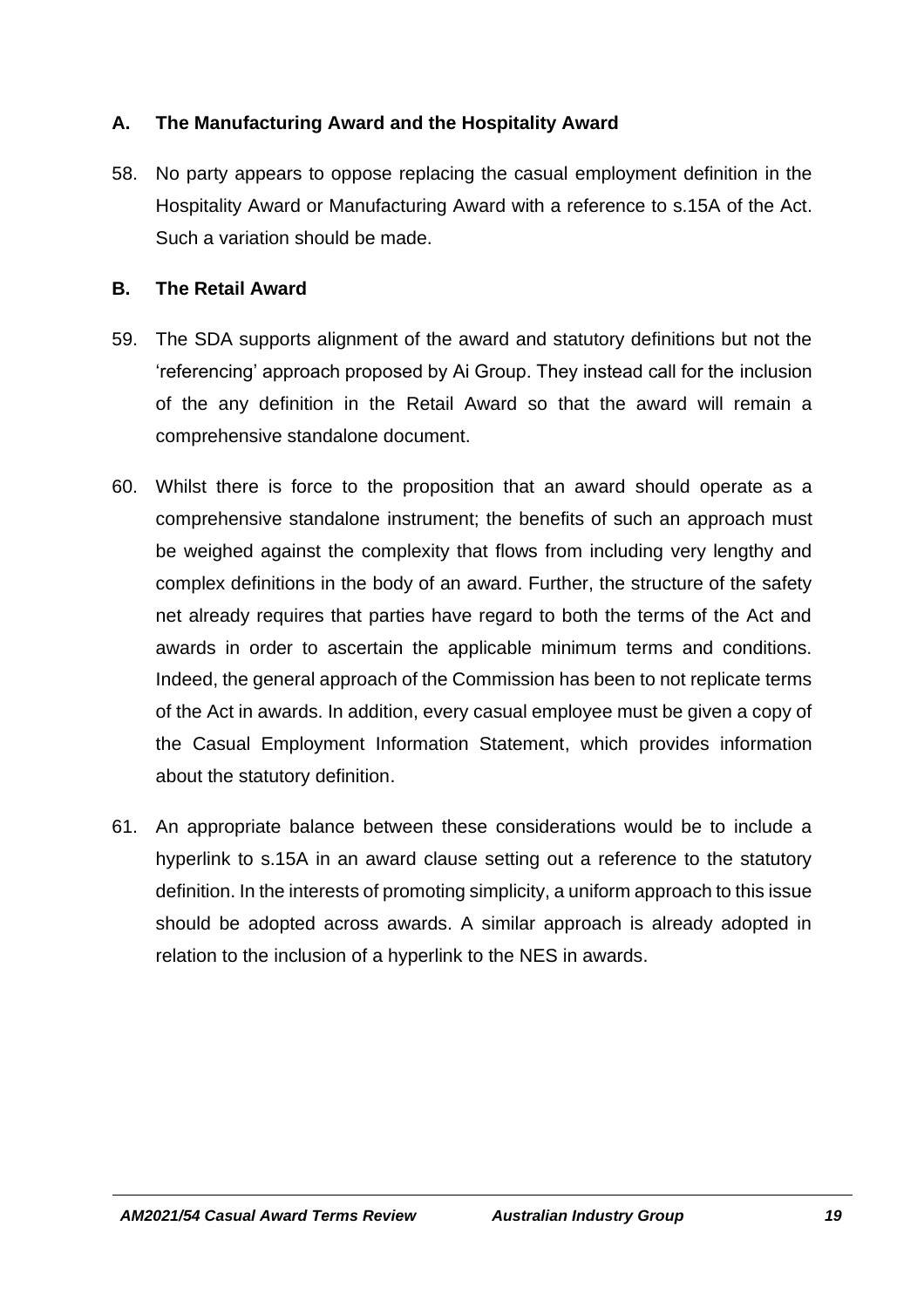#### **C. The Teachers Award**

- 62. The IEU draws a distinction between the terms *'casual employee'* and *'casual employment'* in relation to the Teachers Award. Any such distinction should not be a reason for the Commission to refrain from aligning the definition of *'casual employment'* or *'casual employee'* with the definition contained in s.15A. If there is any uncertainty over whether the Commission has power to do this in the context of the Review, it should make the variation pursuant to s.157 of the Act.
- 63. The IEU states that *'[b]y operation of s.46(1)(b) of the Acts Interpretation Act 1901 (Cth), the definition of casual employee in s.15A applies to the Teachers Award and all modern awards'<sup>14</sup>* . We respond to the IEU's submission as follows.
- 64. Section 46(1)(b) of the *Acts Interpretation Act 1901* (**Interpretation Act**) reads:
	- (1) If a provision confers on a person (the authority) the power to make an instrument other than a legislative instrument, notifiable instrument or a rule of court, then:
	- …
- (b) expressions used in any instrument so made have the same meaning as in the Act or instrument, as in force from time to time, that authorises the making of the instrument in which the expressions are used; …
- 65. Section 46(1)(b) of the Interpretation Act must be read in conjunction with s.40A of the Act.
- 66. Whilst s.46(1)(b) of the Interpretation Act provides that an expression used in an instrument is to have the same meaning as that in an authorising Act or instrument, we submit that consideration also needs to be given to whether a 'contrary intention' may be discerned from the text and context in which the expression is found in the instrument. That is, whether the text and context in which the expression *'casual employee'* found in the Teachers Award indicates that it was not objectively intended for *'casual employee'* to bear the same meaning as that found in the Act.

<sup>14</sup> IEU submission dated 24 May 2021 at [37].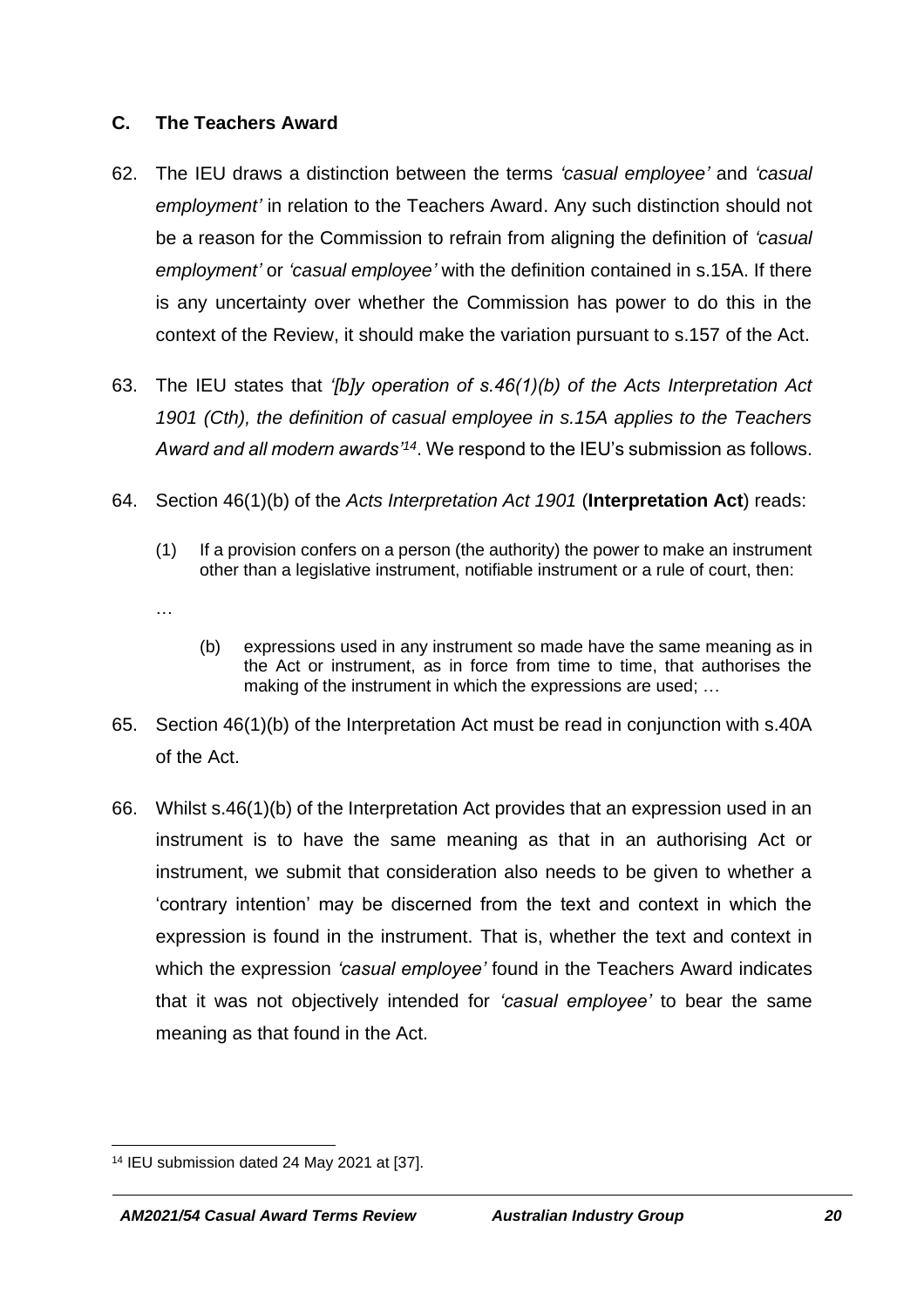67. The approach above was similarly taken by the Full Bench in *Re 4 Yearly Review of Modern Awards — Family and Domestic Violence Leave<sup>15</sup>*. In considering whether the coverage of the expression *'de facto partners'* was the same in the NES and the model term, the Full Bench had regard to the operation of s.46(1)(b) of the Interpretation Act as follows:

**[34]** A modern award is an instrument falling under s 46 of the *Acts Interpretation Act 1901* (Cth) as in force on 25 June 2009 (the AI Act). Consequently, except so far as the contrary intention appears, expressions used in a modern award have the same meaning as in the Act (AI Act, s 46(1)(b)).

**[35]** The definition of "de facto partner" in s 12 of the Act requires co-habitation and we see no contrary intention in the model term or the awards in which it presently appears…<sup>16</sup>

68. In *ADCO Constructions Pty Ltd v Goudappel<sup>17</sup>*, the High Court considered how a *'contrary intention'* may be discerned from the text and context in which an expression is found. In particular, it held that a contrary intention need not be express and may be implied: (citations omitted)

**[52]** … A contrary intention need not be express and its implication, although sometimes referred to as "necessary implication", has not been confined to those extreme circumstances in which alteration of an existing right or liability "cannot be avoided without doing violence to the language of the enactment". The cases, rather, demonstrate that a contrary intention will appear with the requisite degree of certainty if it appears "clearly" or "plainly" from the text and context of the provision in question that the provision is designed to operate in a manner which is inconsistent with the maintenance of an existing right or liability.<sup>18</sup>

69. It should be noted that the Teachers Award does not provide for a definition for *'casual employee'*. That expression however appears in several clauses throughout the award. To that end, it is necessary to have regard to the context in which the expression *'casual employee'* is found.

<sup>15</sup> [2019] FWCFB 5144.

<sup>16</sup> *Re 4 Yearly Review of Modern Awards — Family and Domestic Violence Leave* [2019] FWCFB 5144 at [34] – [35].

<sup>17</sup> [2014] HCA 18.

<sup>18</sup> *ADCO Constructions Pty Ltd v Goudappel* [2014] HCA 18 at [52].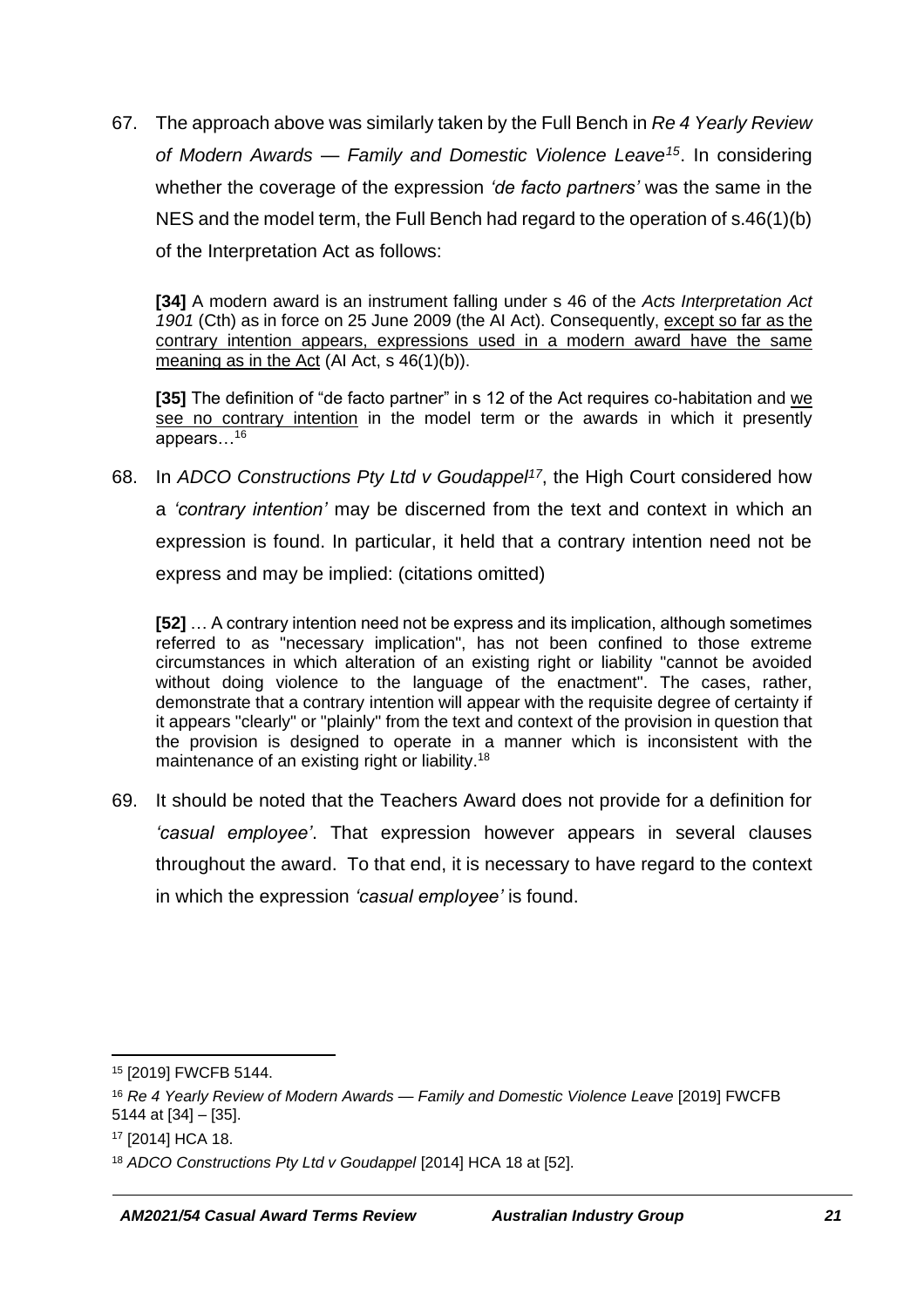70. Most relevantly, the expression *'casual employee'* appears in clause 12.3 of the Teachers Award as follows:

**12.3** The rates of pay for a casual employee are contained in clause 17.5.

- 71. Clause 12.3 is found in clause 12 of the Teachers Award, entitled *'Casual Employees'*. Clause 12.1 contains a definition for the expression *'casual employment'*; namely, *'employment on a day-to-day basis'.*
- 72. Having regard to the definition of '*casual employment'* in the award, it is readily apparent that the expression *'casual employee'* was not objectively intended to be read in isolation (and divorced from) the definition of *'casual employment'*. Indeed, it is reasonably conceivable that an employee may not be considered to be a *'casual employee'* for the purposes of the Teachers Award, if they are not in fact engaged in *'casual employment'* – i.e. on a *'day-to-day basis'*.
- 73. Accordingly, when the expression *'casual employment'* is considered in the context of clause 12, and in particular clause 12.1 of the Teachers Award, it is clear that it was not objectively intended that the expression *'casual employee'* would bear the same meaning as that found in the Act. The IEU submissions in relation to the operation of the Interpretation Act should not be accepted.
- 74. Further, to the extent that the IEU says that the definition of *'casual employee'* as found in s.15A of the Act applies to *all* modern awards by operation of s.46(1)(b) of the Interpretation Act, we submit that such a proposition is far too generalised to be accepted as determinative of the proper approach to assessing the interpretation of the term *'casual employee'* in each instrument. A consideration of the text of each award is required.

# **Question 9:** *'If an award is to be varied to adopt the casual definition in s.15A of the Act, should the Commission give advanced notice of the variation and the date it will take effect?'*

75. We continue to rely on paragraphs [110] – [119] of the May Submission.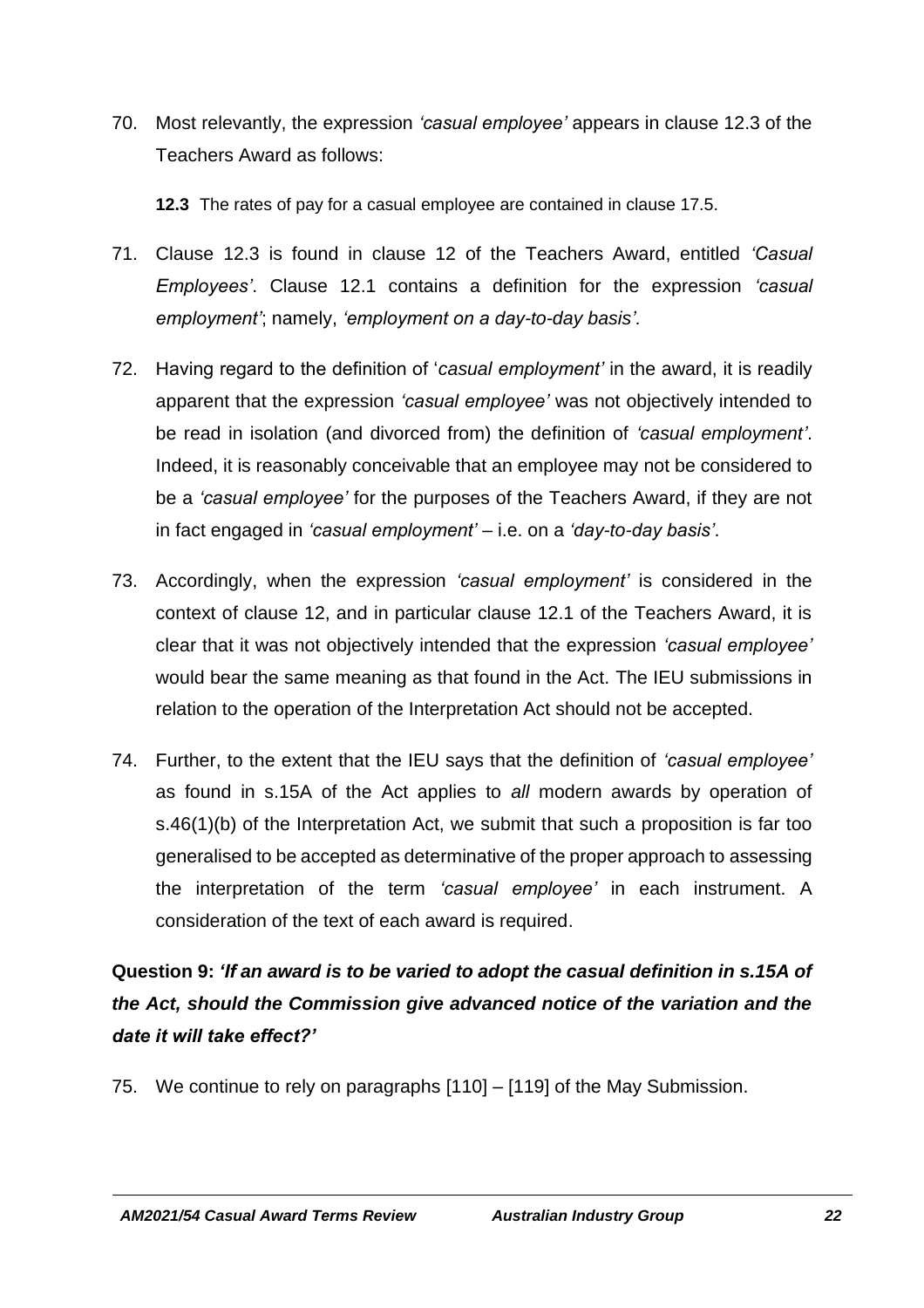### **5.2 PERMITTED TYPES OF EMPLOYMENT, RESIDUAL TYPES OF EMPLOYMENT AND REQUIREMENTS TO INFORM EMPLOYEES**

**Question 10:** *'For the purposes of Act Schedule 1 cl. 48(2):*

- *are award requirements to inform employees when engaging them that they are being engaged as casuals (as in the Manufacturing Award and Pastoral Award) consistent with the Act as amended, and*
- *do these requirements give rise to uncertainty or difficulty relating to the interaction between these awards and the Act as amended?'*
- 76. Some parties have argued that no inconsistency, uncertainty or difficulty arises from the relevant clauses. Ai Group opposes these submissions and relies on paragraphs [120] – [135] of the May Submission in response.

**Question 11:** *'For the purposes of Act Schedule 1 cl. 48(2):*

- *are award definitions that do not distinguish full-time and part-time employment from casual employment on the basis that full-time and part-time employment is ongoing employment (as in the Retail Award, Hospitality Award, Manufacturing Award, Teachers Award and Pastoral Award) consistent with the Act as amended, and*
- *do these definitions give rise to uncertainty or difficulty relating to the interaction between these awards and the Act as amended?'*
- 77. Some parties<sup>19</sup> have argued that award provisions defining full-time and parttime employment are not *'relevant terms'* and therefore cannot be the subject of the Review.
- 78. Ai Group agrees that they are not *'relevant terms'*; however, the provisions could be varied through the exercise of the Commission's general award powers.

<sup>19</sup> See for example ACTU submission dated 24 May 2021 at [62] and SDA submission dated 24 May 2021 at [67].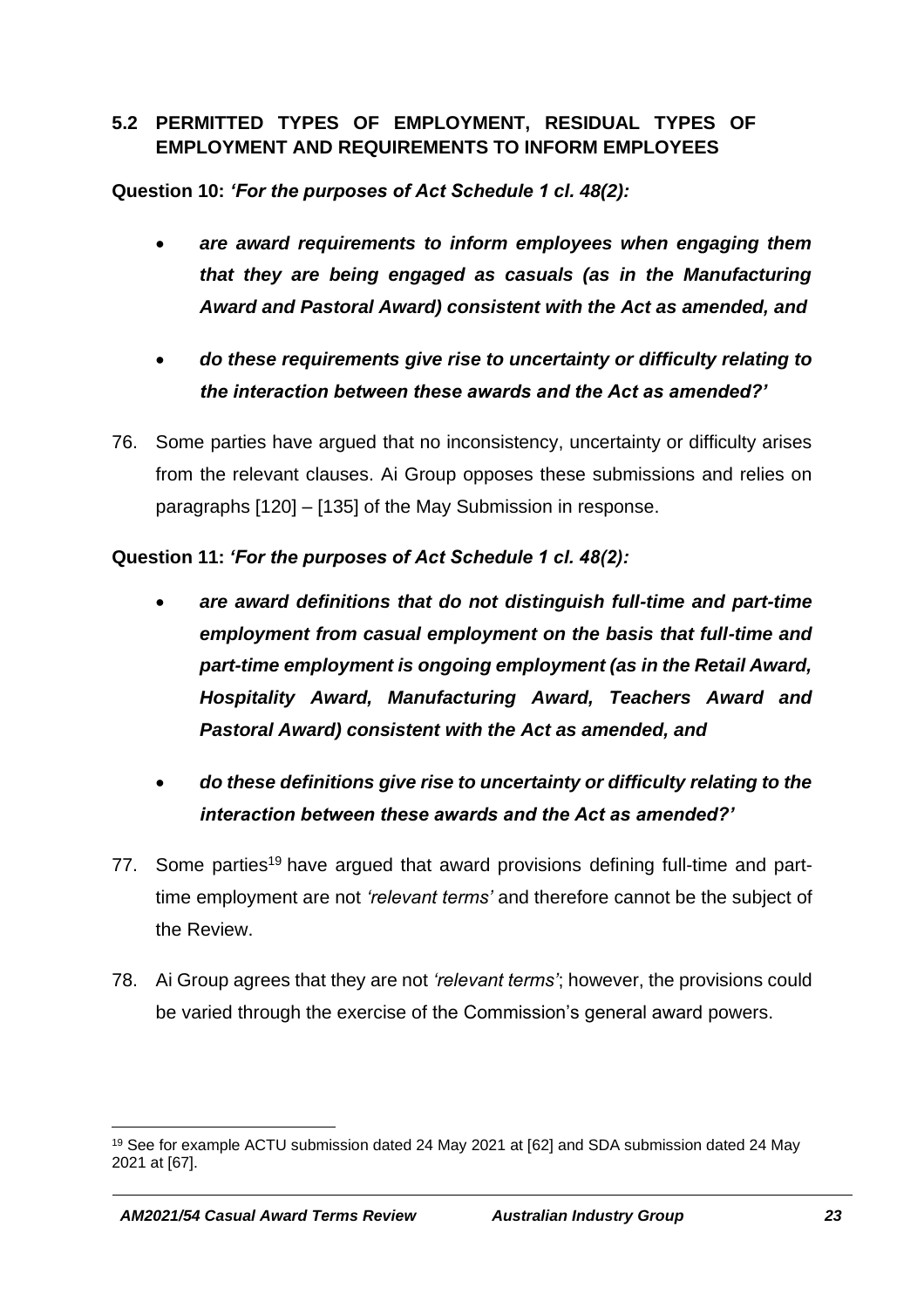79. To the extent that various parties have argued that an inconsistency, uncertainty and / or difficulty of the relevant type does not arise; we refer to and rely on the May Submission at paragraphs [136] – [139].

# **Question 12: '***Does fixed term or maximum term employment fall within the definition in s.15A of the Act?'*

- 80. In our May Submission, we observed that awards do not commonly contain provisions that are specifically applicable to fixed term employment. We nonetheless indicated that we may seek to respond to any provisional views of the Commission or submissions made by parties in relation to this question.
- 81. The Statement indicates that all parties agree that the proper construction of s.15A of the Act is that it does not capture fixed term or maximum term employment.
- 82. Should the Commission reach an alternate view to the construction proffered by the parties and should this cause the Commission to reach a view that awards should accordingly be varied to address this matter, we may seek to be heard in relation to the issue.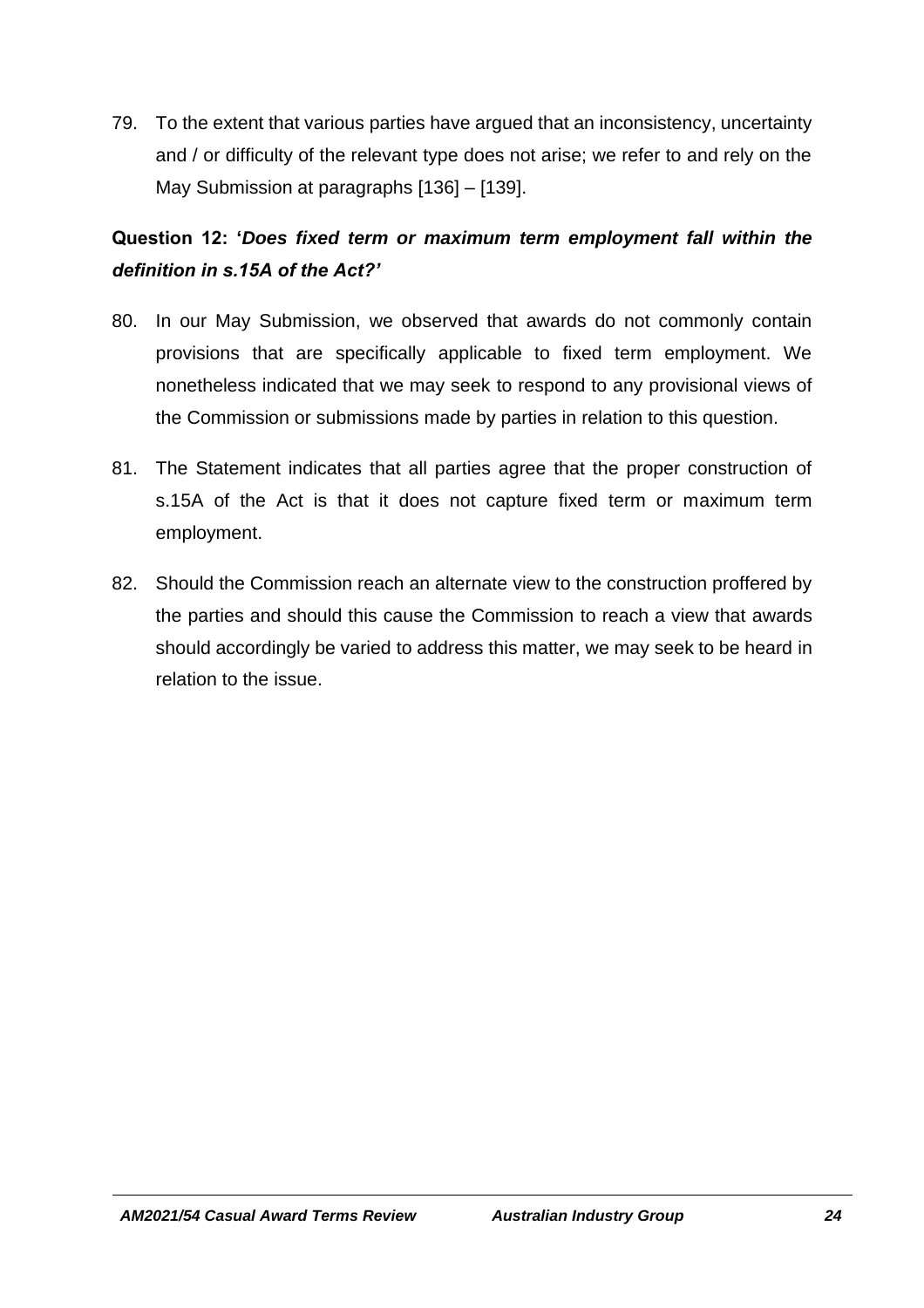## **5.3 RELATED DEFINITIONS AND REFERENCES TO THE NES**

# **Question 13:** *'Are outdated award definitions of 'long term casual employee' and outdated references to the Divisions comprising the NES (as in the Retail Award and Hospitality Award) relevant terms?'*

- 83. We agree with the Commission's observation at paragraph [61] of the Statement about outdated references to the NES.
- 84. Ai Group remains of the view that the definition of *'long term casual employee'* in the Retail and Hospitality Awards is not a *'relevant term'* for the purposes of clause 48 of the Act. It does not purport to *'define or describe'* casual employment for the purposes of clause  $48(1)(c)(i)$  of the Act. Rather, it seeks to define a subset of those who are *'casual employees'*, as per the relevant definition of that term.
- 85. In any event, it may not be necessary for the Commission to conclusively determine whether the definition constitutes a *'relevant term'*, because the Commission can exercise its general modern award powers to vary the relevant award terms, as proposed in our May Submission and the draft determinations filed therewith.

**Question 14:** *'If they are not relevant terms, but nevertheless give rise to uncertainty or difficulty relating to the interaction between these awards and the Act as amended:*

- *can they be updated under Act Schedule 1 cl. 48(3), or alternatively;*
- *can they be updated in the course of the Casual terms award review by the Commission exercising its general award variation powers under Part 2-3 of the Act?'*
- **A. The ACTU's Submission**
- 86. We do not contest the general propositions set out at paragraphs [69] [70] of the ACTU's submission.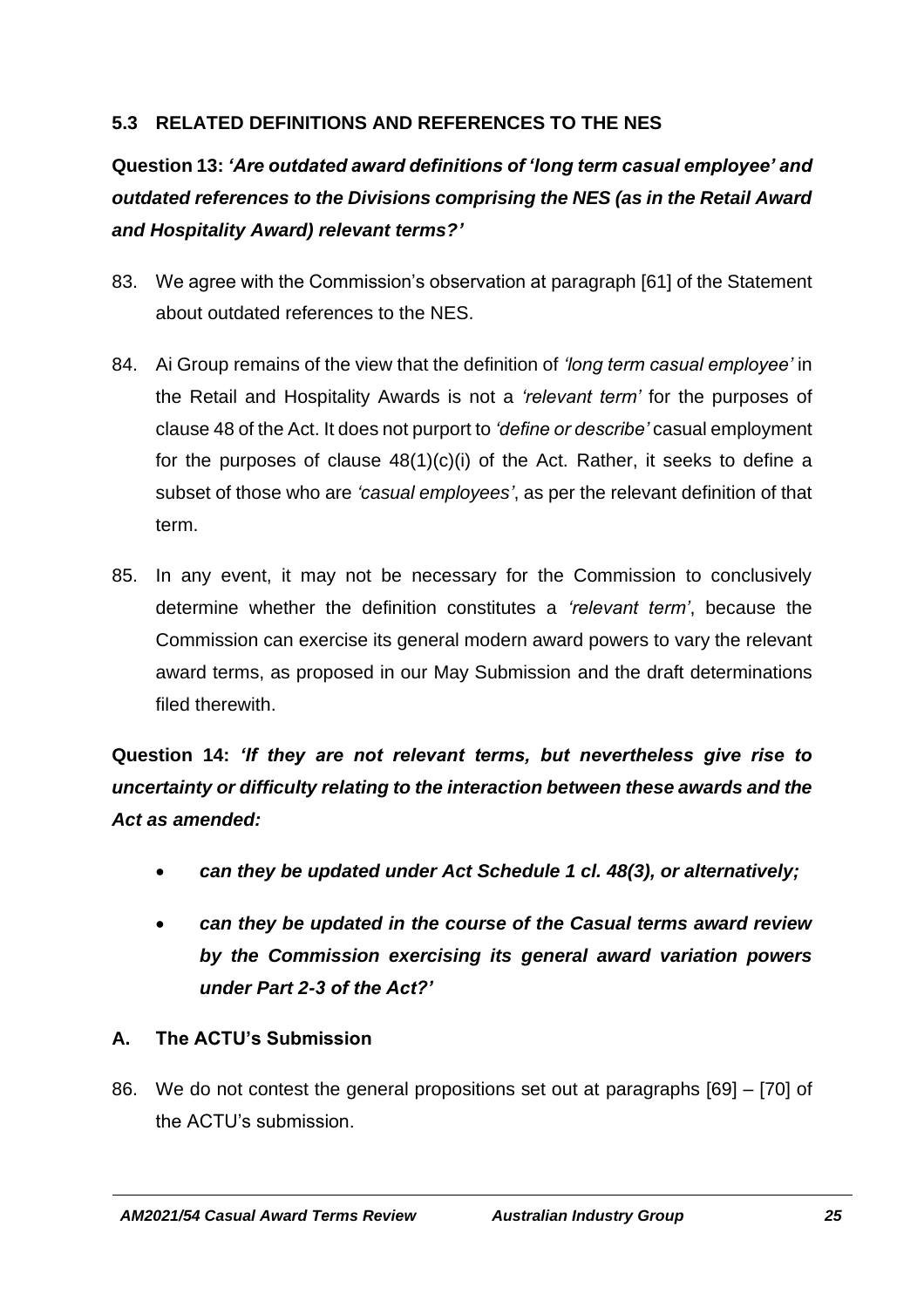#### **B. The SDA's Submission**

- 87. The SDA claims that the definition of *'long term casual employee'* in the Retail Award is a *'relevant term'*; but it is not inconsistent with the Act; nor does it give rise to an uncertainty or difficulty.
- 88. If the Commission finds that the definition is a *'relevant term'* it should, in our submission, also find that the definition gives rise to uncertainties and difficulties. The award purports to define the term by reference to s.12 of the Act; however s.12 no longer contains a definition for *'long term casual employee'*. The definition was removed by the Amending Act. The uncertainties and difficulties to arise from an award term that refers to a provision of the Act that no longer exists, are self-evident.
- 89. The issue should be addressed by adopting the proposed amendments set out in the draft determinations filed by Ai Group with its May Submission.
- 90. Finally, the *'blurring of jurisdictional boundaries'<sup>20</sup>* feared by the SDA would not necessarily follow if the Commission exercised its general modern award powers whilst conducting the Review. As previously submitted by Ai Group, such powers can be exercised by the Commission of its own motion where appropriate. Ai Group respectfully submits that if the Commission proposes to do so in a way that parties have not yet had an opportunity to address, they should first be given an opportunity to do so.

<sup>20</sup> SDA submission dated 24 May 2021 at [73].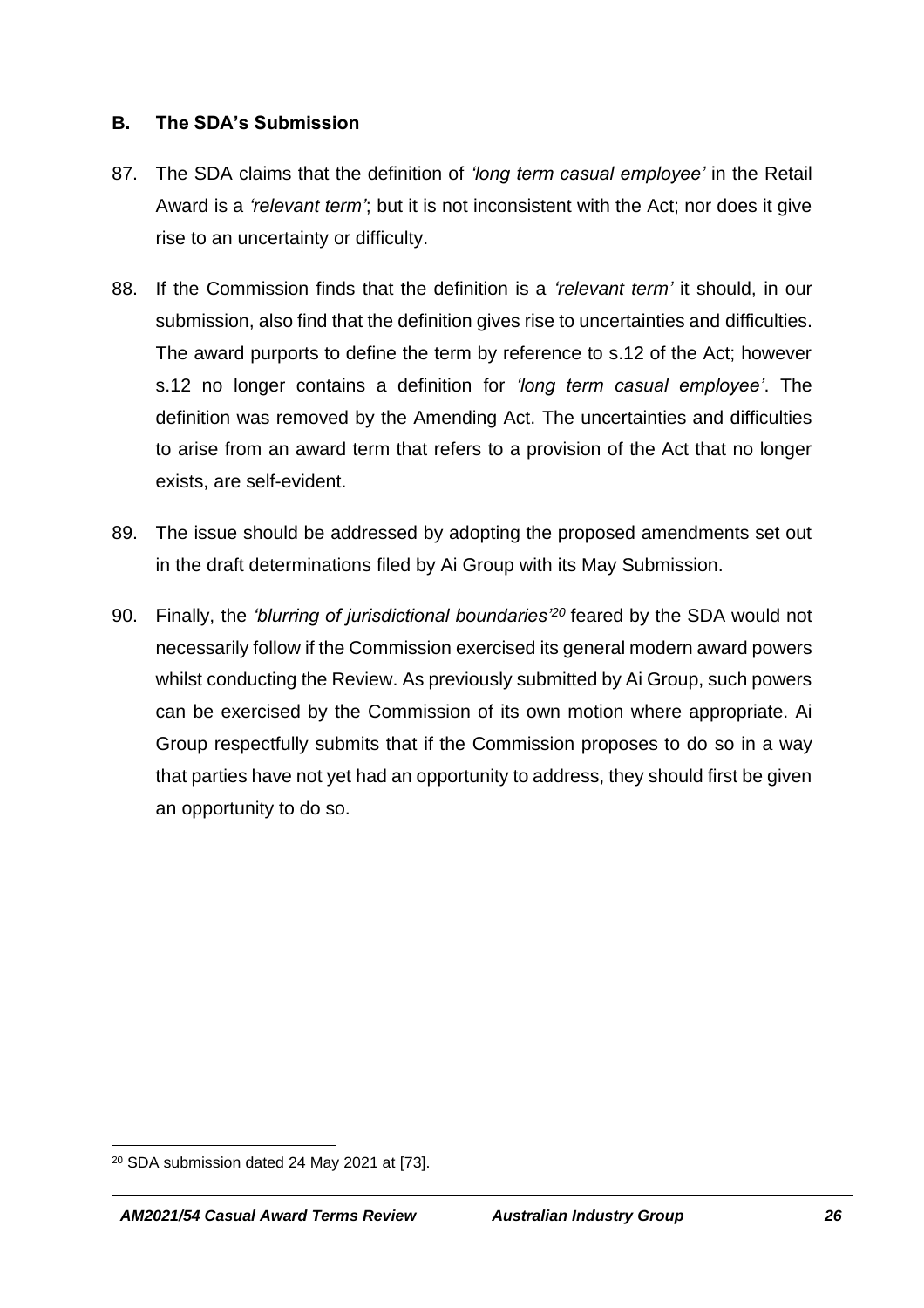## **5.4 CASUAL MINIMUM PAYMENT OR ENGAGEMENT, MAXIMUM ENGAGEMENT AND PAY PERIODS**

### **Question 15:** *'Are award clauses specifying:*

- *minimum casual payments (as in the Retail Award, Hospitality Award, Manufacturing Award, Teachers Award and Pastoral Award)*
- *casual pay periods (such as in the Retail Award, Hospitality Award and Pastoral Award)*
- *minimum casual engagement periods (as in the Hospitality Award)*
- *maximum casual engagement periods (as in the Teachers Award) relevant terms?'*
- 91. Ai Group disagrees with the submissions of the NFF and NRA. We also disagree with the MGA's submissions to the extent that they relate to the types of provisions identified in question 15. We refer to and rely on paragraphs [144] – [149] of our May Submission.

#### **Question 16:** *'For the purposes of Act Schedule 1 cl. 48(2):*

- *are such award clauses consistent with the Act as amended, and*
- *do such award clauses give rise to uncertainty or difficulty relating to the interaction between these awards and the Act as amended?'*
- 92. Ai Group agrees with the observation made by the Commission at paragraph [70] of the Statement.
- 93. For the reasons set out at paragraphs [152] [156] of the May Submission, we disagree with the NFF's submission that clause 11.7 of the Pastoral Award is inconsistent with or problematic for the definition of *'casual employee'* at s.15A of the Act.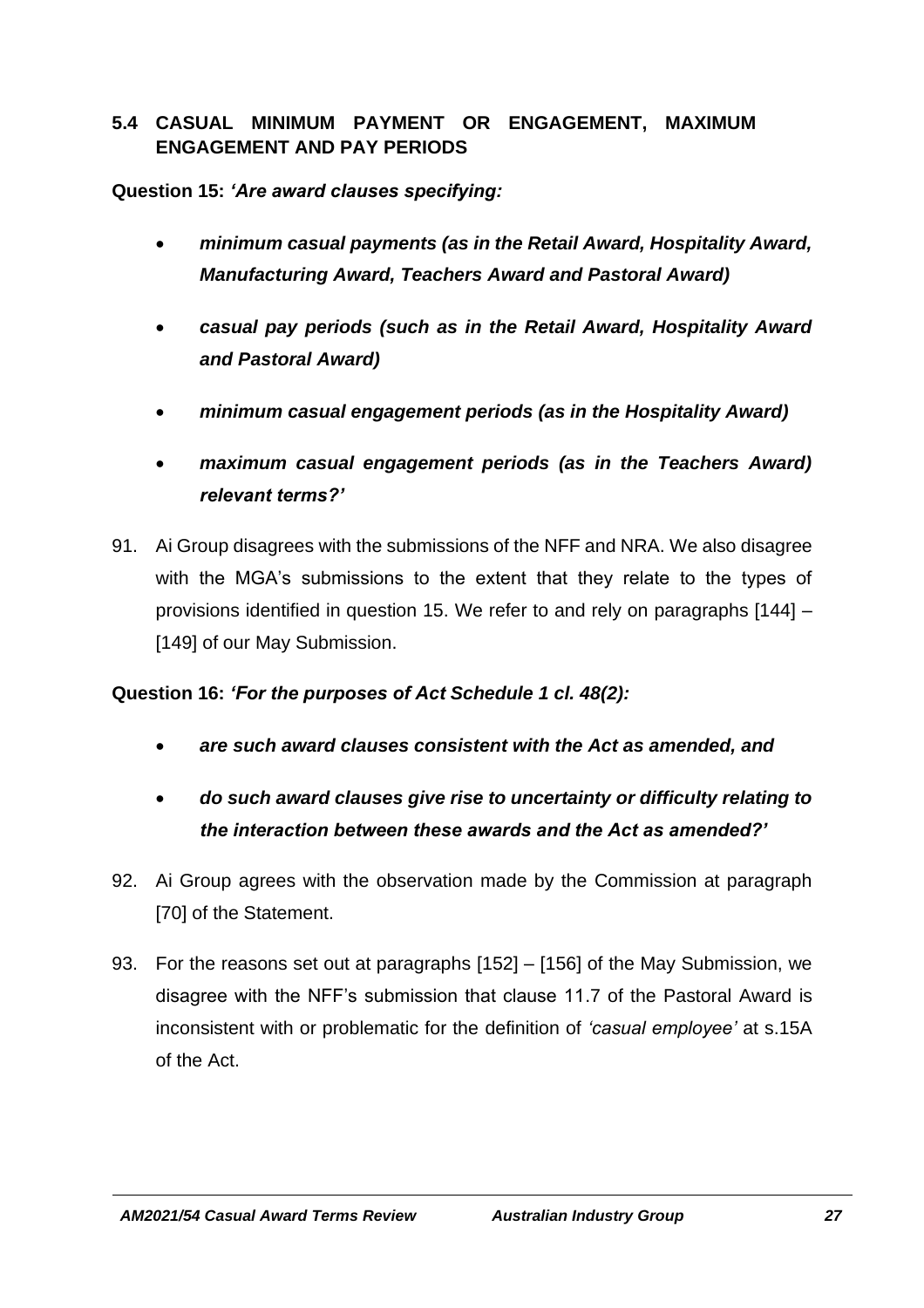### **5.5 CASUAL LOADINGS AND LEAVE ENTITLEMENTS**

**Question 17:** *'Is the provision for casual loading (as in the Retail Award, Hospitality Award, Manufacturing Award, Teachers Award and Pastoral Award) a relevant term?'*

#### **and**

**Question 18:** *'If provision for casual loading is a relevant term:*

- *for the purposes of Act Schedule 1 cl. 48(2), does the absence of award specification of the entitlements the casual loading is paid in compensation for (as in the Hospitality Award, Manufacturing Award cl. 11.2 and the Teachers Award) give rise to uncertainty or difficulty relating to the interaction between these awards and the Act as amended, and*
- *if so, should these awards be varied so as to include specification like that in the Retail Award or Pastoral Award?'*
- 94. Ai Group has previously submitted that award terms providing for the payment of a casual loading are not *'relevant terms'*. We maintain that view, notwithstanding the submissions of some parties expressing a contrary position. Accordingly, we do not advance a further submission in relation to these questions.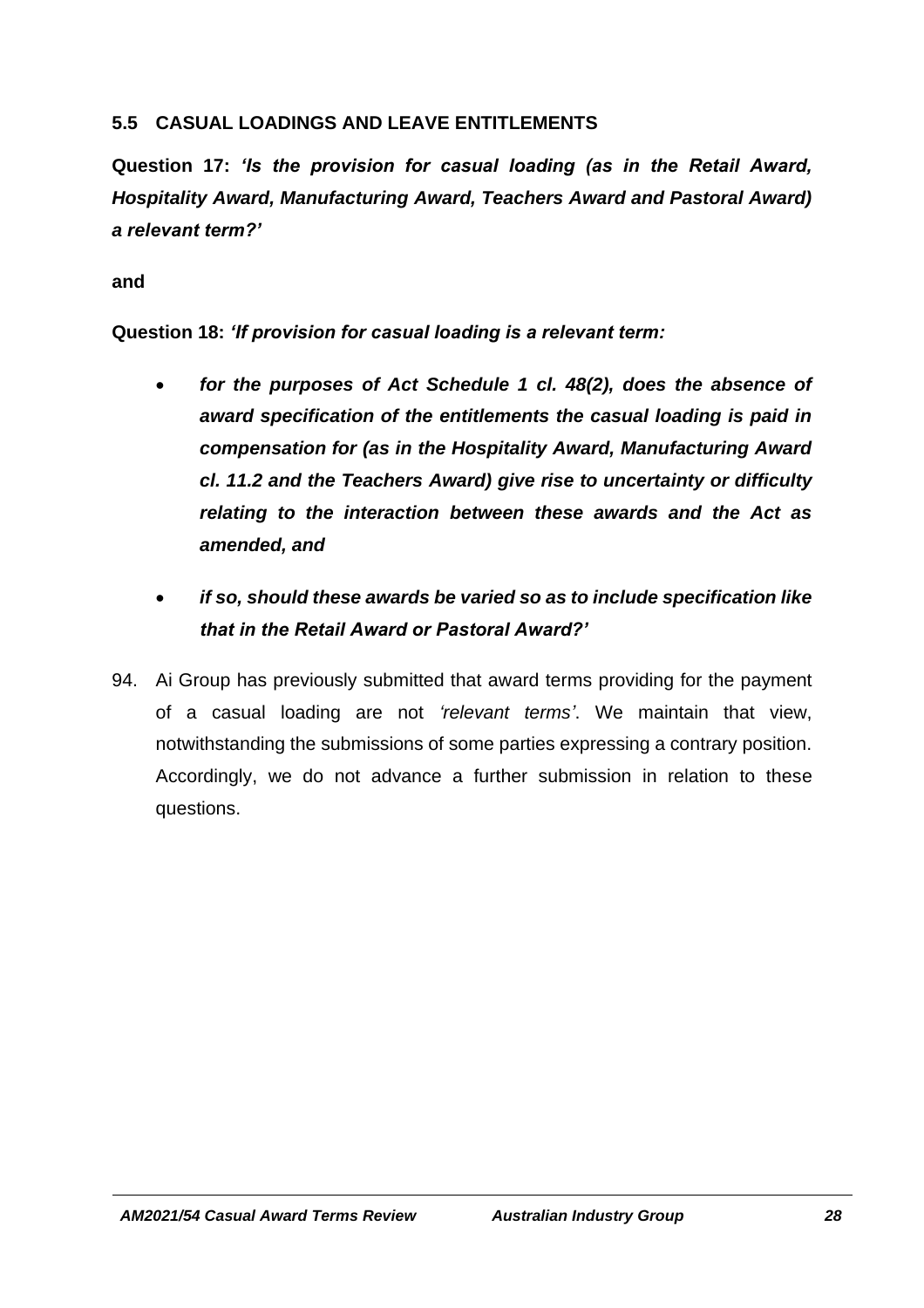### **5.6 OTHER CASUAL TERMS AND CONDITIONS OF EMPLOYMENT**

**Question 19:** *'Are any of the clauses in the Retail Award, Hospitality Award, Manufacturing Award, Teachers Award and Pastoral Award that provide general terms and conditions of employment of casual employees (not including the clauses considered in sections 5.1-5.5 and 6 of this paper) 'relevant terms' within the meaning of the Act Schedule 1 cl. 48(1)(c)?'*

#### **and**

**Question 20:** *'Whether or not these clauses are 'relevant terms':*

- *are any of these clauses not consistent with the Act as amended, and*
- *do any of these clauses give rise to uncertainty or difficulty relating to the interaction between the awards and the Act as amended?'*

#### **A. The AEU's Submission**

- 95. The AEU submits that award provisions that prescribe general terms and conditions of employment are *'relevant terms'* for the purposes of the Review.
- 96. We disagree and refer to our May Submission at paragraphs [29] [44] and [159].
- 97. In any event, we note that the AEU's response to question 20 is 'no'.

## **B. The AHA's Submission**

- 98. The AHA submits that clause 11.3 of the Hospitality Award is a *'relevant term'*. We disagree.
- 99. Clause 11.3 prescribes the maximum number of ordinary hours that a casual employee can be engaged to work per day, shift or week. It does not define or describe casual employment, deal with casual conversion, deal with the circumstances in which they are to be employed or provide for the manner in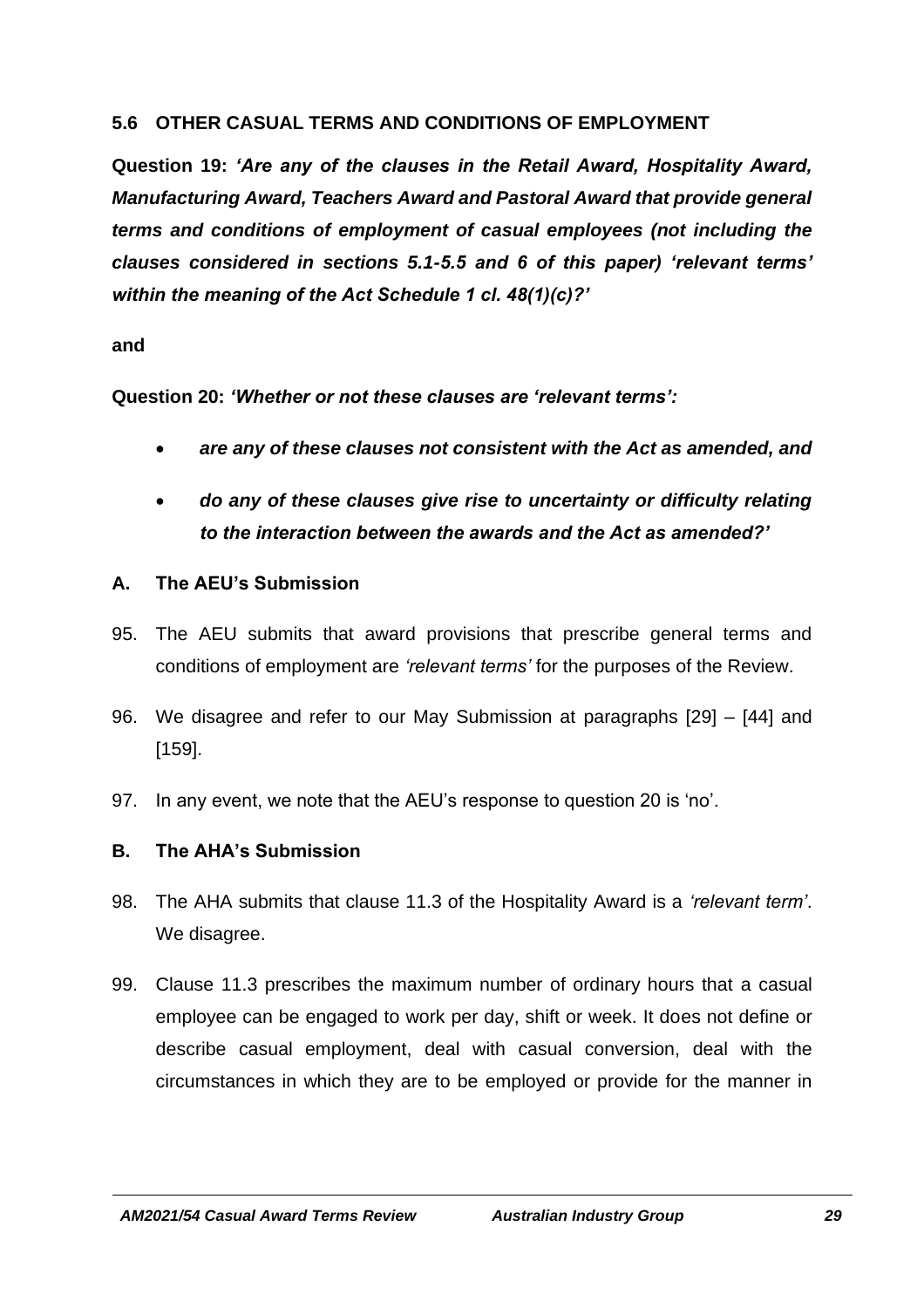which they are to be employed; $21$  noting that in our submission, the latter two propositions relate to the *way* in which a casual employee is to be engaged.

100. In any event, we note that the AHA's response to question 20 is 'no'.

## **C. The NRA's Submission**

- 101. The NRA submits that to the extent that clause 15 of the Retail Award applies to casual employees, it is a *'relevant term'* and that it gives rise to difficulties, having regard to the definition of casual employment at s.15A of the Act.
- 102. We disagree that clause 15 is a *'relevant term'*. Even if it applies to casual employees, it is not a term that meets any of the descriptors at clause 48(1)(c) of the Act, noting again our submission that clause 48(1)(c)(iii) relates to matters associated with *how* a casual employee is to be employed rather than terms and conditions that apply during the course of a casual employee's employment. Clause 15 would fall in the latter category.
- 103. Even if clause 15 was found to be a *'relevant term'*, our response to question 20 would be 'no'. This is because the definition of a *'casual employee'* in the Act turns on the offer and acceptance of casual employment between the employee and their employer. It does not turn on post-employment conduct. Accordingly, clause 15 would not, in our submission, colour an assessment of whether an employee is a casual employee as defined by the Act.

<sup>&</sup>lt;sup>21</sup> Clause  $48(1)(c)$  of Schedule 1 to the Act.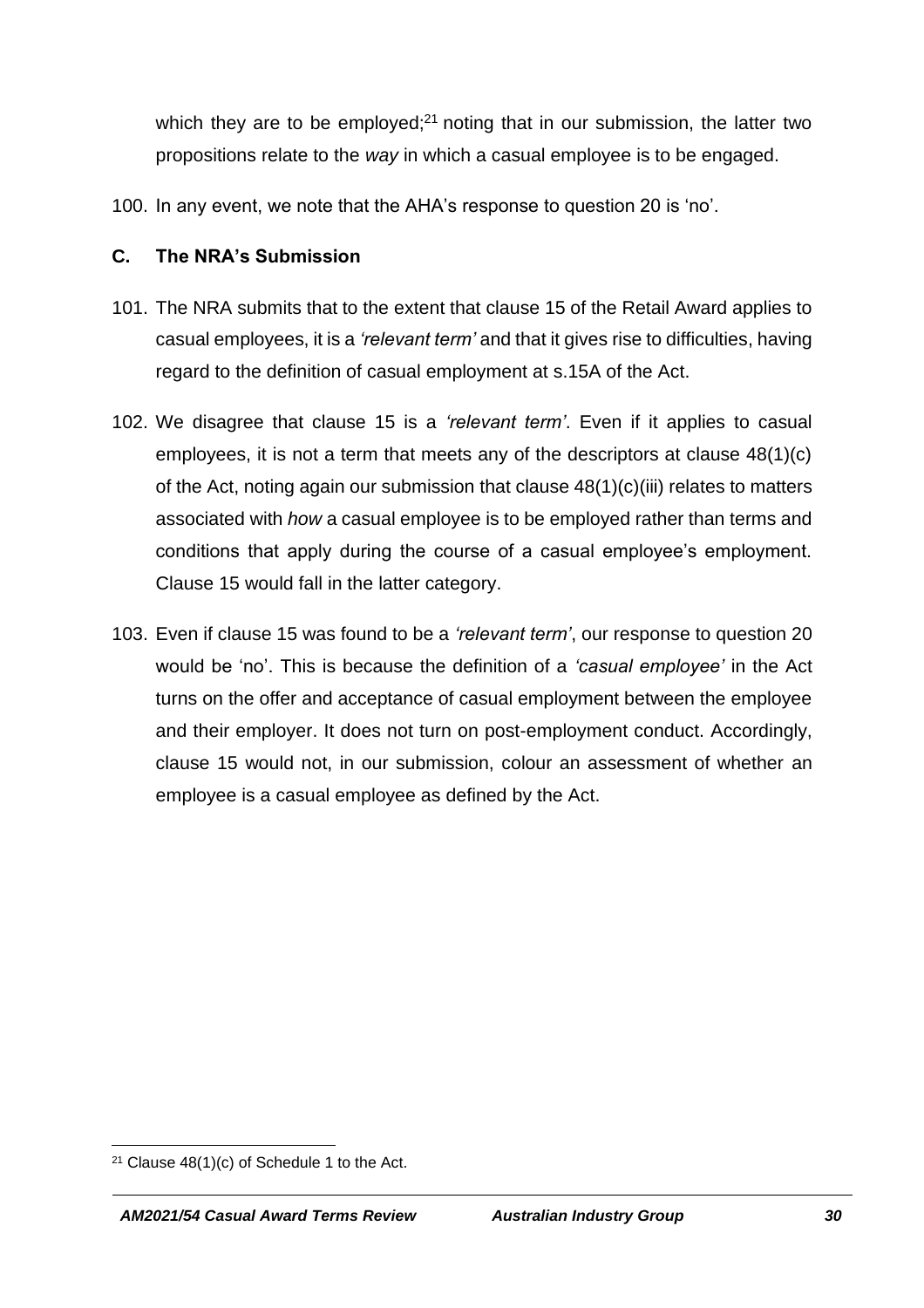## **6. CASUAL CONVERSION PROVISIONS**

## **6.1 RETAIL AND PASTORAL AWARD (MODEL CASUAL CONVERSION CLAUSE)**

**Question 21:** *'Is it the case that the model award casual conversion clause (as in the Retail Award and the Pastoral Award) is detrimental to casual employees in some respects in comparison to the residual right to request casual conversion under the NES, and does not confer any additional benefits on employees in comparison to the NES?'*

#### **A. The ACTU and SDA Submissions**

- 104. The ACTU submits that the model casual conversion clause contained in the Retail and Pastoral Awards is more favourable for employees than the NES in at least the following respects:
	- (a) The *'anti-avoidance'* provision (i.e. clause 11.7(n) of the Retail Award and clause 11.8(m) of the Pastoral Award). $22$
	- (b) As submitted by the ACTU, *'[t]he operation of a 12 month period over which work patterns giving rise to eligibility for conversion to permanent employment in the retail sector may operate more favourably for some casual employees in that sector. This is due to the longer period, in some cases for some workers, operating to overcome seasonal ebbs and flows in trade …'*<sup>23</sup> *.*
- 105. The SDA has made similar submissions.<sup>24</sup>
- 106. We deal with each of these propositions in turn.

<sup>22</sup> ACTU submission dated 24 May 2021 at [91(a)].

<sup>23</sup> ACTU submission dated 24 May 2021 at [91(b)].

<sup>24</sup> SDA submission dated 24 May 2021 at [80] – [82].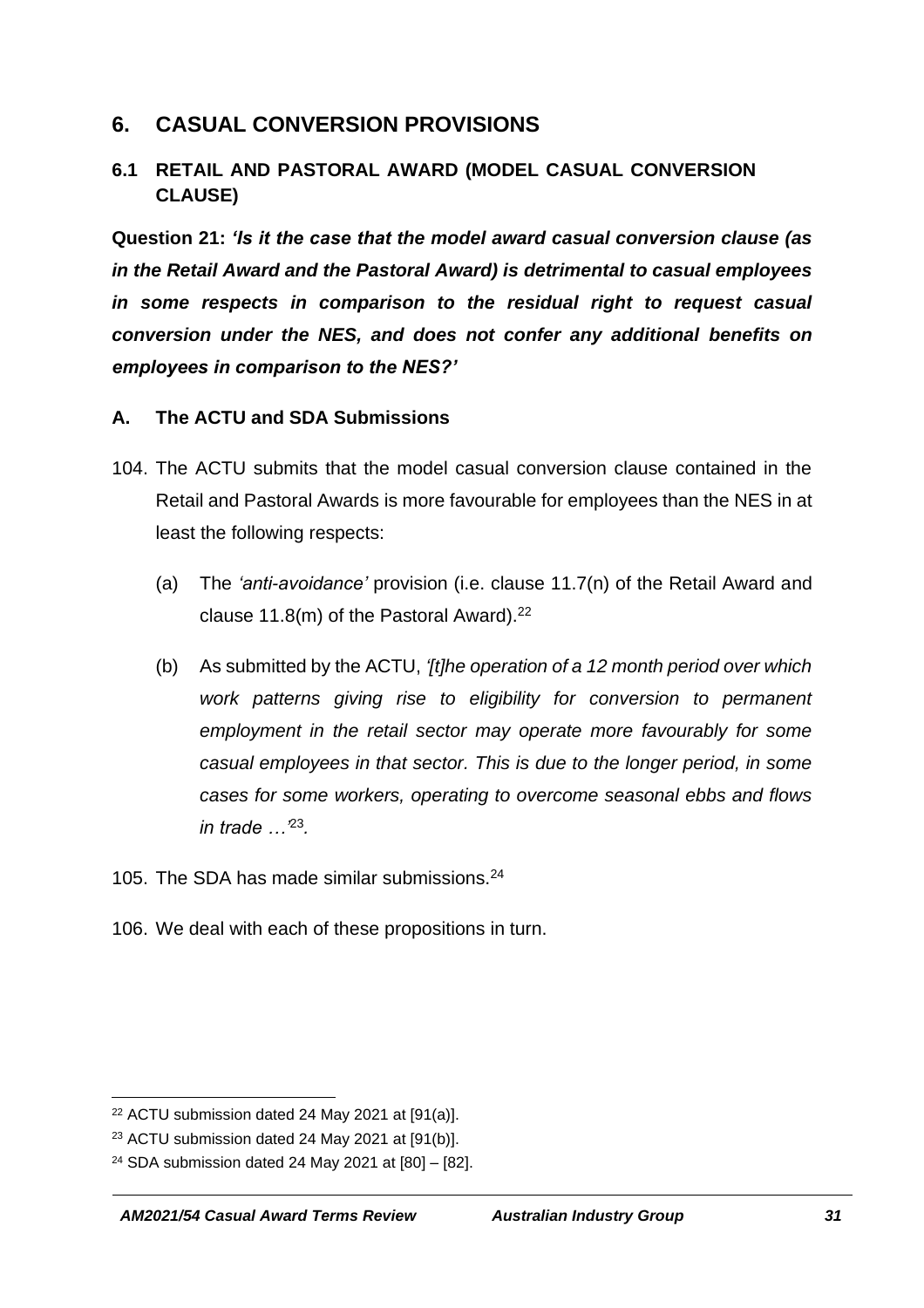#### The *'Anti-Avoidance'* Clause

107. The *'anti-avoidance'* clause is in the following terms:

A casual employee must not be engaged and re-engaged (which includes a refusal to re-engage), or have their hours reduced or varied, in order to avoid any right or obligation under this clause.

- 108. Section 66L(1) of the Act contains a similar protection:
	- (1) An employer must not reduce or vary an employee's hours of work, or terminate an employee's employment, in order to avoid any right or obligation under [Division 4A].
		- Note: The general protections provisions in Part 3-1 also prohibit the taking of adverse action by an employer against an employee (which includes a casual employee) because of a workplace right of the employee under the Division.
- 109. By virtue of s.66L(1) and the general protections provisions in Part 3-1 of the Act, casual employees are not worse off under the Act vis-à-vis the Retail and Pastoral Awards.
- 110. Moreover, we do not accept the proposition advanced by the ACTU, that *'the requirement [in the award clause] to not engage and re-engage may capture antiavoidant conduct that may not be captured by the prohibition on termination [in s.66L(1) of the Act] and should therefore be retained'* 25 *.*
- 111. If, hypothetically, an employer was to terminate a casual employee's employment for a reason that did not include the avoidance of any right or obligation arising from the Act in relation to casual conversion, but the employer did determine that the casual employee would not be re-engaged in order to avoid such a right or obligation; the employer would be in breach of s.340(1)(b) of the Act.

<sup>25</sup> ACTU submission dated 24 May 2021 at [91(b)].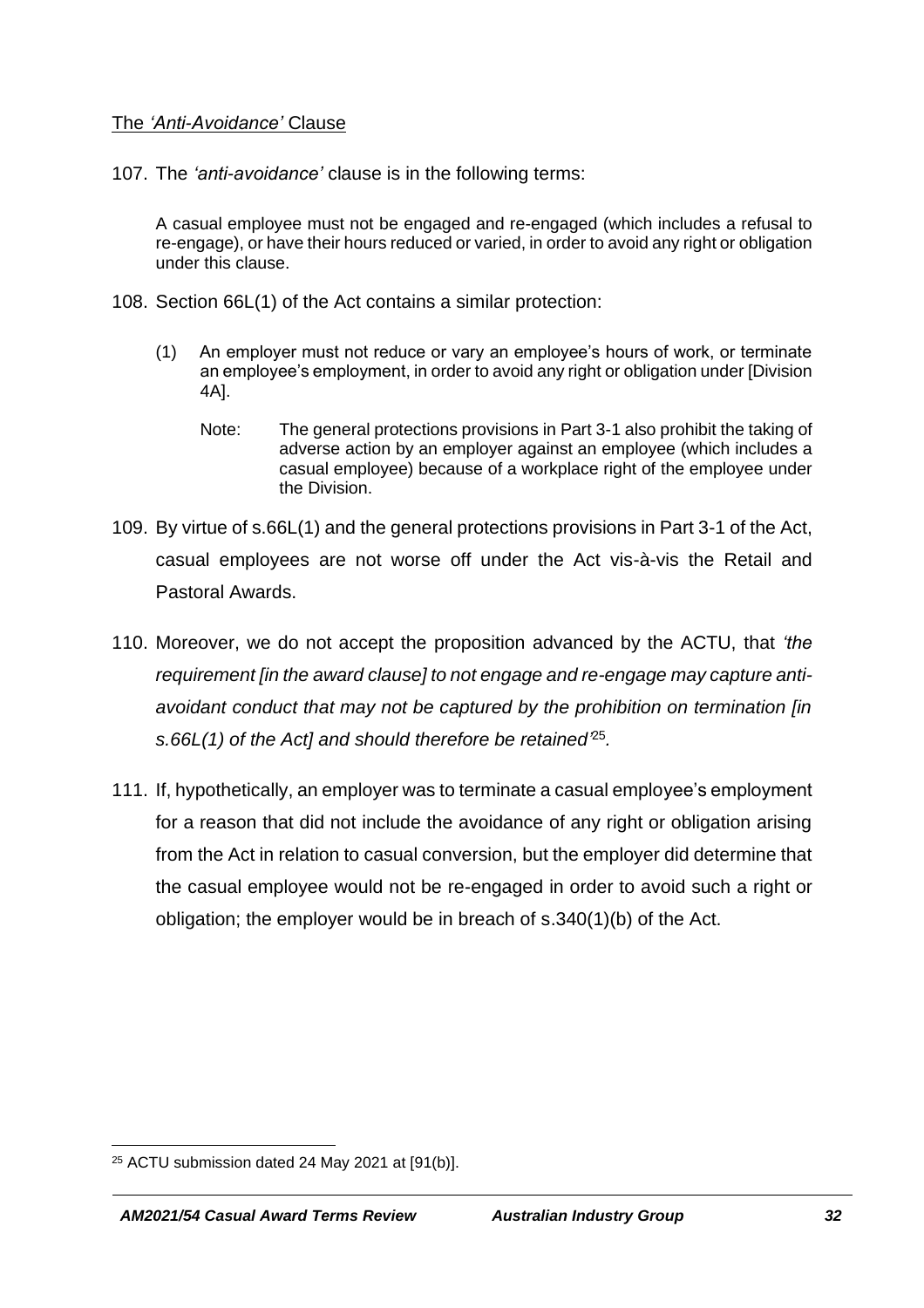- 112. That is, the employer would have fallen foul of the requirement to not take adverse action against the employee in order to prevent the exercise of a workplace right by the employee. We note in this regard that:
	- (a) By virtue of s.342(1) of the Act, a refusal by an employer to offer a prospective employee employment is a form of *'adverse action'*.
	- (b) By virtue of s.341(3) of the Act, a prospective employee is taken to have the workplace rights they would have if they were employed.
	- (c) By virtue of s.341(1)(a) of the Act, the right to be offered permanent employment and the residual right to request conversion under the NES constitute *'workplace rights'* in the relevant sense.
- 113. As a result, although s.66L(1) of the Act does not expressly prohibit a refusal to re-engage on the basis of avoiding casual conversion rights and obligations, by virtue of s.340 of the Act, the relevant conduct is nonetheless prohibited. A prospective casual employee can make an application to the Commission pursuant to s.372 of the Act to deal with a dispute between themselves and their prospective employer about an alleged contravention of s.340(1)(b).
- 114. Accordingly:
	- (a) The *'anti-avoidant conduct'* captured by the award casual conversion clauses referenced by the ACTU and SDA are prohibited by the Act; and
	- (b) There is clearly no basis for retaining the extant award provisions. Such provisions would not be *'necessary'* in the sense contemplated by s.138 of the Act.

## The Eligibility Criteria

115. The ACTU and SDA assert that the Retail Award *'may'* be more beneficial to some employees covered by the award, on account of seasonal fluctuations in customer demand, which may in turn affect the hours worked by such employees. We submit as follows in this regard.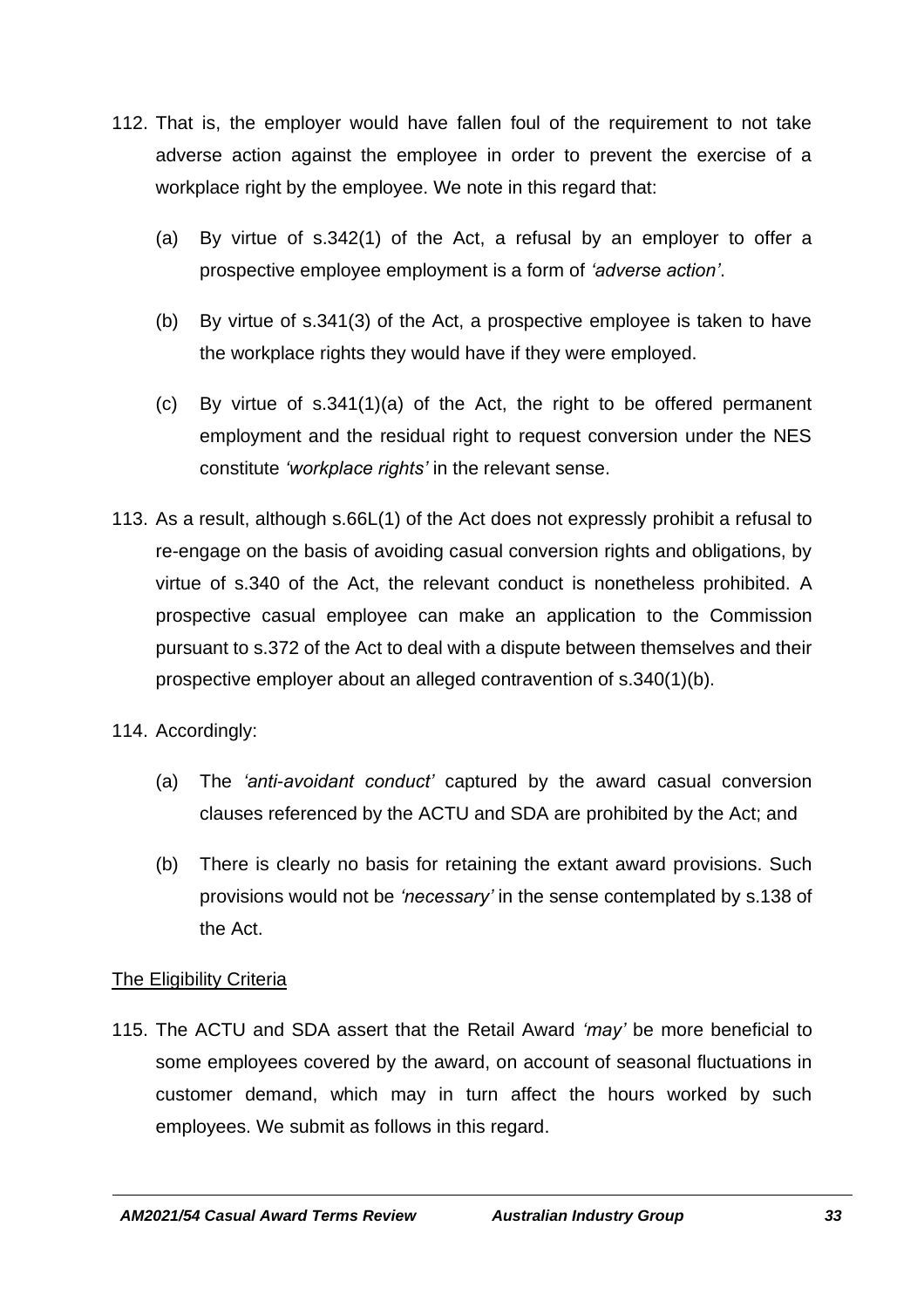- 116. *First,* the Retail Award covers a diverse range of sectors. The proposition advanced by the ACTU and SDA assumes a degree of homogeneity that does not accord with the diversity of operations covered by the award. For instance, even if the Commission were to accept that supermarkets experience some seasonal fluctuations, it cannot safely proceed on the basis that the extent or nature of those fluctuations are the same or even similar to fluctuations experienced by a retail establishment that sells women's clothing, hardware shops, bottle shops and / or furniture stores, to name but a few examples.
- 117. *Second* and in any event, the ACTU and SDA's submissions appear to misconstrue the operation of the definition of *'regular casual employee'* in the Retail Award.
- 118. An employee is entitled to request to convert to permanent employment if the employee has *'in the preceding period of 12 months worked a pattern of hours on an ongoing basis which, without significant adjustment, the employee could continue to perform as a full-time employee or part-time employee'* in accordance with the Retail Award.
- 119. Contrary to the submissions made by the unions, a consideration of an employee's pattern of hours over a period of 12 months rather than 6 months, in circumstances where there are seasonal fluctuations, does not necessarily enhance that employee's prospects of becoming eligible to convert. If, over the course of a 12 month period, the employee's hours of work fluctuated, depending on the nature and extent of those fluctuations, they would likely be rendered ineligible to request conversion. This is because the pattern of hours worked by the employee would not be able to be performed as a full-time or part-time employee in accordance with the award.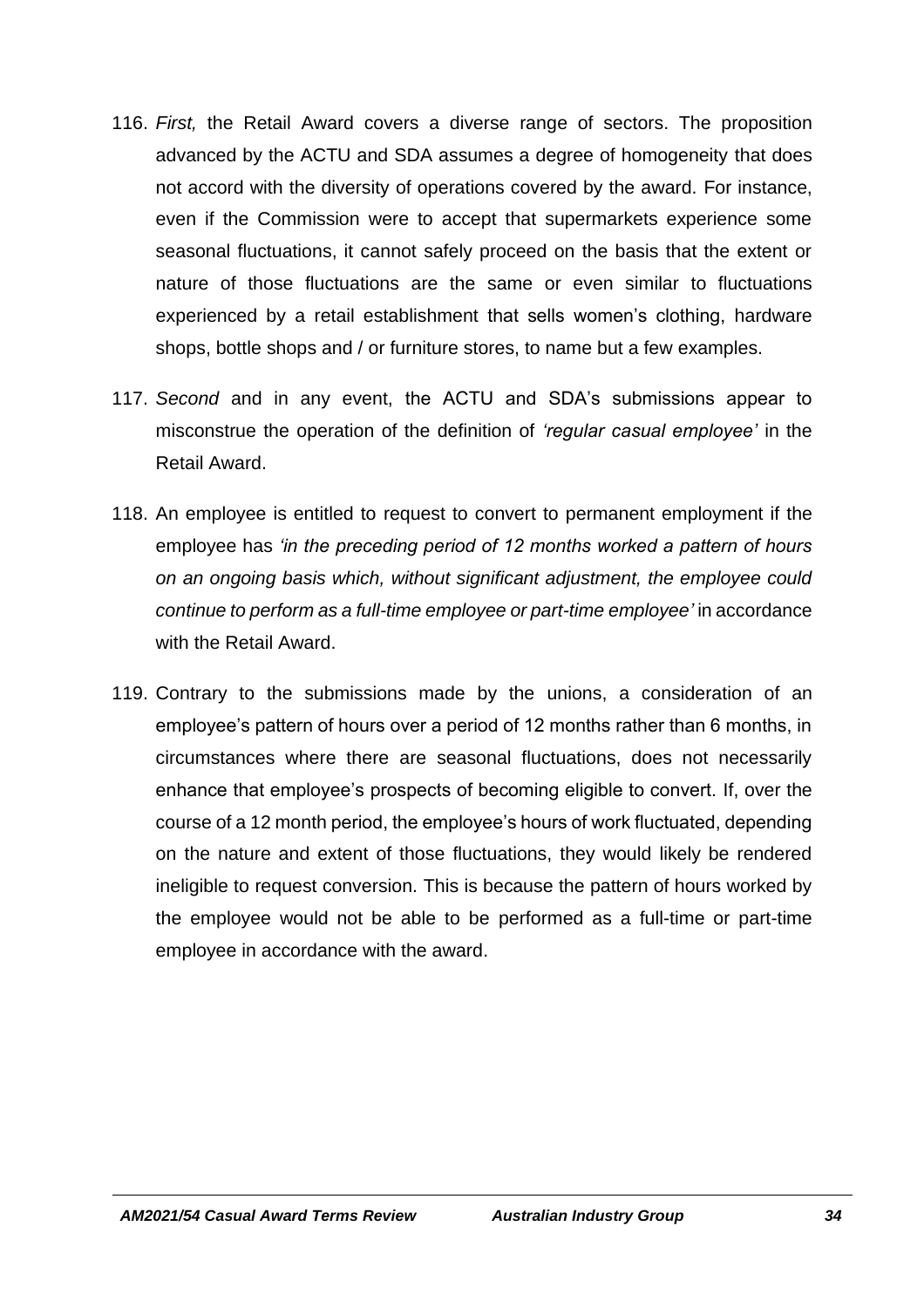- 120. Critically, the casual conversion provisions do not contemplate a potential averaging of an employee's hours of work, the *'smoothing out'* of fluctuations or any other such concept. What is required is a consideration of the *pattern* of hours that was in fact worked by the employee over the relevant 12 month period and a consideration of whether that pattern can be accommodated by the fulltime or part-time provisions of the award, without substantial amendment. The pattern of hours worked by an employee is to be identified by reference to the days on which they worked, and the times at which they started and finished work on those days.
- 121. On its face, it appears unlikely that the type of variability contemplated by the ACTU and SDA would be able to be accommodated without significant adjustment. We note in this regard that the SDA describes the circumstances in its contemplation as those of *'retail employees whose hours can vary significantly depending on season'<sup>26</sup>* (emphasis added).
- 122. The definition of *'regular casual employee'* was formulated by a Full Bench of the Commission when it determined that the model clause would be inserted in the Retail Award (along with a number of other awards). As is evidenced from the Commission's decision, having regard to the extensive evidence that was heard in those proceedings, the definition was in fact designed to ensure that employees' whose hours of work were affected by temporary surges in demand or other seasonal factors, would not be eligible to request conversion under the model clause: (emphasis added)

**[375]** In relation to the first question, we consider that the ACTU's proposal for a 6 month eligibility period is not appropriate for the model provision. The evidence before us, in particular that of Ms Colquhoun and Ms Neill, indicated that, at least in some industries, a 6 month period would tend to render eligible for conversion casual employees whose employment was seasonal or for the purpose of meeting a temporary surge in demand or which for other reasons was not likely to continue on an ongoing basis. We note that a number of awards which currently contain a casual conversion clause provide for a 12 month qualifying period. We consider that a calendar period of 12 months is the appropriate qualifying period for the model provision.

<sup>26</sup> SDA submission dated 24 May 2021 at [81].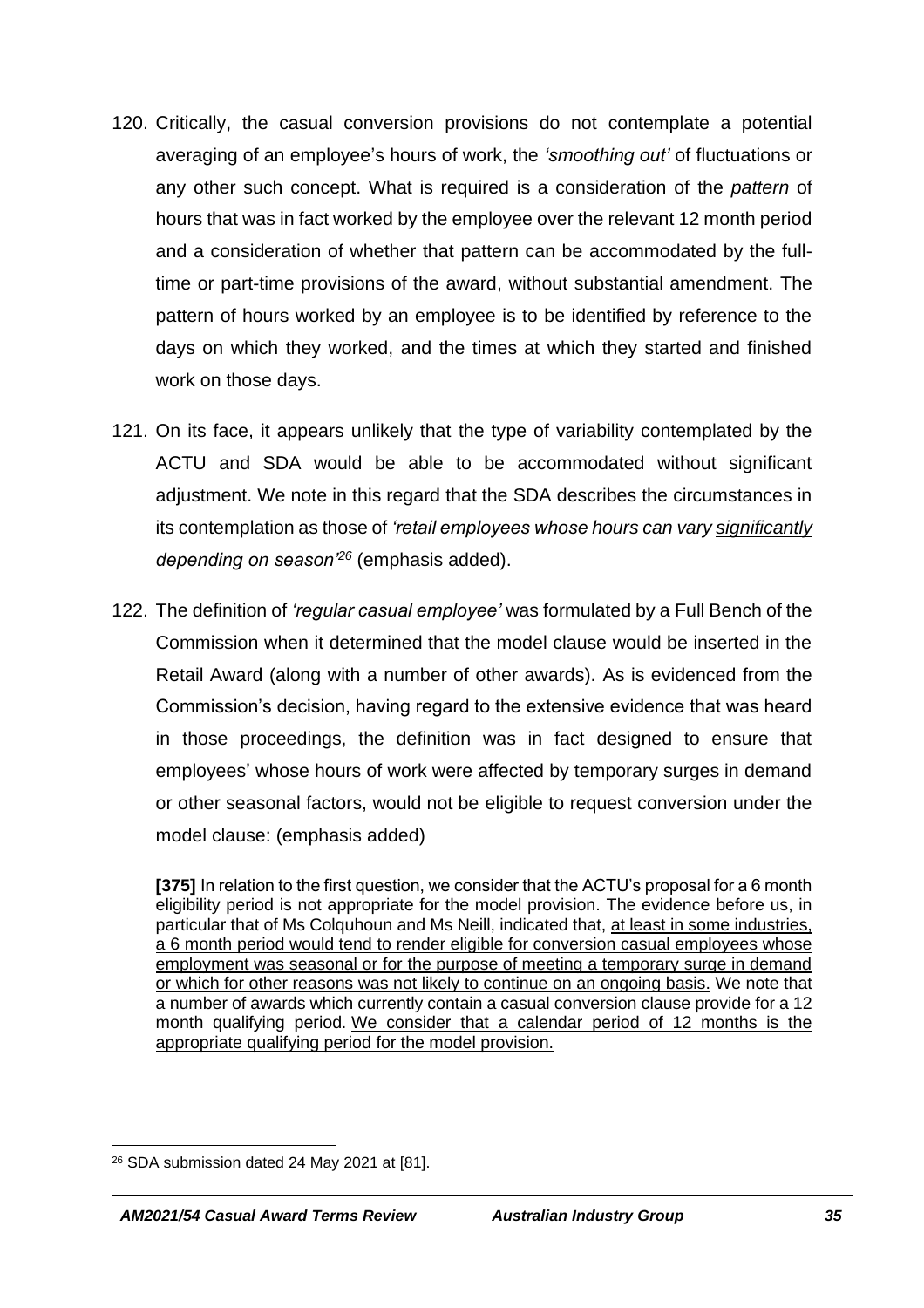**[376]** In relation to the second question, the ACTU's proposed clause makes eligible for conversion after the qualifying period is reached all casual employees except an "*irregular casual employee*", which is defined to mean a casual employee "*engaged to perform work on an occasional or non-systematic or irregular basis*". Although this formulation captures the gravamen of the purpose of a casual conversion clause – that is, to allow casual employees engaged on a long-term, regular basis a mechanism to convert to permanent employment – we nonetheless have 2 concerns about this formulation. The first is that it is lacking in firm criteria by which the employer can determine whether a casual employee is eligible for conversion, and essentially requires the employer to make an evaluative judgment. Although the formulation is comparable to the criteria used in s.384(2)(a) of the FW Act for determining whether a casual employee has served the minimum employment period necessary to qualify as a person protected from unfair dismissal, the critical difference is that under the ACTU proposal the employer would be liable for a civil penalty for breach of s.45 of the FW Act if it made the wrong judgment about whether the formulation was satisfied. The second difficulty is that the formulation does not make it necessary that the casual employee's working pattern be transferable to full-time or part-time employment in accordance with the provisions of the relevant modern award. The essence of the casual conversion concept, we consider, is that the casual employee has been working a pattern of hours which, without significant adjustment, may equally be worked by the employee as a full-time or part-time employee. The purpose of a casual conversion clause is not to require the employer to engage in a major reconstruction of the employee's employment in order that the employee is able to convert.

[377] We therefore consider that the qualifying criterion should be that the casual employee (over a calendar period of 12 months) has worked a pattern of hours on an ongoing basis which, without significant adjustment, could continue to be performed in accordance with the full-time or part-time employment provisions of the relevant award. That formulation accommodates the possibility that conversion could require some adjustment to the employee's working pattern. It will obviously follow from the adoption of that criterion that the more flexible the hours of work provisions for full-time and parttime employees are, the greater the opportunity there will be for casual conversion to occur.<sup>27</sup>

123. The observations made by the Commission demonstrate that the definition was not intended to operate in the manner that the ACTU and SDA contend. The corollary may, in some circumstances, be true. That is, in some circumstances, due to seasonal variability, an employee may work a certain pattern of hours for a period of 6 – 12 months, which does render then eligible to be offered a permanent position under the NES casual conversion provisions, even though when viewed over a 12 month period under the award, they would not meet the definition of a *'regular casual employee'*.

<sup>27</sup> *4 yearly review of modern awards – Casual employment and Part-time employment* [2017] FWCFB 3541 at [375] – [377].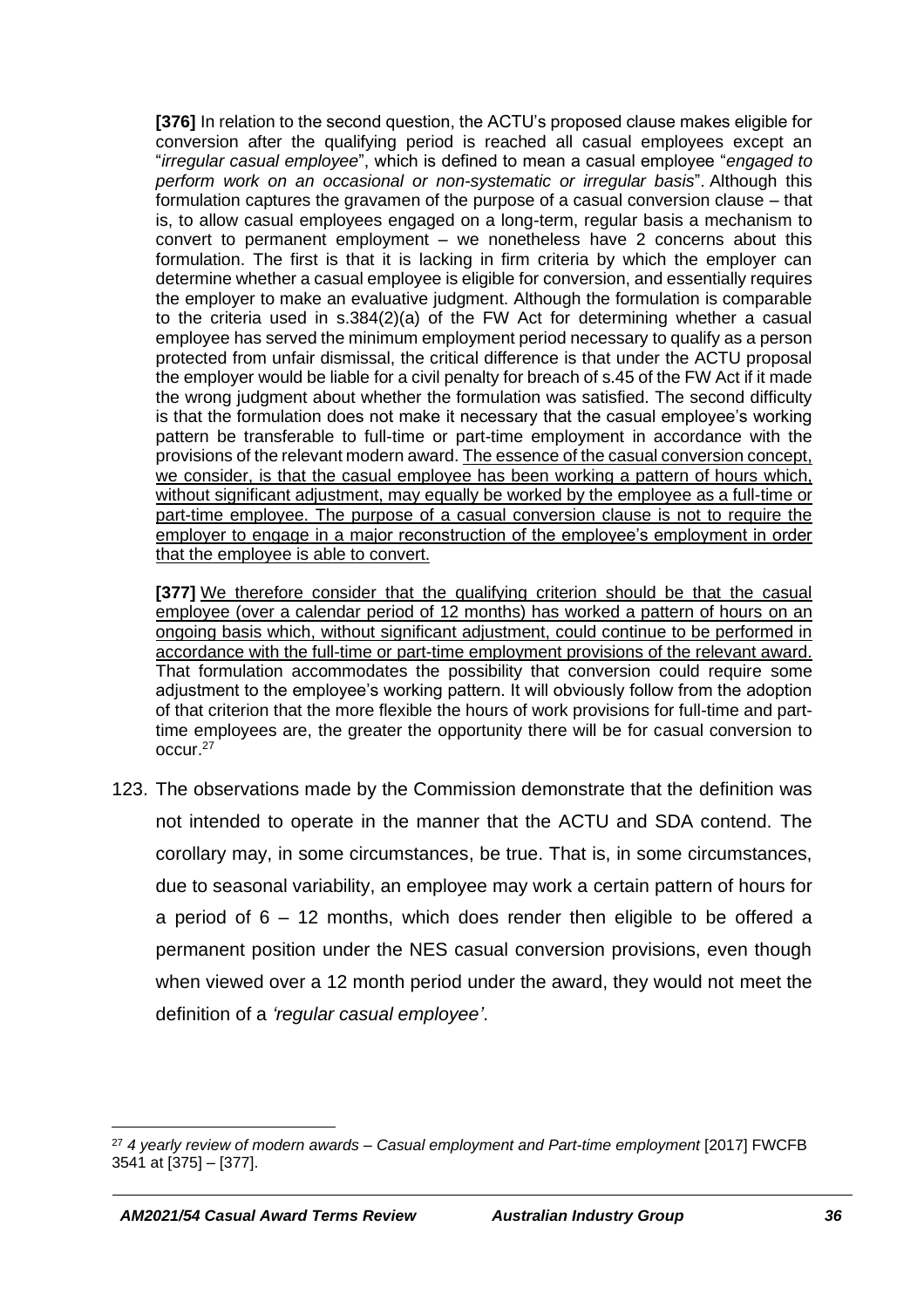124. For the reasons articulated above, on the basis of the material before the Commission, the Commission should not accept the ACTU and SDA's submissions in relation to this matter.

#### **B. ACCI and ABI's Submissions**

- 125. ACCI and ABI have made submissions in relation to the application of s.55(4) of the Act to the model casual conversion provisions. We agree that the model casual conversion clause is not ancillary, incidental or supplementary to the casual conversion provisions contained in the NES, for reasons similar to those advanced at paragraphs [204] – [213] of our May Submission in relation to the Manufacturing Award.
- 126. In essence, the model casual conversion provision does not operate in conjunction with or in addition to the casual conversion provisions in the NES. Rather, it reflects an entirely different scheme that operates independently of the NES. For this reason, it cannot be said to be ancillary, incidental or supplementary to the NES.

## **Question 22:** *'For the purposes of Act Schedule 1 cl.48(2):*

- *is the model award casual conversion clause consistent with the Act as amended, and*
- *does the clause give rise to uncertainty or difficulty relating to the interaction between these awards and the Act as amended?'*
- 127. The ACTU and SDA argue that the model casual conversion clause is consistent with the Act, as amended. Neither explain their position. We continue to rely upon on our May Submission at paragraphs [182] – [183] in this regard.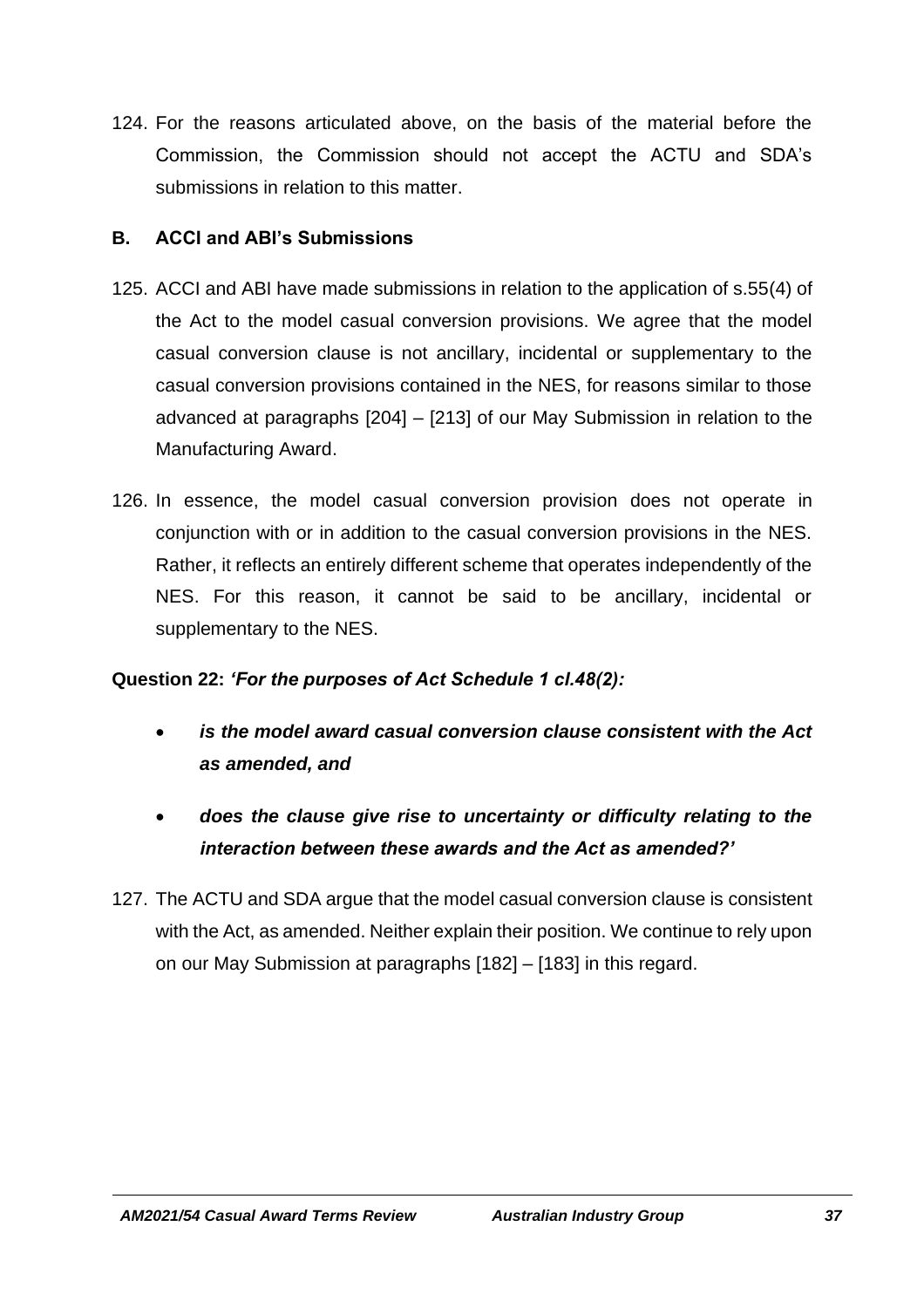- 128. The ACTU submits that the model award clause is *'capable of operation with only minor variation to remove any uncertainty'<sup>28</sup>* but has not articulated what that variation would be. The SDA more boldly submits that the model clause does not give rise to any uncertainty or difficulty. We continue to rely upon our May Submission at paragraphs [182] and [184] in this regard.
- 129. We also submit that any amended provision, as suggested by the ACTU, would need to satisfy s.138 of the Act. For the reasons articulated in our May Submission, it is our position that in light of the recent amendments to the NES, it is no longer necessary for the Retail or Pastoral Awards (or any other award containing a casual conversion clause) to continue to deal with the subject matter. This is because such provisions cannot be said to be *necessary* to ensure that the awards, *together with the NES*, ensure a fair and minimum safety net. This is particularly so when regard is had to the premise upon which such provisions were inserted in the relevant awards.

# **Question 23:** *'For the purposes of Act Schedule 1 cl. 48(3), would removing the model clause from the awards, or replacing the model clause with a reference to the casual conversion NES, make the awards consistent or operate effectively with the Act as amended?'*

- 130. For the reasons articulated above in relation to question 21, the elements of the model clause identified by the ACTU and SDA are not more beneficial for employees than the NES and accordingly, their proposition that the awards should retain such elements is irrelevant.
- 131. In any event, noting that the ACTU has not identified how the extant clauses should be recast if its proposition were to be accepted; it seems to us that, for example, a provision that preserves the existing definition of a *'regular casual employee'* or that requires that consideration be given to the pattern of hours worked by a casual employee over a period of 12 months could not be included in the awards.

<sup>28</sup> ACTU submission dated 24 May 2021 at [92].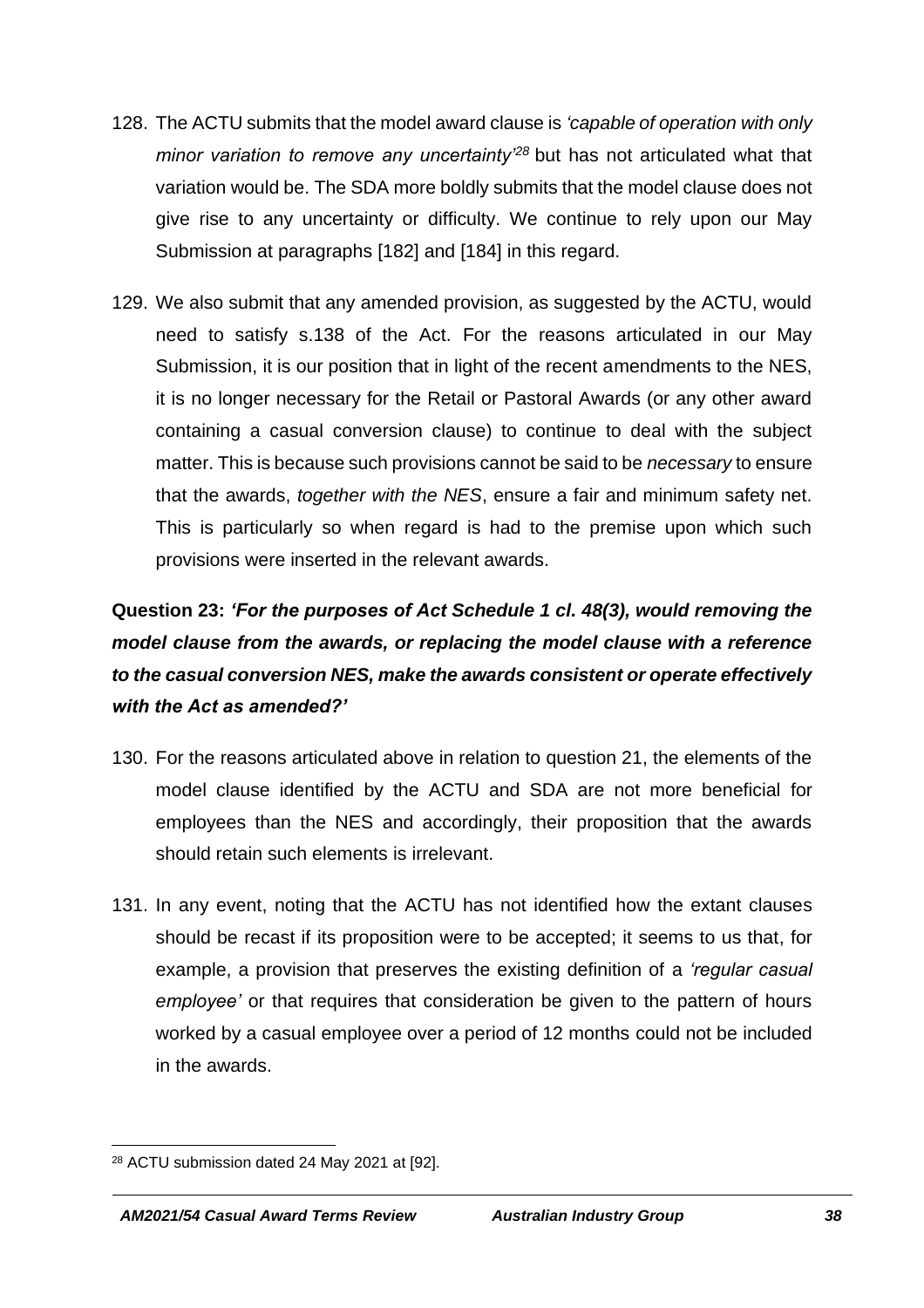132. This is because:

- (a) The award would not be consistent with the Act, as amended. Rather, the award would prescribe a fundamentally different eligibility criteria than that prescribed by the NES.
- (b) If the 12 month period were to apply in lieu of the 6 month time period prescribed by the NES, such a provision would *exclude* the benefit provided by the NES to at least some employees for the purposes of s.55(1) of the Act and it would not be saved by s.55(4) of the Act, because it would be detrimental to those employees. Such a clause would therefore be of no effect.<sup>29</sup>
- (c) The Commission cannot be satisfied that such provisions would be *necessary* to ensure that the awards achieve a fair and relevant minimum safety net, as required by s.138 of the Act. There is no material before it that establishes that terms of the nature contemplated by the unions, when considered in the context of the recently amended NES, are necessary.
- 133. The SDA submits that the deletion of the model clause would *'deprive employees of the rights accorded by a clause which is ancillary or incidental to the Act as amended, can operate concurrently with its provisions and … is not uncertain or difficult in its operation'<sup>30</sup> .* In response we submit that:
	- (a) For the reasons explained above, the model clause does not afford rights to employees that are not available under the NES.
	- (b) Even if it did, this is not of itself a reason to maintain the current clause. The application of clause 48 and ss.134 and 138 are to guide the Commission's determination.

<sup>29</sup> Section 56 of the Act.

<sup>30</sup>SDA submission dated 24 May 2021 at [84].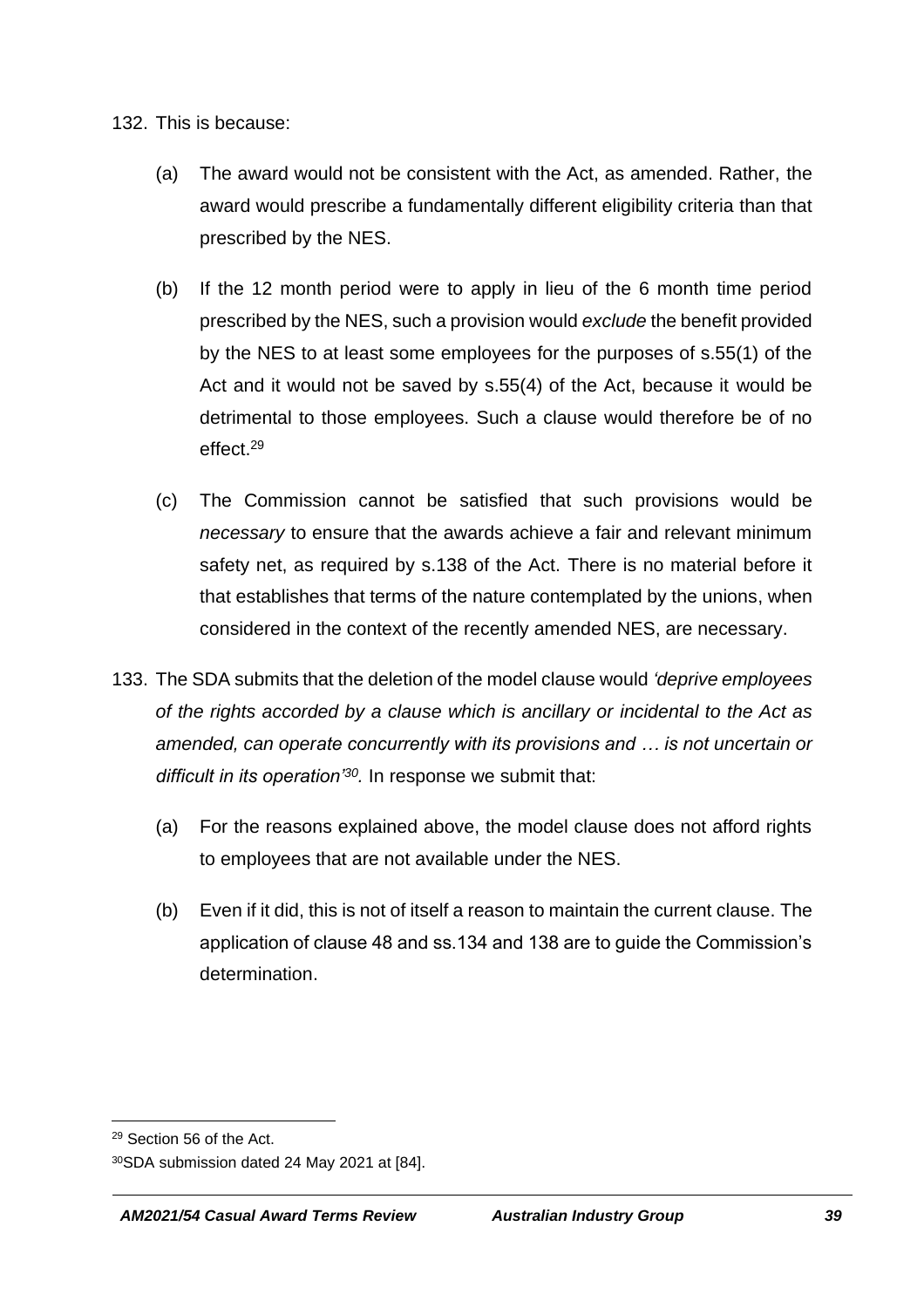- (c) The model clause is not ancillary or incidental to the Act. The model clause provides an inherently different scheme for conversion from casual to permanent employment. It does not operate in conjunction with the NES.
- (d) The proposition that the clause can *'operate concurrently'* with the NES is neither here nor there. That is not the test that applies pursuant to clause 48 or s.138 of the Act.
- (e) For the reasons articulated in our May Submission, we submit that the model clause does give rise to uncertainties and difficulties.<sup>31</sup>

# **Question 24:** *'If the model clause was removed from the awards, should other changes be made to the awards so that they operate effectively with the Act as amended (for example, adding a note on resolution of disputes about casual conversion)?'*

- 134. The SDA *'opposes the removal of the model clauses'<sup>32</sup>*. It is not clear whether the SDA submits that the model clause should, in its entirety, be retained or whether it seeks the retention of certain elements of it, as it has submitted in response to other relevant questions posed by the Commission in its Discussion Paper.
- 135. The proposition that the model clause should be retained is unsustainable. The awards would not be consistent or operate effectively with the Act and the awards would contain a provision that is not necessary for the purposes of s.138 of the Act. We set out the bases for these contentions in detail in our May Submission.

<sup>31</sup> May Submission at [182] and [184].

<sup>32</sup> SDA submission dated 24 May 2021 at [86].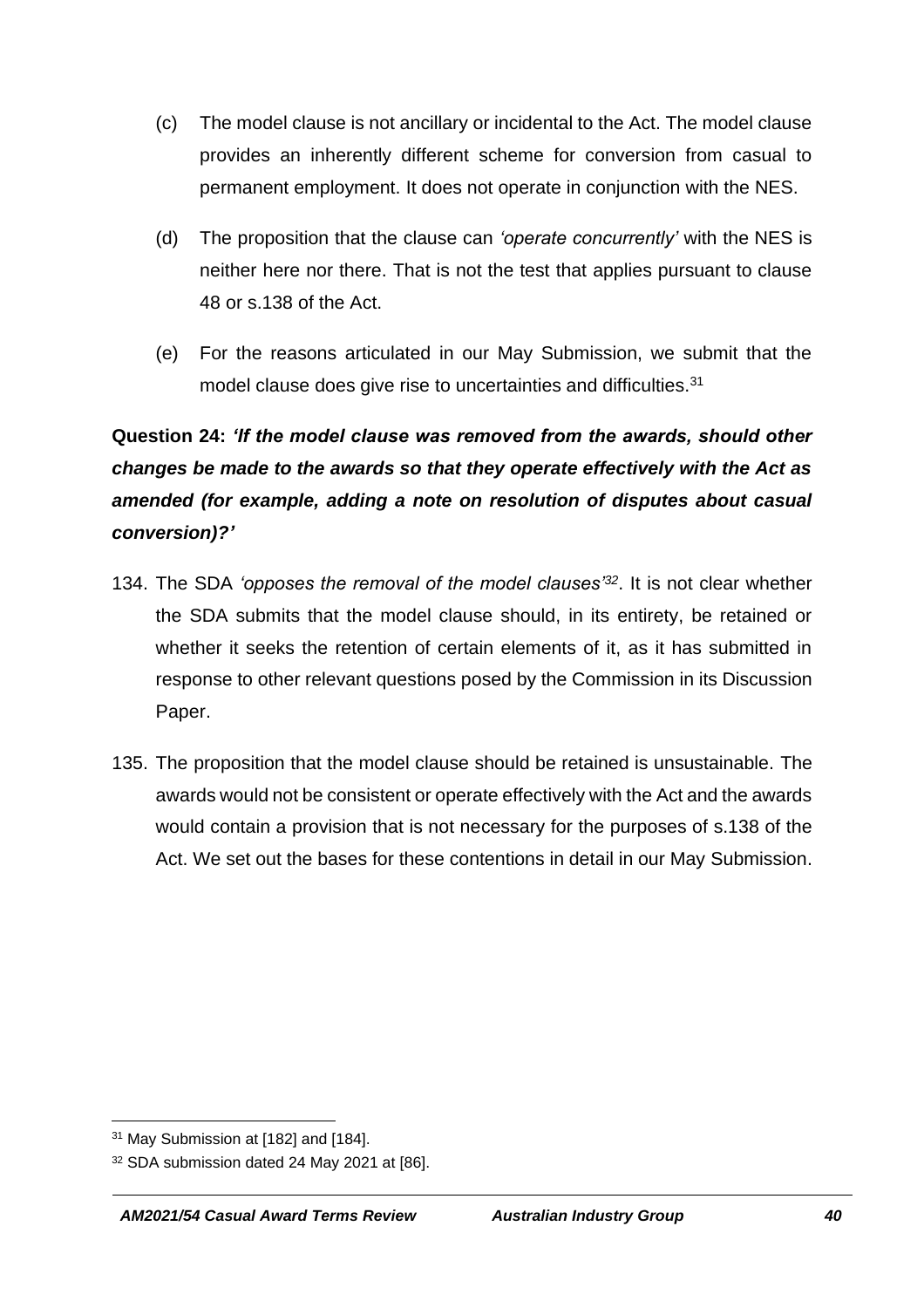#### **6.2 MANUFACTURING AWARD CASUAL CONVERSION CLAUSE**

**Question 25:** *'Is the Manufacturing Award casual conversion clause more beneficial than the residual right to request casual conversion under the NES for casual employees employed for less than 12 months, but detrimental in some respects in comparison to the NES for casual employees employed for 12 months or more?'*

#### **A. The ACTU's Submission**

- 136. The ACTU submits that *'in light of the long history of the casual conversion clause in the Manufacturing Award, the 6 month qualifying period for casual conversion in that award should be retained'*. 33
- 137. The fact that the casual conversion provision in the award permits requests for conversion within a shorter period of time than the NES and / or the fact that the clause has applied in the industry for some time are not of themselves bases for retaining the clause or parts of them. The Commission's power to include such terms in the award is constrained by clause 48 and s.138 of the Act. For the reasons set out in the May Submission and elsewhere in this submission, such an approach should not be adopted by the Commission.

#### **B. The AMWU's Submission**

- 138. The AMWU submits that the casual conversion term found in the Manufacturing Award is *'more beneficial [than the NES] in that it is likely that it covers a wider*  scope of casual employees<sup>34</sup>. The ACTU has made a similar submission.<sup>35</sup>
- 139. We accept that it is conceivable that some casual employees would be eligible to request conversion under the clause contained in the Manufacturing Award, who would not be eligible for conversion under the NES. We note, however, that there is no evidence before the Commission that might establish whether such a class of casual employee in fact exists. Ultimately, this will depend on whether

<sup>33</sup> ACTU submission dated 24 May 2021 at [102].

<sup>34</sup> AMWU submission dated 24 May 2021 at [59].

<sup>35</sup> ACTU submission dated 24 May 2021 at [98(b)] and [103] – [105].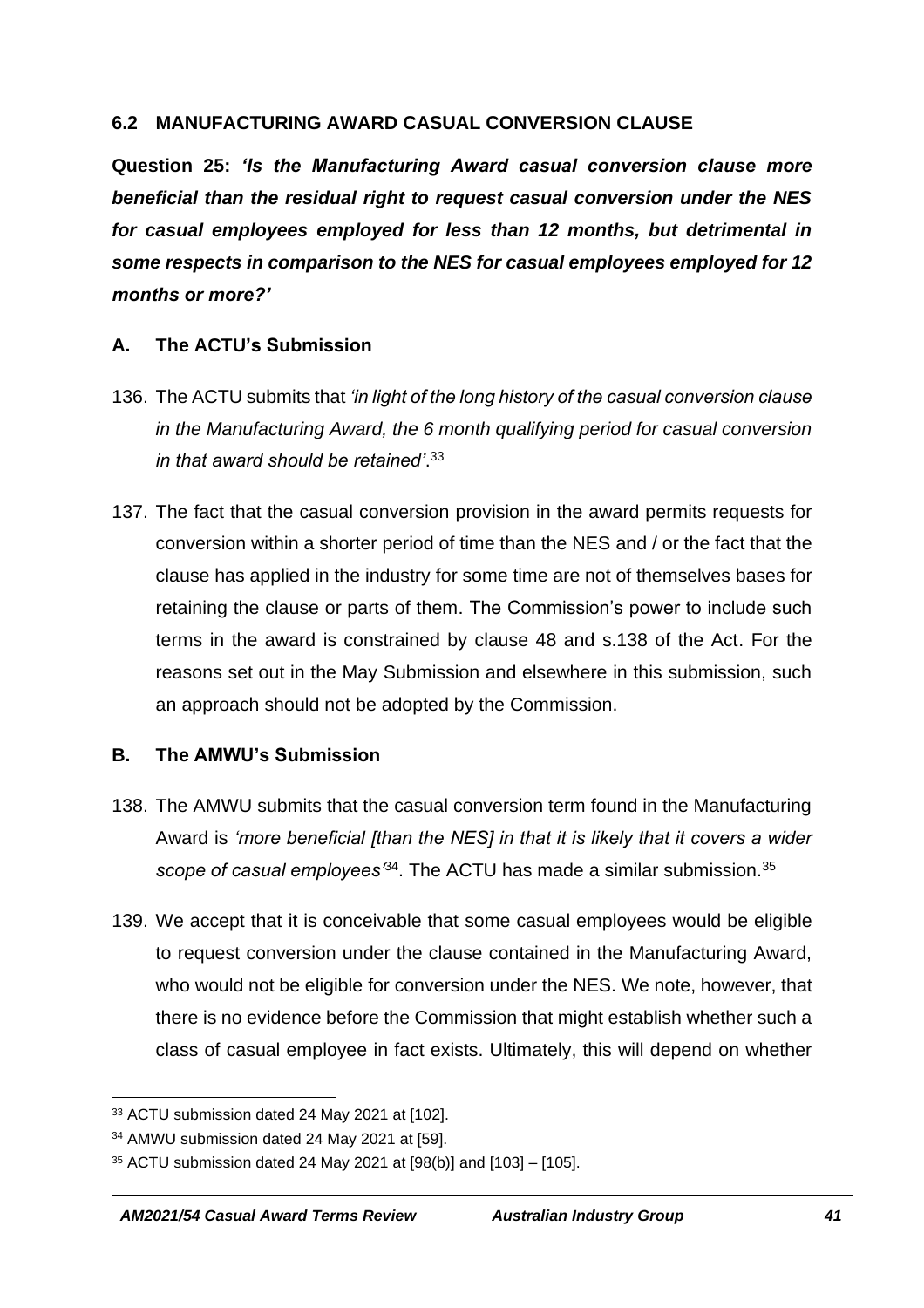casual employees covered by the Manufacturing Award do in fact work hours that would render them eligible to request conversion under the award but would not cause the NES casual conversion provisions to apply to them. We note that the AMWU puts its proposition no higher than to say that casual employees *'may have regular engagements without having regular hours'<sup>36</sup> .*

140. We also dispute the AMWU's proposition that *'any unfavourable comparison between the [casual conversion provision found in the Manufacturing Award] and the [residual right to request under the NES] can be considered 'academic''<sup>37</sup>* because the clause in the Manufacturing Award applies after 6 months whereas the residual right under the NES applies after 12 months. We refer to and rely on our submissions below at paragraphs [\[144\]](#page-42-0) – [\[146\]](#page-42-1).

## **Question 26:** *'For the purposes of Act Schedule 1 cl. 48(2):*

- *is the Manufacturing Award casual conversion clause consistent with the Act as amended, and*
- *does the clause give rise to uncertainty or difficulty relating to the interaction between the award and the Act as amended?'*

## **A. The ACTU's Submission**

- 141. The ACTU submits that the casual conversion clause in the Manufacturing Award is consistent with the Act. $38$  We oppose this submission and refer to the May Submission at paragraphs [228] – [229].
- 142. The ACTU submits, in the alternate, that the casual conversion clause in the Manufacturing Award *'is capable of side-by-side operation with the Act as amended, with minor amendments as necessary'*, but does not explain the nature of the amendments contemplated. For the reasons articulated below in response to the AMWU's submissions, Ai Group opposes any outcome that

<sup>36</sup> AMWU submission dated 24 May 2021 at [73].

<sup>37</sup> AMWU submission dated 24 May 2021 at [76].

<sup>38</sup> ACTU submission dated 24 May 2021 at [107].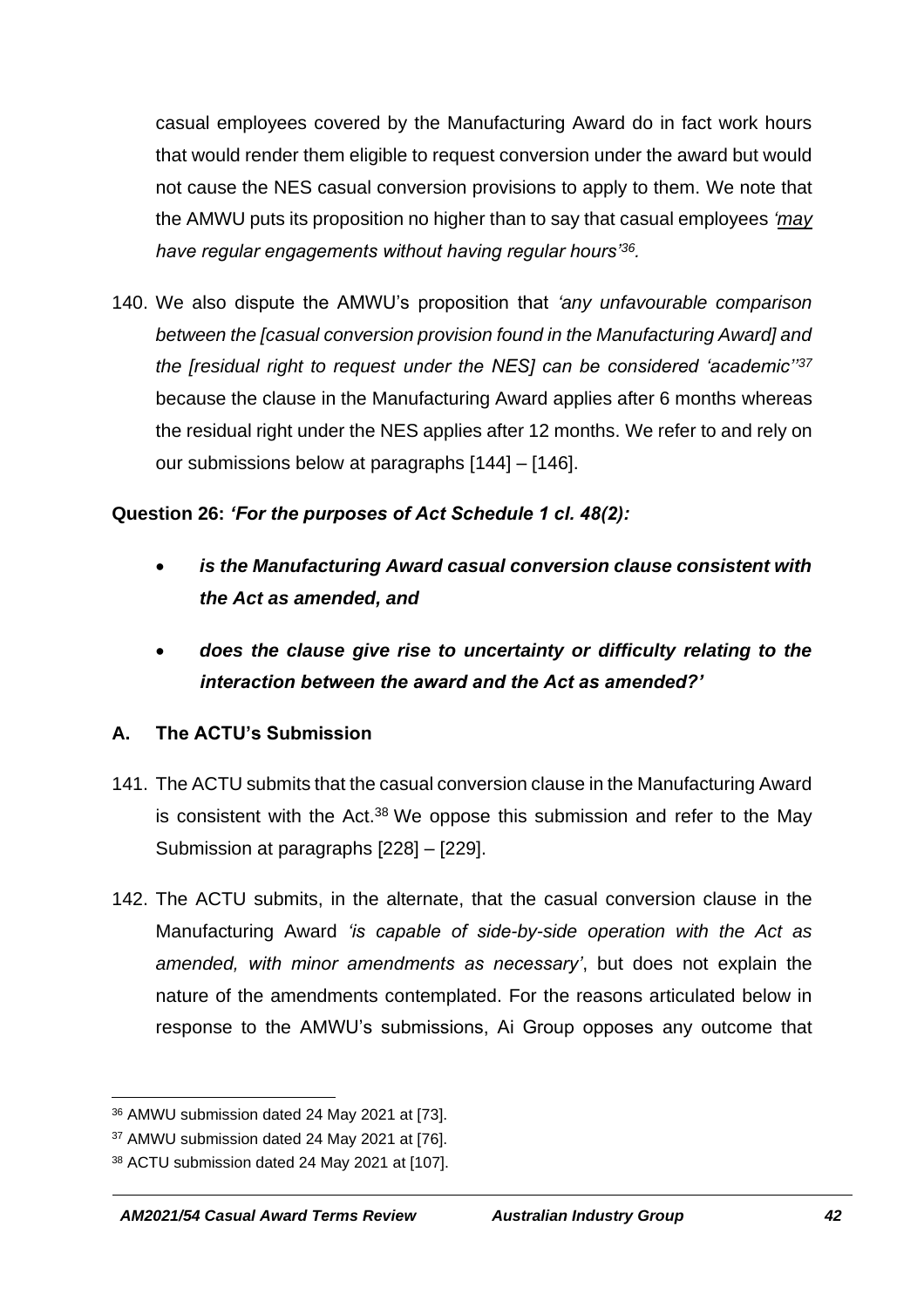results in the simultaneous operation of the casual conversion schemes contained in both the Manufacturing Award and the NES.

#### **B. The AMWU's Submission**

- 143. The AMWU's submission that the casual conversion clause contained in the Manufacturing Award *'is consistent with the Act as amended because it can be said to "supplement" the NES … within the meaning of s.55'<sup>39</sup>* of the Act should not be accepted. We refer to and rely on our May Submission at paragraphs [209] – [213].
- <span id="page-42-0"></span>144. The AMWU's argument that *'the effect of the [casual conversion clause in the Manufacturing Award] cannot ever be detrimental to an employee in any respect because it applies after six months whereas the [casual conversion entitlement in the NES] applies after 12 months'<sup>40</sup>* is inaccurate.
- 145. For instance, if by virtue of the facilitative provision at clause 11.5(j) of the award, agreement has been reached to apply clause 11.5 as though the reference to *'6 months'* is instead *'12 months'*, the clause may operate in a way that is less beneficial than the NES. Importantly, under the NES, the employee would have the benefit of the employer being required to consider and offer permanency to a casual employee, absent reasonable grounds for not making the offer, or, if the employer does not make an offer, they would be compelled to provide written reasons for why they are not doing so. In addition, these steps would be required to be taken within a shorter period of time than the period of time that could permissibly lapse under the award clause if an employee was to make a request for conversion.
- <span id="page-42-1"></span>146. We also note that the Manufacturing Award does not require an employer to provide their reasons for refusing a request to convert an employee *in writing*, which is a further point of distinction between the award and the NES. The absence of written reasons from an employer may be detrimental to an employee

<sup>39</sup> AMWU submission dated 24 May 2021 at [78].

<sup>40</sup> AMWU submission dated 24 May 2021 at [80].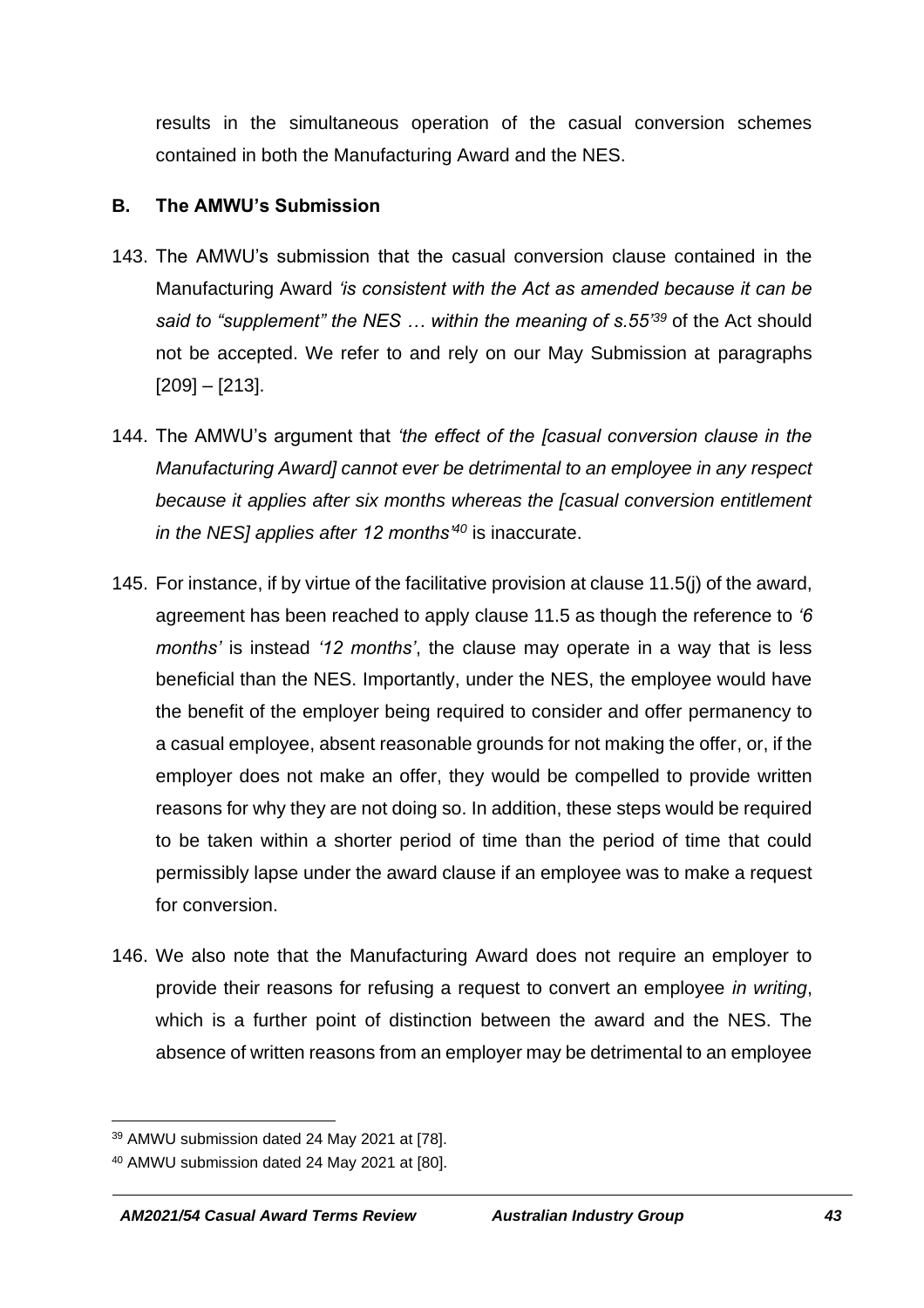in the event that they wish to dispute the employer's refusal or even seek advice as to whether they should do so.

- 147. The AMWU's submission that there is *'no uncertainty or difficulty'* arising from the interaction between the Manufacturing Award and NES casual conversion provisions is plainly unsustainable. The uncertainty arises first and foremost because of the operation of s.55 of the Act and the underlying issue of whether clause 11.5 of the award has any effect. The side-by-side operation of clause will also give rise to confusion and practical uncertainties amongst employers and employees.
- 148. The AMWU argues that the extant casual conversion clause found in the Manufacturing Award should be retained, subject to the insertion of a new opening paragraph and notes 1 and 2. The effect of proposed variations would be to make express that the casual conversion provision in the award operates in addition to the provisions contained in the NES.
- 149. Ai Group strongly opposes the position advanced by the AMWU, for the reasons that follow.
- 150. *First*, the resulting award clause would contravene section 55 and would therefore be of no effect. We refer to and rely on paragraphs [193] – [215] of the May Submission.
- 151. *Second,* the resulting clause would not be *necessary* to ensure that the award achieves the modern awards objective and would therefore be inconsistent with s.138 of the Act. We refer to and rely on paragraphs [216] – [224] of the May Submission.
- 152. In addition, in response to the union's assertion that the extant clause is in part more beneficial than the NES; we say that that of itself does not provide a sound basis for retaining the clause. Section 138 and the modern awards objective requires a more nuanced assessment of the safety net provided by the award and the NES. It does not permit the simplistic cherry-picking proposed by the AMWU.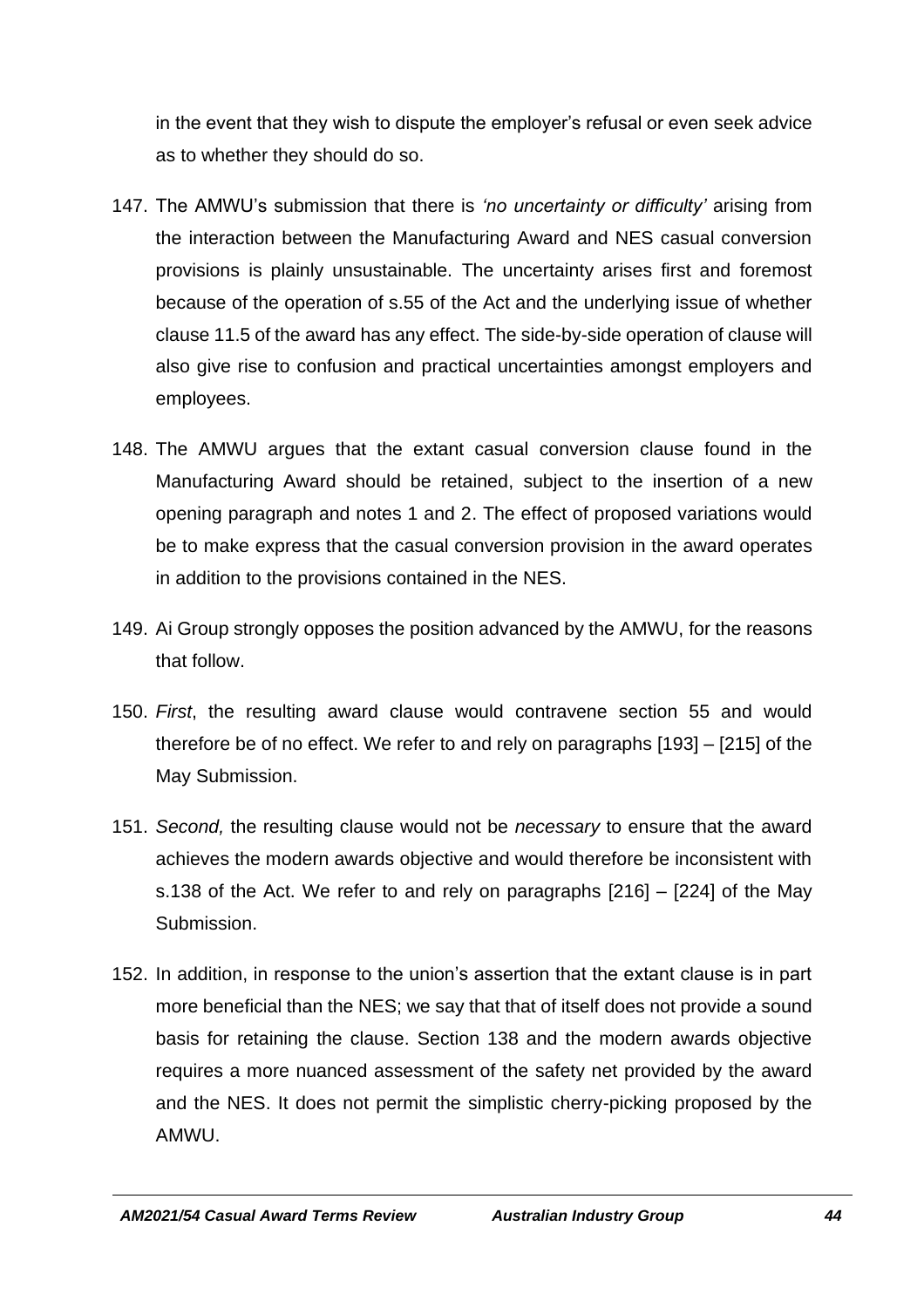- 153. *Third,* the AMWU's proposition would result in self-evidently absurd and unfair outcomes. It would require the application of two casual conversion schemes, in parallel. As a result, by way of example:
	- (a) By virtue of s.125B of the Act, an employer would be required to provide a new casual employee with the *'Casual Employment Information Statement'*. That statement sets out the operation of the casual conversion provisions in the NES.
	- (b) By virtue of clause 11.5(b) of the award, once the employee has been engaged for a 6 month period, the employer would be required to continually assess whether the employee satisfies the definition of *'irregular casual employee'* and is eligible to seek conversion under the clause.
	- (c) For present purposes, if it is assumed that the employee became so eligible 6 months after they were first engaged by their employer; by virtue of clause 11.5(b) of the Manufacturing Award, the employer would be required to provide the employee with a copy of clause 11.5 of the award.
	- (d) The employee would thereafter have a right to request conversion in accordance with clause 11.5 and if such a request is made, the employer would be required to consider and respond to that request in accordance with the award.
	- (e) For present purposes, if it is assumed that the employee did not request conversion or that they did request conversion but this was refused; the employer would then be required to assess whether the employee satisfies the criteria prescribed by s.66B of the Act, when the employee has been employed for 12 months.
	- (f) If the employee satisfies that legislative criteria, the employer must either offer the employee conversion to permanent employment in accordance with s.66B(2) of the Act or advise the employee in writing of why such an offer is not being made, consistent with s.66C.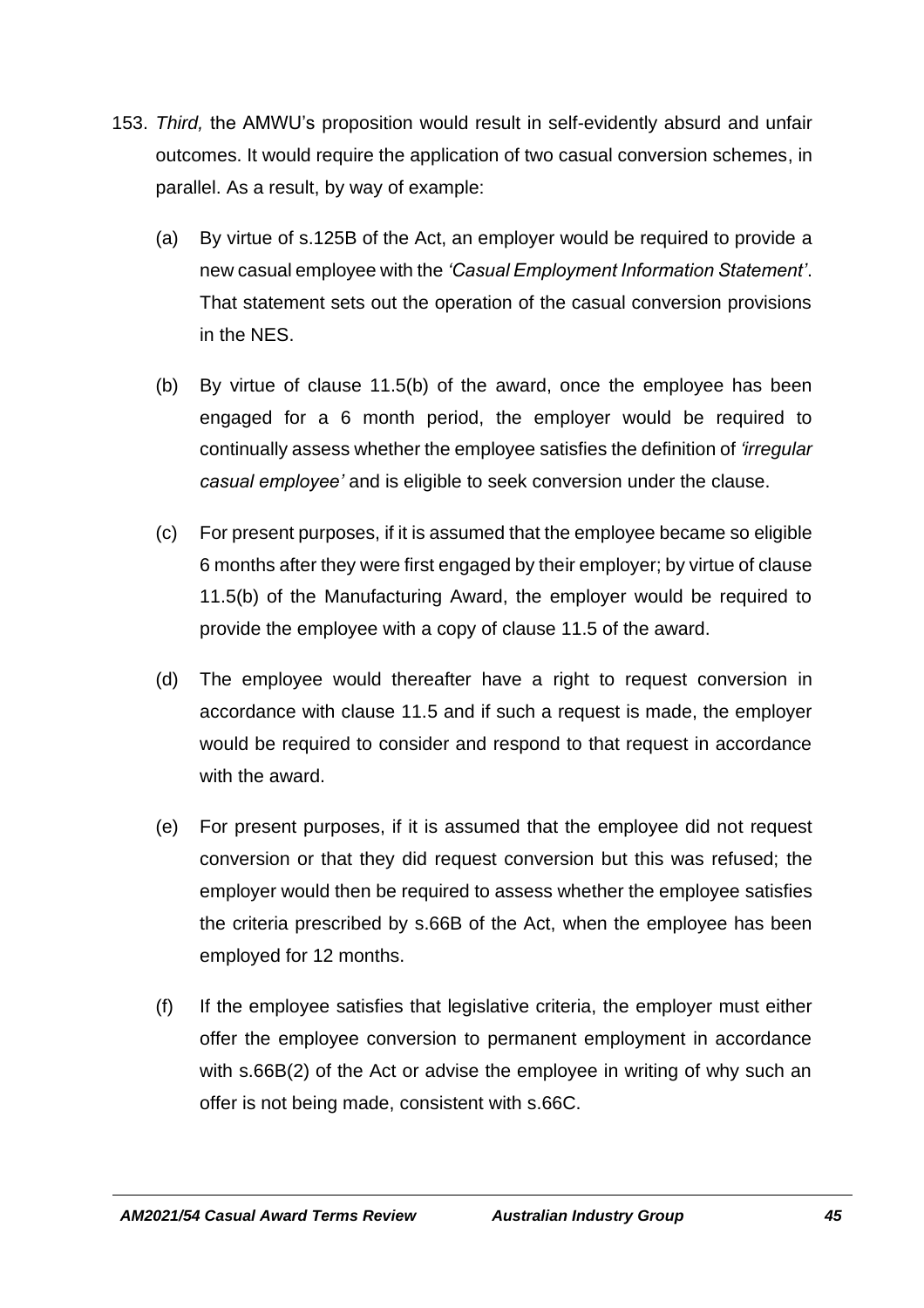- (g) If the employer does not comply with their obligations described at paragraph (f) above, the employee would have a residual right to request conversion pursuant to s.66F of the Act. The employer would be required to respond to such a request in accordance with ss.66G – 66J.
- 154. The regulatory burden that would flow from the parallel operation of the two casual conversion schemes is, in our submission, self-evident. As demonstrated by the above submissions, an employer other than a small business would be saddled with the obligations imposed by both schemes in circumstances where each is of itself onerous. Contrary to the AMWU's submission<sup>41</sup>, employers would in the vast majority of cases be required to assess whether a casual employee is eligible for conversion having regard to two different sets of eligibility criteria and over an extended period of time; because as the evidence demonstrated in proceedings before the Commission during 2017, the vast majority of casual employees in the manufacturing sector do *not* wish to convert to permanent employment and therefore, would not request conversion under the Manufacturing Award, even if they became eligible after 6 months: (emphasis added)

**[385]** … Importantly, the evidence did not demonstrate that the proportion of long-term casuals who wished to convert to permanent employment was sufficiently high to affect in a significant way the proportion of casuals in the industry. The HILDA data which indicates that about 60% of casuals had worked regular shifts with the same employer for 6 months or more might be taken as indicative of the proportion of casuals who might become eligible to elect for conversion under the current casual conversion provisions in the awards in question. On any view of the evidence, the proportion of those eligible who might actually want to convert to permanency is a minority of them. The ACTU Survey showed that 27.5% of all long-term casuals would prefer permanent employment, with the percentage for the manufacturing and utilities sector being slightly lower. The Joint Employer Survey showed that of casual employees eligible to request conversion, only 9.36% had actually made a request (which, the Ai Group submitted, represented the proportion who wanted permanency). That suggests that the proportion of all casual employees who become eligible to elect for conversion *and* who actually wish to become permanent is in the range of about 5.6% - 16.5%. That is not a proportion that would ever be likely to counteract in a significant way the other factors affecting the extent of the use of casual employment in the manufacturing sector.<sup>42</sup>

<sup>41</sup> AMWU submission dated 24 May 2021 at [87].

<sup>42</sup> *4 yearly review of modern awards – Casual employment and Part-time employment* [2017] FWCFB 3541 at [385].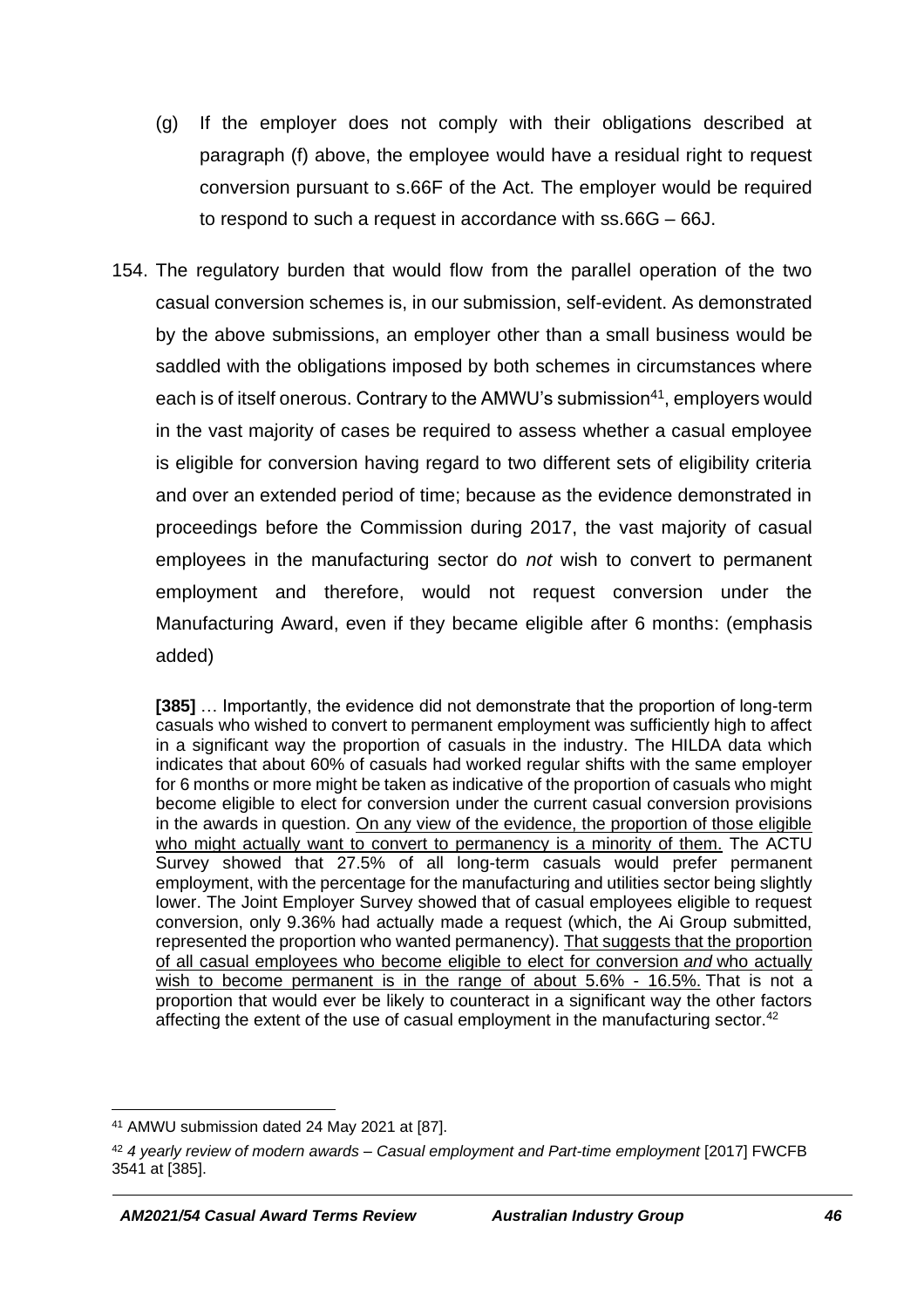- 155. The application of the two schemes would clearly not be *'fair'* for employers for the purposes of s.134(1) of the Act. The significant compliance burden that would face employers is both unjustifiable and unwarranted.
- 156. In addition, we refer to the following passage from the Commission's primary decision concerning the model casual conversion clause: (emphasis added)

**[376]** In relation to the second question, the ACTU's proposed clause makes eligible for conversion after the qualifying period is reached all casual employees except an "*irregular casual employee*", which is defined to mean a casual employee "*engaged to perform work on an occasional or non-systematic or irregular basis*". Although this formulation captures the gravamen of the purpose of a casual conversion clause – that is, to allow casual employees engaged on a long-term, regular basis a mechanism to convert to permanent employment – we nonetheless have 2 concerns about this formulation. The first is that it is lacking in firm criteria by which the employer can determine whether a casual employee is eligible for conversion, and essentially requires the employer to make an evaluative judgment. Although the formulation is comparable to the criteria used in s.384(2)(a) of the FW Act for determining whether a casual employee has served the minimum employment period necessary to qualify as a person protected from unfair dismissal, the critical difference is that under the ACTU proposal the employer would be liable for a civil penalty for breach of s.45 of the FW Act if it made the wrong judgment about whether the formulation was satisfied. The second difficulty is that the formulation does not make it necessary that the casual employee's working pattern be transferable to full-time or part-time employment in accordance with the provisions of the relevant modern award. The essence of the casual conversion concept, we consider, is that the casual employee has been working a pattern of hours which, without significant adjustment, may equally be worked by the employee as a full-time or part-time employee. The purpose of a casual conversion clause is not to require the employer to engage in a major reconstruction of the employee's employment in order that the employee is able to convert.<sup>43</sup>

157. Though the Commission's comments related to the proposed provision advanced by the ACTU for inclusion in awards other than the Manufacturing Award, the formulation being considered by the Commission was in the same terms as that which is contained in the Manufacturing Award clause and accordingly, it is apposite to this context.

<sup>43</sup> *4 yearly review of modern awards – Casual employment and Part-time employment* [2017] FWCFB 3541 at [376].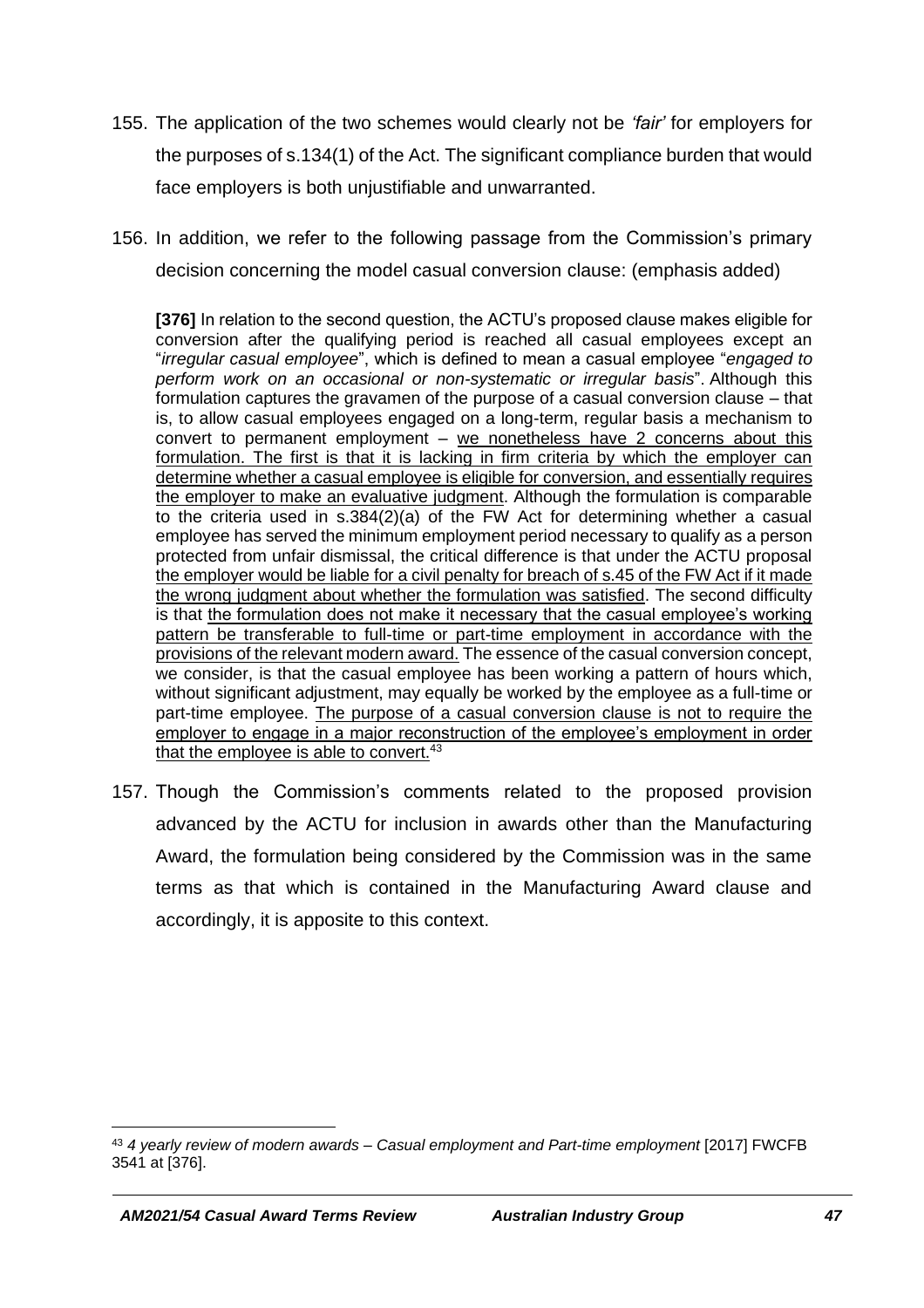- 158. The following two elements of the extant clause, as identified by the Commission, further compound the unfairness that flows from the provision and tells against its retention:
	- (a) The clause lacks firm criteria by which an employer is to determine whether the employee is eligible to convert and it requires an employer to make an evaluative judgement, which, if made incorrectly, could render them liable for a civil penalty breach.
	- (b) The clause may result in an employer having to engage in *'a major reconstruction of the employee's employment'<sup>44</sup>* in order to facilitate their conversion.
- 159. *Fourth*, the introduction of casual conversion rights and obligations in the NES amounts to a significant and material change in circumstances, that has an important bearing on the application of ss.134(1) and 138 of the Act. Importantly, as set out in our May Submission, s.134(1) prescribes the modern awards objective as one that is to be considered having regard to not only the content of the relevant award but also the NES. This was explained by the Commission in its decision about the model casual conversion clause as follows: (emphasis added)

**[363]** A second major proposition advanced by the ACTU, namely that the unrestricted use of casual employment without the safeguard of a casual conversion clause may operate to undermine the fairness and relevance of the safety net, has more substantial merit. The modern awards objective as stated in the chapeau to s.134(1) requires the Commission to ensure that "…*modern awards, together with the National Employment Standards, provide a fair and relevant minimum safety net of terms and conditions*…" (underlining added). It is apparent from the reference to the NES that the "*fair and relevant*" safety net which the objective requires consists of both modern awards and the NES. Thus although the substantive content of the NES is beyond the purview of the Commission, it is necessary in order to ensure that the objective is met for the Commission to give consideration to the way in which the modern awards it makes interact with the NES. As earlier discussed, this interaction is in no respect more critical than the way in which the application of many of the NES entitlements is dependent

<sup>44</sup> *4 yearly review of modern awards – Casual employment and Part-time employment* [2017] FWCFB 3541 at [376].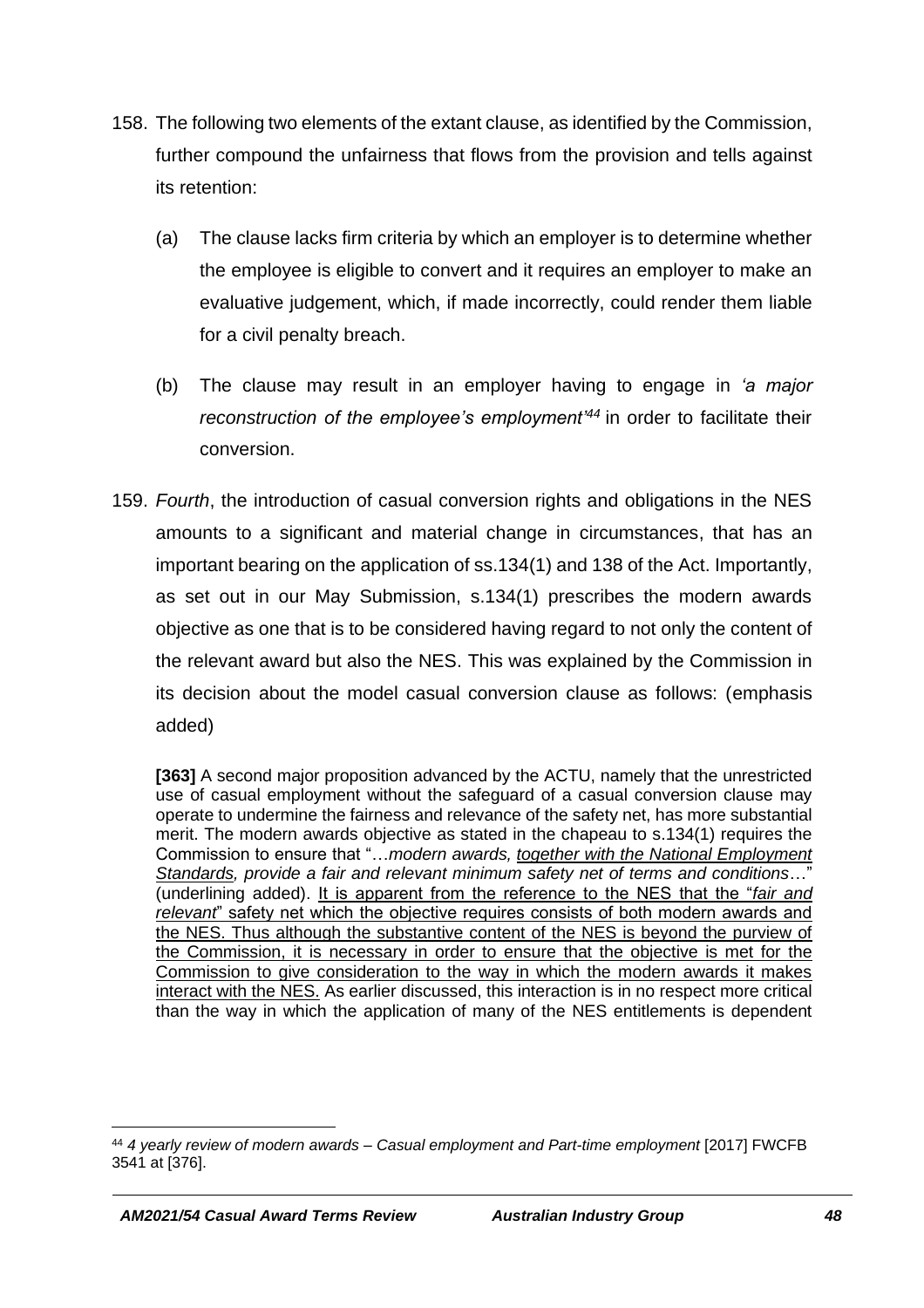upon whether a person is engaged and paid as a casual for the purpose of the applicable modern award.<sup>45</sup>

- 160. As set out in our May Submission, in light of the recent amendments to the NES, the casual conversion clause contained in the Award cannot be said to be *necessary*, as required by s.138 of the Act. This is particularly so in circumstances where there is an absence of any material before the Commission that establishes that any group of casual employees who wish to convert and who would be eligible to convert under the Manufacturing Award would be deprived of that opportunity under the NES.
- <span id="page-48-0"></span>161. *Fifth,* it would also not be appropriate for certain aspects of the award clause to be 'cherry-picked' and retained such that they operate in a way that supplements the NES. This is because there is, again, an absence of any material that demonstrates that such provisions are necessary to ensure that the Manufacturing Award provides a fair and relevant minimum safety net.
- 162. Further, the casual conversion provisions contained in the NES provide for a fundamentally different means through which casual employees have an opportunity to transfer to permanent employment. As stated in the Revised EM, the scheme was intended by Parliament to be a universal one <sup>46</sup> and was designed with the intention of ensuring *'balance and fairness' 47* . The calculation of the regulatory impact of the scheme was undertaken on the basis that the eligibility criteria prescribed by the Act would apply and did not account for the possibility that employees would be required to consider more than one set of criteria or that the requirement to assess whether an employee is eligible for conversion would have to be undertaken more than once.<sup>48</sup>

<sup>45</sup> *4 yearly review of modern awards – Casual employment and Part-time employment* [2017] FWCFB 3541 at [363].

<sup>46</sup> *Fair Work Amendment (Supporting Australia's Jobs and Economic Recovery) Bill 2020 – Revised Explanatory Memorandum* at page 14.

<sup>47</sup> *Fair Work Amendment (Supporting Australia's Jobs and Economic Recovery) Bill 2020 – Revised Explanatory Memorandum* at page ix.

<sup>48</sup> *Fair Work Amendment (Supporting Australia's Jobs and Economic Recovery) Bill 2020 – Revised Explanatory Memorandum* at page xvii – xxi.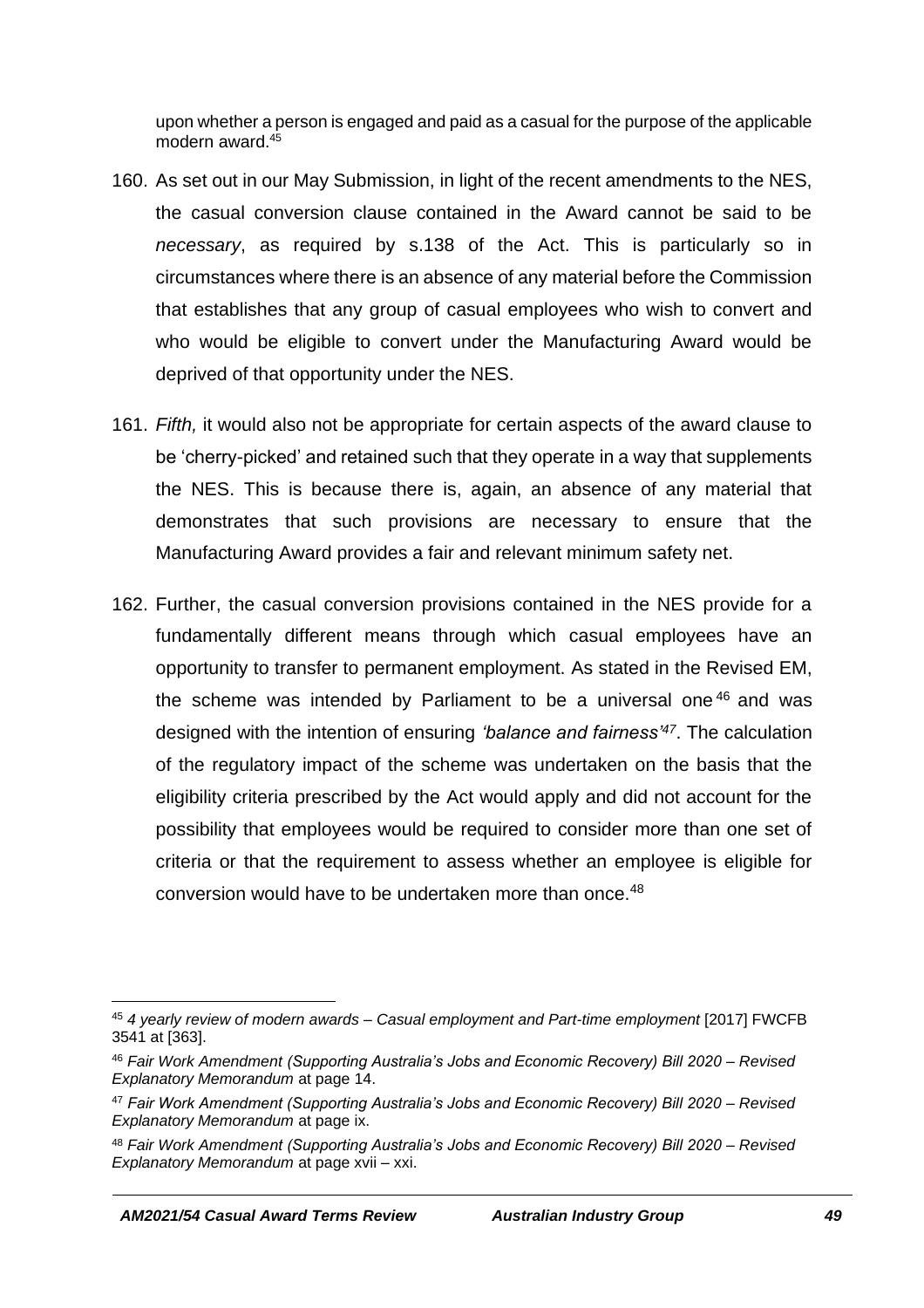<span id="page-49-0"></span>163. The introduction of award provisions that essentially expand the application and scope of the casual conversion provisions in the NES would, in our respectful submission, inappropriately undermine or seek to overcome the outcome determined by Parliament as being a balanced and fair one. Whilst we do not cavil with the proposition that an award can, as a matter of law, supplement the NES in the way contemplated by s.55 of the Act, the Commission should not, in our submission, exercise its discretion to vary the Manufacturing Award in circumstances where Parliament has very recently settled on a carefully balanced scheme that is designed to apply fairly and in a balanced way to employers and employees. Award provisions that fundamentally alter the way in which that scheme applies would upset the balance struck by the relevant suite of legislative provisions. This would not be appropriate or fair to employers.

# **Question 27: '***For the purposes of Act Schedule 1 cl. 48(3), would confining the Manufacturing Award clause to casual employees with less than 12 months of employment and redrafting it as a clause that just supplements the casual conversion NES, make the award consistent and operate effectively with the Act as amended?'*

- 164. We rely on our submissions above in relation to question 26 of the Discussion Paper in response to the AMWU's submissions at paragraphs [89] – [95] and the ACTU's submissions at paragraphs [109] – [113].
- 165. The AMWU makes an additional submission about casual employees who have accrued a right to request conversion under the Manufacturing Award in circumstances where the employer has failed to comply with clause 11.5(b) of the award. The union argues that that right should not be extinguished through the deletion of the extant clause. The focus of the union's submission appears to be on the cohort of employees who would be eligible to request conversion under the award, but to whom the NES casual conversion provisions would not apply.
- 166. We firstly note that there is no evidence before the Commission that establishes that the class of employees to whom the AMWU's submission relates in fact exists or, if it does exist, the size and nature of that group of employees. In the absence of any material that demonstrates that employers are failing to meet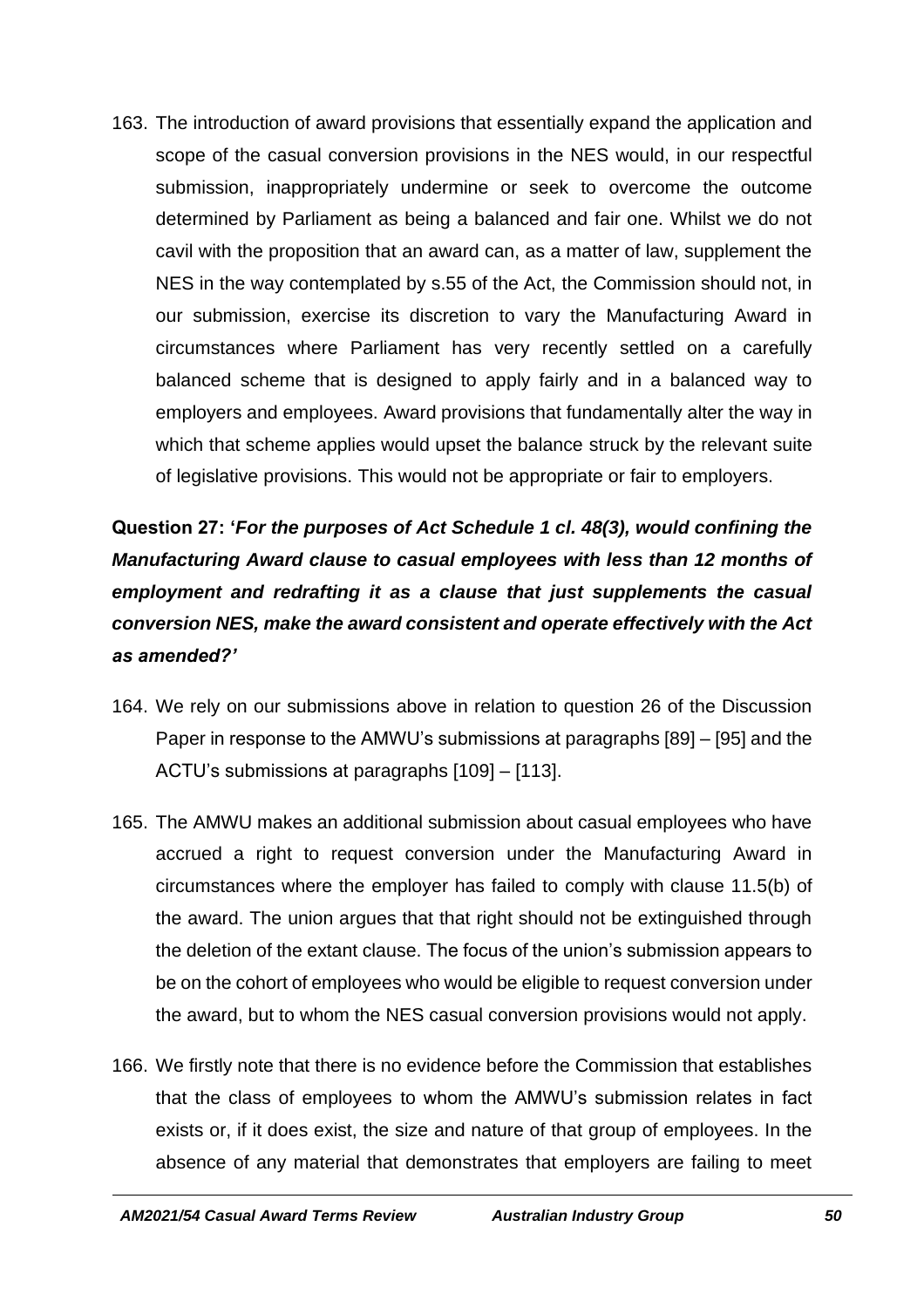their obligation to provide the notification required by clause 11.5(b) and that as a result, there is a group of employees who are eligible to convert and who wish to convert, but would not have the opportunity to convert under the NES; the Commission should give the union's submission little if any weight.

- 167. Moreover, we have previously made submissions about the relative benefits of the Commission providing some notice, to the extent permissible under the Act, of any variations it decides to make to the definition of *'casual employee'* in the awards.<sup>49</sup> In our submission, there is similarly benefit in the provision of some notice in respect of variations that it determines to make to casual conversion provisions. This period would allow any such casual employee an opportunity to exercise their right to request conversion.
- 168. Finally, even if some casual employees were to lose their right to request conversion under the award, in our submission, the overall benefits that would flow from ensuring consistency between the awards and the NES and the application of a single casual conversion scheme to employers and employees outweighs the potential lost opportunity of some employees to seek conversion under the award.

<sup>49</sup> May Submission at [110] – [119].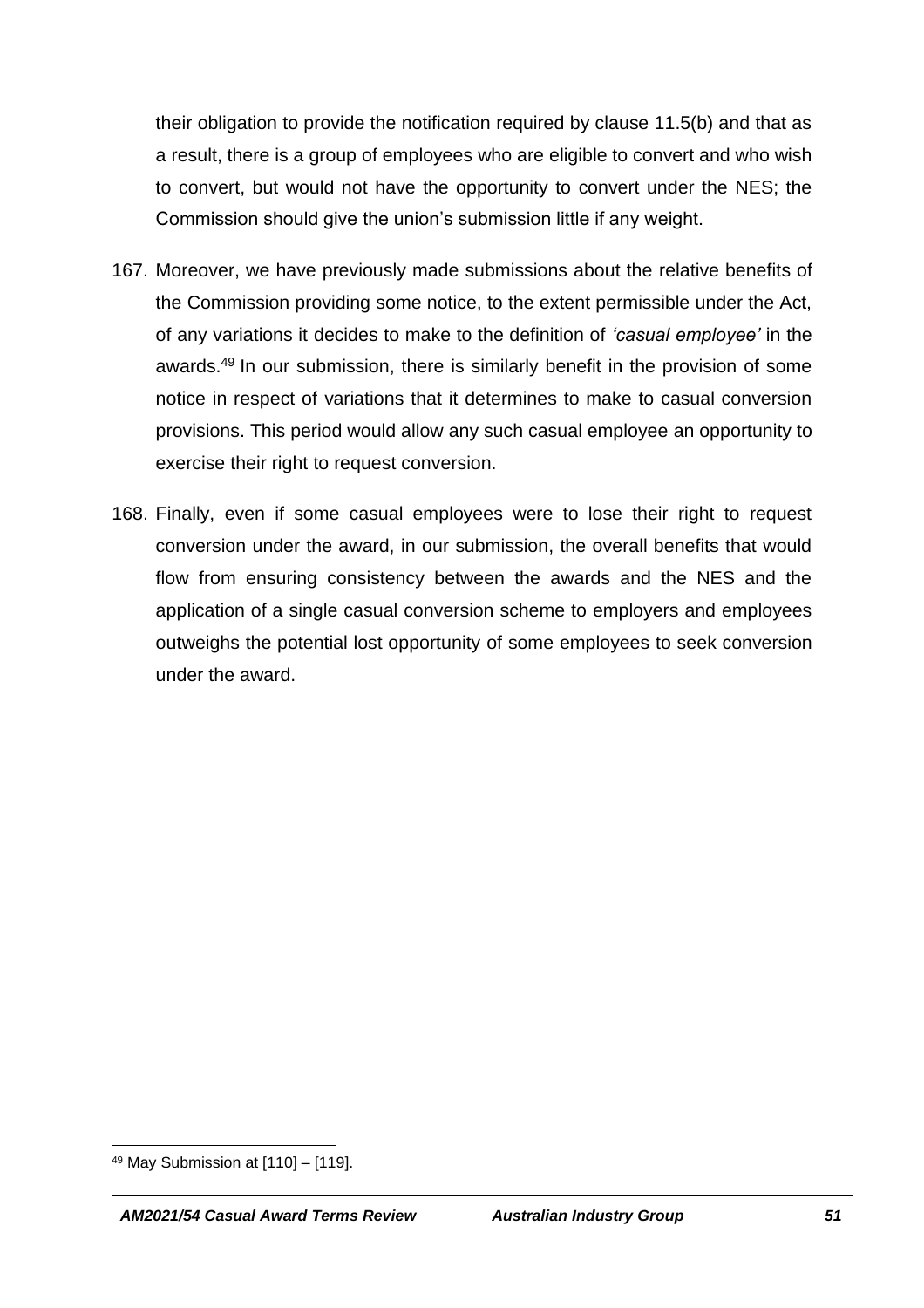#### **6.3 HOSPITALITY AWARD CASUAL CONVERSION CLAUSE**

#### **A. The UWU's Submission**

- 169. In response to questions 28 32 of the Discussion Paper, the UWU simplistically submits that *'[s]ome aspects of clause 11.7 of the [Hospitality Award] may confer an entitlement which is more favourable than those provided for in the new NES provision and some aspects of the entitlements provided for in the new NES provision confer entitlements that are more advantageous than the Hospitality Award'*. <sup>50</sup> The union goes on to propose that clause 11.7 of the Hospitality Award should largely be retained, subject to the amendments it has proposed at Attachment 1 to its submission.
- 170. The effect of the proposed variations by the UWU can be summarised as follows:
	- (a) Clause 11.7 of the Hospitality Award, as varied, would purport to apply in addition to the NES.
	- (b) The clause would apply, as it does now, to a *'regular casual employee'* who has been employed by an employer *'on a regular and systematic basis'* for several periods of employment or on an ongoing basis, during a period of at least 12 months. This eligibility criteria is different to that which is prescribed by s.66B(1) of the Act; however employees who satisfy the definition at clause 11.7(b) may also satisfy ss.66B(1)(a) and (b).
	- (c) Once the aforementioned 12-month period has been attained, the employee would be eligible to request conversion under the award. If the employee also satisfies the criteria at s.66B(1), their employer would be required to either make an offer to convert or to provide written reasons as to why such an offer is not being made. The employer must do so within 21 days. If, however, an employee requested conversion under the award clause and the employer accepted that request within 21 days, the award clause would exclude, in a practical sense, the  $NES<sup>51</sup>$  and the employee

<span id="page-51-0"></span><sup>50</sup> UWU submission dated 24 May 2021 at [17].

<sup>51</sup> *Family Friendly Work Arrangements* [2018] FWCFB 1692 at [155].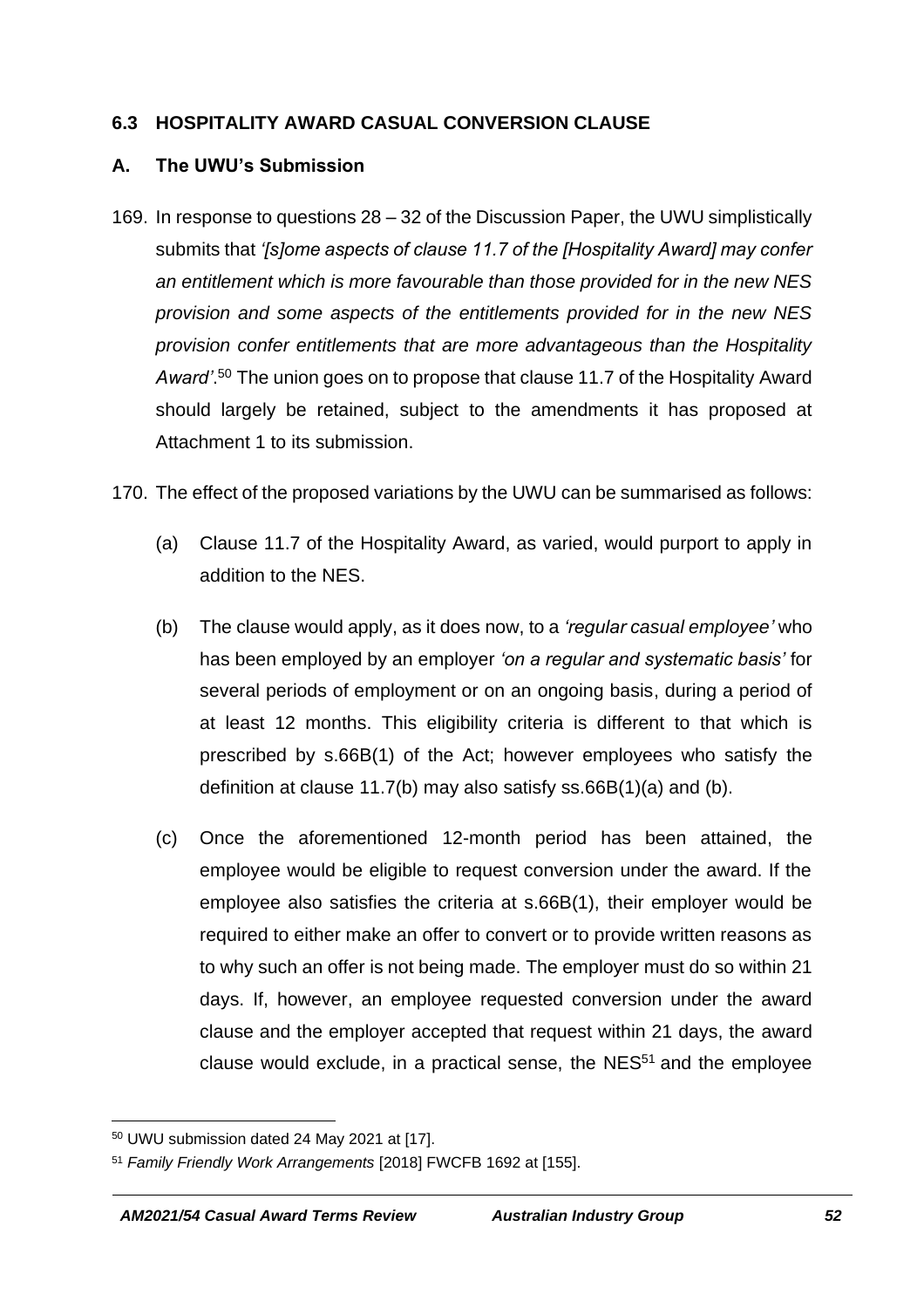would not receive the benefit provided by it <sup>52</sup> in respect of casual conversion.

- (d) An employer would be permitted to refuse a request made by an employee on reasonable business grounds. Clause 11.7(f) would be amended to reflect the list of examples set out in the Act at s.66C(2) of the matters that may be taken into account by an employer.
- (e) The clause would include a new obligation on an employer to provide an employee with a written response to their request to convert within 21 days.
- (f) The extant clause 11.7(l) would be deleted, which is in the following terms:
	- **(l)** Nothing in this clause requires the employer to convert the employment of a regular casual employee to full-time or part-time employment if the employee has not worked for 12 months or more in a particular establishment or in a particular classification stream.
- (g) A further anti-avoidance clause would be inserted in the award, in terms that are substantially same as s.66L of the Act.
- (h) The clause would provide that a dispute about the operation of the clause 'shall be dealt with in accordance with section 66M of the Act', even though s.66M(2) provides that s.66M does not apply in relation to a dispute if an award applies to the employee and the award provides a procedure for dealing with the dispute (as is the case in the Hospitality Award).
- 171. The proposed clause should not be adopted for the reasons that follow.
- 172. *First,* the proposed variation would not make the Hospitality Award consistent or operate effectively with the Act, as required by clause 48(3) of Schedule 1.
- 173. As can be seen from our aforementioned description of the way in which the clause would operate, it would give rise to an entitlement of casual employees to request conversion in respect of whom, simultaneously, the Act would require that their employer make an offer of permanency and / or provide written reasons for not doing so. The two sets of provisions would not operate in a coherent or

<sup>52</sup> *Re Canavan Building Pty Ltd* [2014] FWCFB 3202 at [36].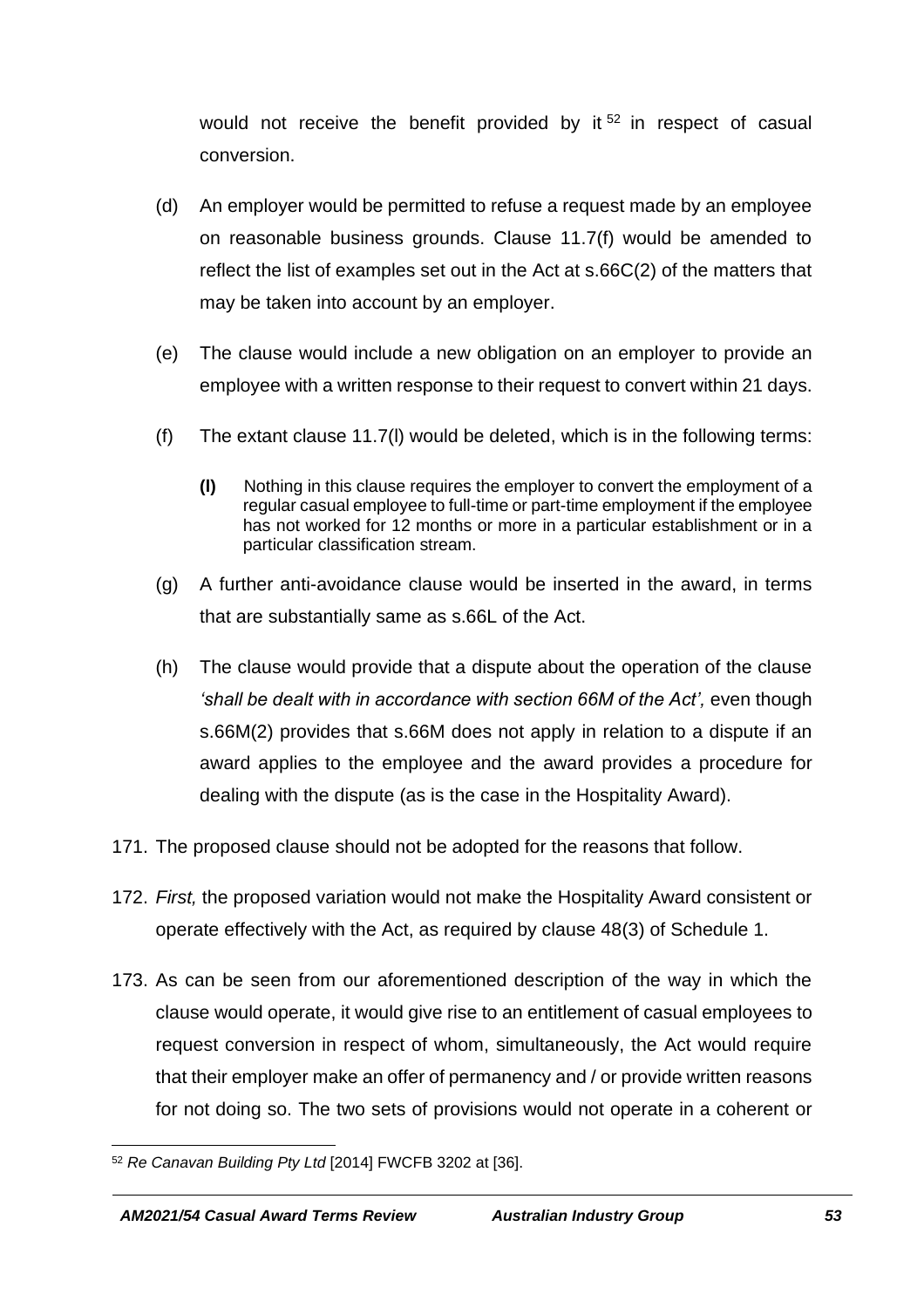compatible way. The proposed clause is apt to give rise to confusion, particularly in relation to how it interacts with the NES, and it cannot be said to operate effectively with the NES. The UWU's proposal, if accepted, would in fact have the effect of introducing an award clause that is inconsistent with the Act and would give rise to uncertainties and difficulties of the very kind that clause 48 of Schedule 1 to the Act is designed to *remove* from the award.

- 174. *Second,* the proposed clause would exclude the NES, as contemplated by s.55(1) of the Act. This is demonstrated by our submission at paragraph [17[0\(c\)\]](#page-51-0) above. The practical operation of the NES would be excluded in the example provided. For instance, an employee would not receive the benefit of their employer being required to consider whether the employee is eligible for conversion and whether an offer of conversion can be made. This distinction between the two schemes is particularly pronounced when regard is had to the absence of any requirement in clause 11.7 of the Hospitality Award or the UWU's proposal that an employer inform an employee when they become eligible to request conversion under the award.
- 175. *Third,* the proposed clause would not be an ancillary, incidental or supplementary term for the purposes of s.55(4) of the Act. We refer to and rely upon submissions made in relation to the Manufacturing Award at paragraphs [204] – [213] of the May Submission. Therefore, it would be of no effect.<sup>53</sup>
- 176. *Fourth*, the proposed clause is not necessary to ensure that the award achieves the modern awards objective, per s.138 of the Act. Our submissions at paragraphs [239] – [240] of the May Submission are also relevant to the UWU's proposed clause.
- 177. In addition, we note that the UWU's proposed clause selectively adopts certain elements of the casual conversion scheme contained in the NES (such as the proposed clause  $11.7(q)$ ) and removes other elements of the award clause that do not appear in the NES (such as the current clause 11.7(l)). No justification has been provided for this approach. The UWU's proposed amendments

<sup>53</sup> Section 57 of the Act.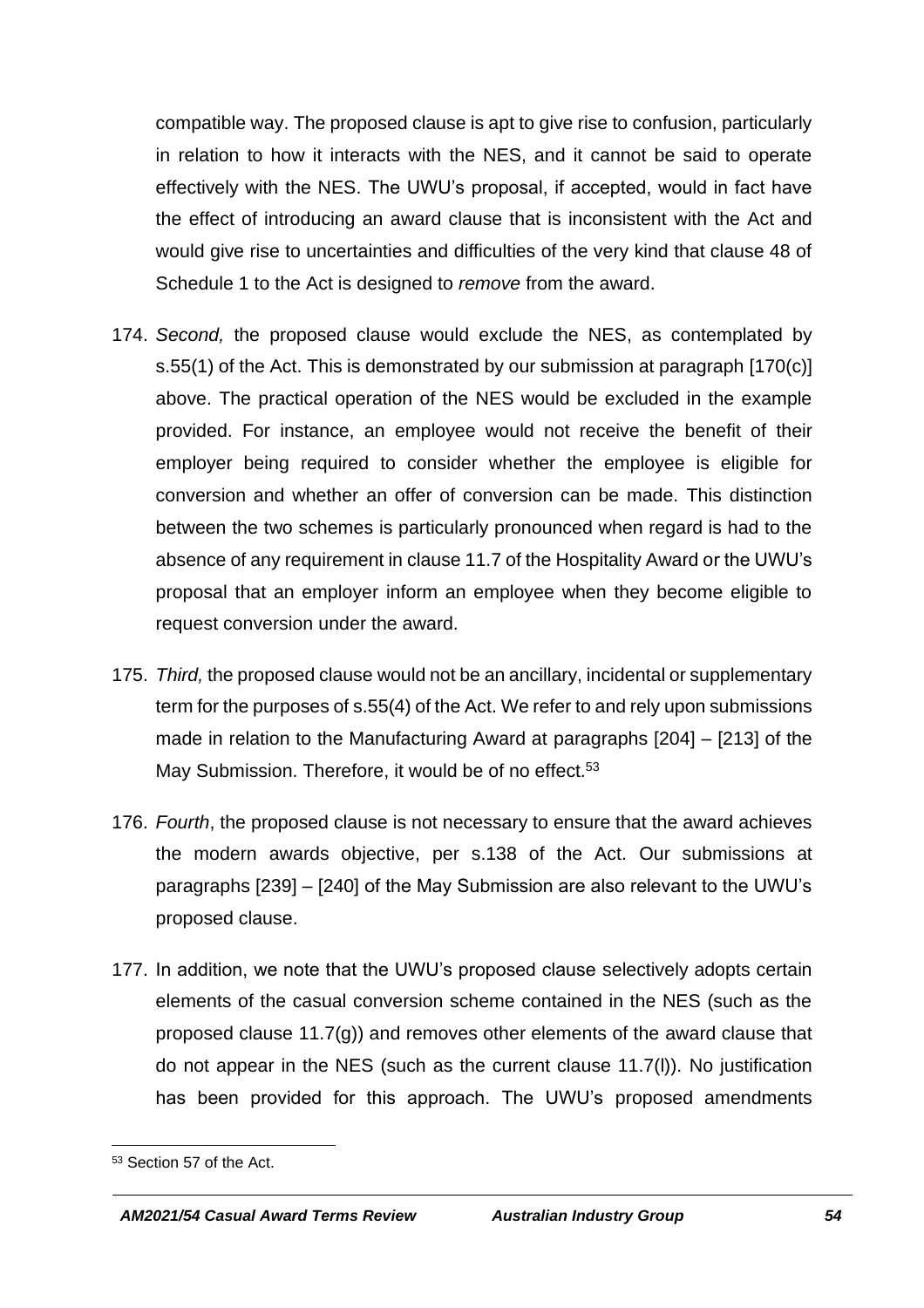effectively seek to enhance the operation of the extant award provision by removing those aspects that are less beneficial than the NES and adopting those parts of the NES that it prefers. A case has not been made out for such a clause. The submissions made above at [\[161\]](#page-48-0) – [\[163\]](#page-49-0) in relation to the Manufacturing Award are also apposite to the UWU's proposed approach.

## **B. The ACTU's Submission**

**Question 28: '***Is the Hospitality Award casual conversion clause more beneficial than the residual right to request casual conversion under the NES for any group of casual employees?'*

178. We repeat our May Submission at paragraph [244].

**Question 29:** *'Is the Hospitality Award casual conversion clause detrimental in any respects for casual employees eligible for the residual right to request casual conversion under the NES?'*

179. We repeat our May Submission at paragraph [245].

**Question 30:** *'For the purposes of Act Schedule 1 cl. 48(2):*

- *is the Hospitality Award casual conversion clause consistent with the Act as amended, and*
- *does the clause give rise to uncertainty or difficulty relating to the interaction between the award and the Act as amended?'*
- 180. The ACTU submits that *'any'* inconsistency, uncertainty or difficulty is *'minimal at its highest'<sup>54</sup>* and that such issues are *'capable of straightforward resolution'<sup>55</sup>* , however it does not proffer any such resolution.

<sup>54</sup> ACTU submission dated 24 May at [117].

<sup>55</sup> ACTU submission dated 24 May 2021 at [119].